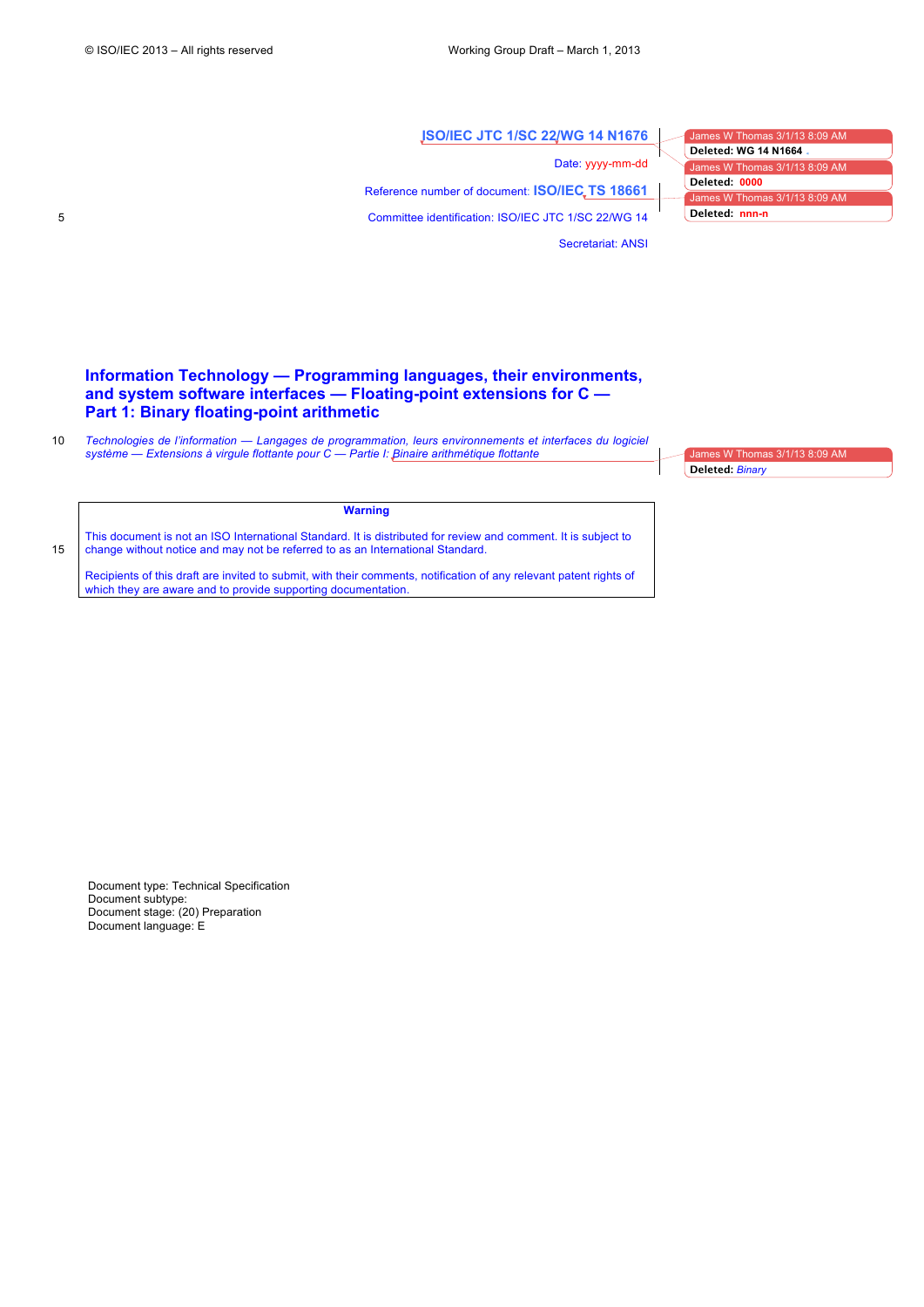|                  | <b>Copyright notice</b>                                                                                                                                                                                                                                                                                                                                                                                                                                              |
|------------------|----------------------------------------------------------------------------------------------------------------------------------------------------------------------------------------------------------------------------------------------------------------------------------------------------------------------------------------------------------------------------------------------------------------------------------------------------------------------|
| 5                | This ISO document is a working draft or committee draft and is copyright-protected by ISO. While the<br>reproduction of working drafts or committee drafts in any form for use by participants in the ISO<br>standards development process is permitted without prior permission from ISO, neither this document<br>nor any extract from it may be reproduced, stored or transmitted in any form for any other purpose<br>without prior written permission from ISO. |
|                  | Requests for permission to reproduce this document for the purpose of selling it should be addressed<br>as shown below or to ISO's member body in the country of the requester:                                                                                                                                                                                                                                                                                      |
|                  | <b>ISO copyright office</b>                                                                                                                                                                                                                                                                                                                                                                                                                                          |
| 10 <sup>10</sup> | Case postale 56 CH-1211 Geneva 20                                                                                                                                                                                                                                                                                                                                                                                                                                    |
|                  | Tel. +41 22 749 01 11                                                                                                                                                                                                                                                                                                                                                                                                                                                |
|                  | Fax + 41 22 749 09 47                                                                                                                                                                                                                                                                                                                                                                                                                                                |
|                  | E-mail copyright@iso.org                                                                                                                                                                                                                                                                                                                                                                                                                                             |
|                  | Web www.iso.org                                                                                                                                                                                                                                                                                                                                                                                                                                                      |
| 15               | Reproduction for sales purposes may be subject to royalty payments or a licensing agreement.                                                                                                                                                                                                                                                                                                                                                                         |
|                  | Violators may be prosecuted.                                                                                                                                                                                                                                                                                                                                                                                                                                         |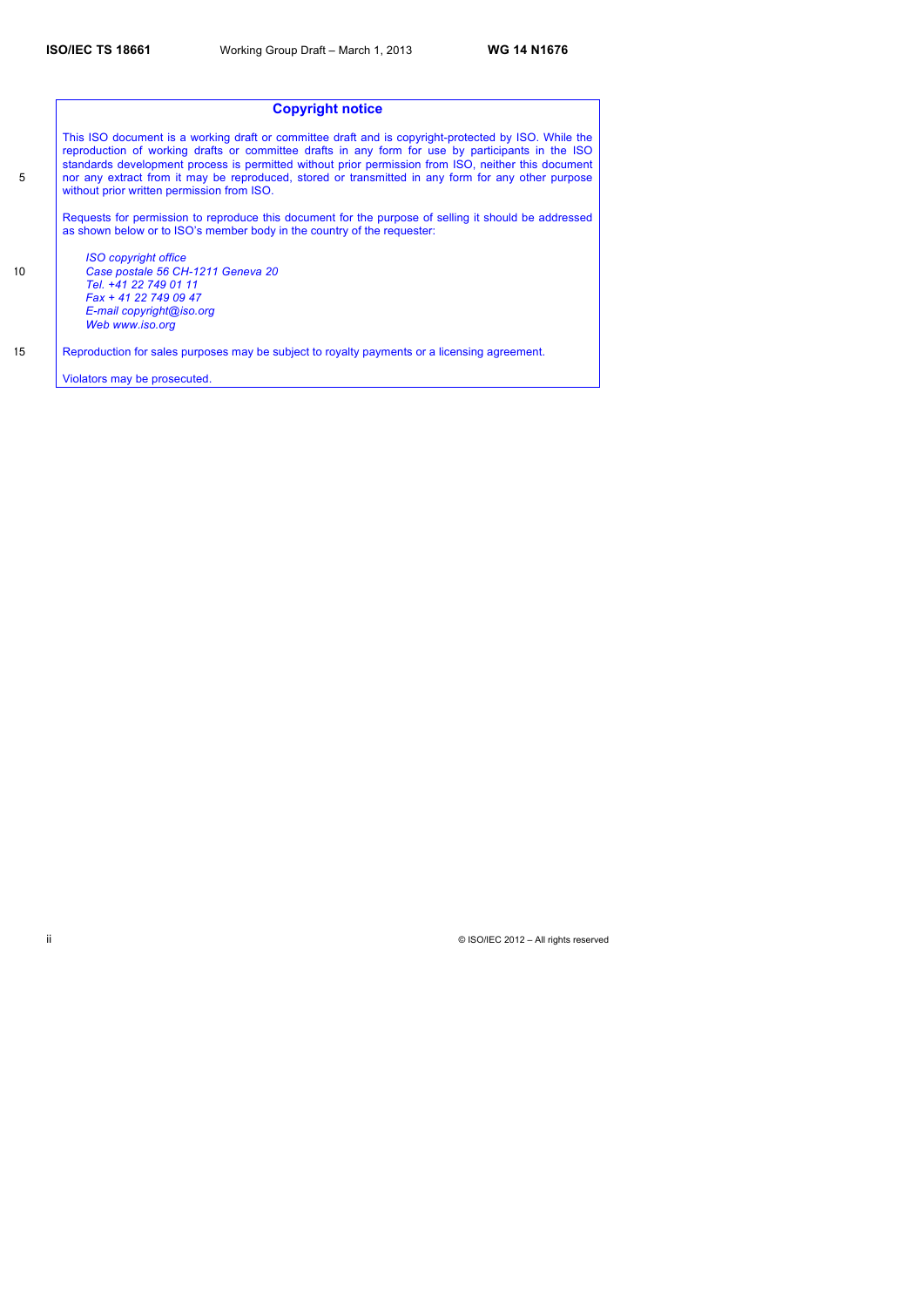Page

# **Contents**

| 5  |               |                                           |
|----|---------------|-------------------------------------------|
|    |               |                                           |
|    |               |                                           |
|    | 1             |                                           |
|    | $\mathbf{2}$  |                                           |
| 10 | 3             |                                           |
|    | 4             |                                           |
|    | 5             |                                           |
|    | 5.1           |                                           |
|    | 5.2           |                                           |
| 15 | 6             | John Benito 3/1/13 8:29 AM                |
|    | 7             | Deleted: 4                                |
|    | 7.1           | John Benito 3/1/13 8:29 AM                |
|    | 7.2           | Deleted: 5                                |
|    | 8             |                                           |
|    |               | John Benito 3/1/13 8:29 AM<br>Deleted: 10 |
| 20 | 9             |                                           |
|    | 10            | John Benito 3/1/13 8:29 AM<br>Deleted: 10 |
|    | 10.1          |                                           |
|    |               | John Benito 3/1/13 8:29 AM                |
|    | 11            | Deleted: 11                               |
| 25 | 12            | John Benito 3/1/13 8:29 AM<br>Deleted: 17 |
|    |               |                                           |
|    | 13            | John Benito 3/1/13 8:29 AM                |
|    | 14            | Deleted: 25                               |
|    | 14.1          | John Benito 3/1/13 8:29 AM                |
|    |               | Deleted: 27                               |
| 30 | 14.2          | John Benito 3/1/13 8:29 AM                |
|    | 14.3          | Deleted: 28                               |
|    | 14.4          | John Benito 3/1/13 8:29 AM                |
|    | 14.5          | Deleted: 31                               |
| 35 | 14.6          | John Benito 3/1/13 8:29 AM                |
|    | 14.7          | Deleted: 34                               |
|    | 14.8          | John Benito 3/1/13 8:29 AM                |
|    | 14.9<br>14.10 | Deleted: 37                               |
|    |               | John Benito 3/1/13 8:29 AM                |
| 40 | 15            | Deleted: 38                               |
|    | 15.1          | John Benito 3/1/13 8:29 AM                |
|    | 15.2<br>15.3  | Deleted: 40                               |
|    |               | John Benito 3/1/13 8:29 AM                |
|    | 16            | Deleted: 42                               |
| 45 |               | John Benito 3/1/13 8:29 AM                |
|    |               | Deleted: 44                               |

© ISO/IEC 2012 - All rights reserved

iii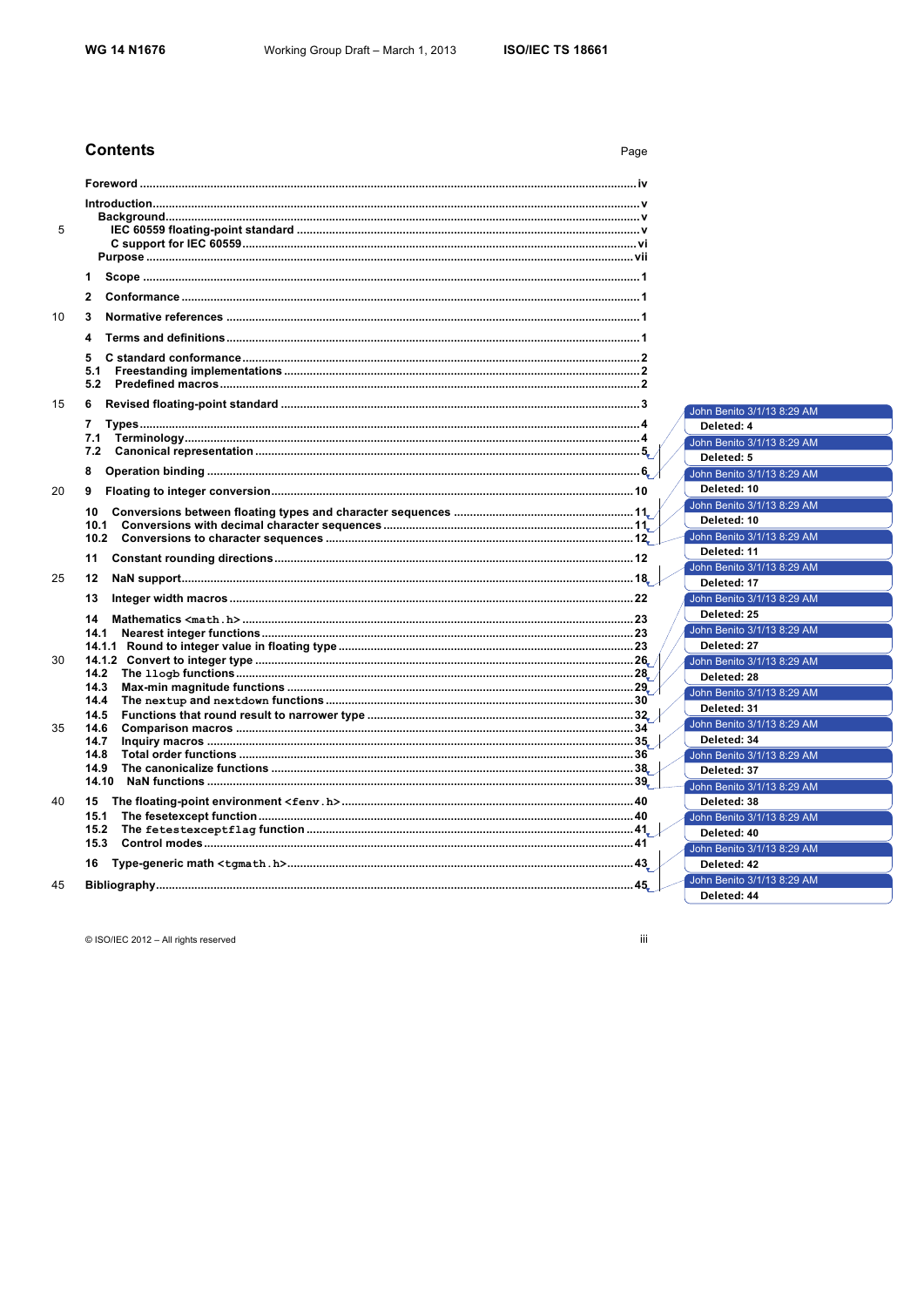# **Foreword**

ISO (the International Organization for Standardization) is a worldwide federation of national standards bodies (ISO member bodies). The work of preparing International Standards is normally carried out through ISO technical committees. Each member body interested in a subject for which a technical committee has been 5 established has the right to be represented on that committee. International organizations, governmental and non-governmental, in liaison with ISO, also take part in the work. ISO collaborates closely with the International Electrotechnical Commission (IEC) on all matters of electrotechnical standardization.

International Standards are drafted in accordance with the rules given in the ISO/IEC Directives, Part 2.

The main task of technical committees is to prepare International Standards. Draft International Standards 10 adopted by the technical committees are circulated to the member bodies for voting. Publication as an International Standard requires approval by at least 75 % of the member bodies casting a vote.

Attention is drawn to the possibility that some of the elements of this document may be the subject of patent rights. ISO shall not be held responsible for identifying any or all such patent rights.

ISO/IEC TS 18661 was prepared by Technical Committee ISO JTC 1, *Information Technology*, Subcommittee 15 SC 22, *Programming languages, their environments, and system software interfaces*.

ISO/IEC TS 18661 consists of the following parts, under the general title *Floating-point extensions for C*:

- ⎯ *Part 1: Binary floating-point arithmetic*
- ⎯ *Part 2: Decimal floating-point arithmetic*
- ⎯ *Part 3: Interchange and extended types*
- 20 ⎯ *Part 4: Supplemental functions*
	- ⎯ *Part 5: Supplemental attributes*

Part 1 updates ISO/IEC 9899:2011 (*Information technology — Programming languages, their environments and system software interfaces — Programming Language C*), Annex F in particular, to support all required features of ISO/IEC/IEEE 60559:2011 (*Information technology — Microprocessor Systems — Floating-point*  25 *arithmetic*).

Part 2 supersedes ISO/IEC TR 24732:2009 (Information technology – Programming languages, their environments and system software interfaces – Extension for the programming language C to support decimal floating-point arithmetic).

Parts 3-5 specify extensions to ISO/IEC 9899:2011 for features recommended in ISO/IEC/IEEE 60559:2011.

nes W Thomas 3/1 ames W Thomas  $3/1/13$   $8.09$ **Deleted:** nnn-n **Deleted:** nnn

James W Thomas 3/1/13 8:09 AM

**Deleted:** 2008

30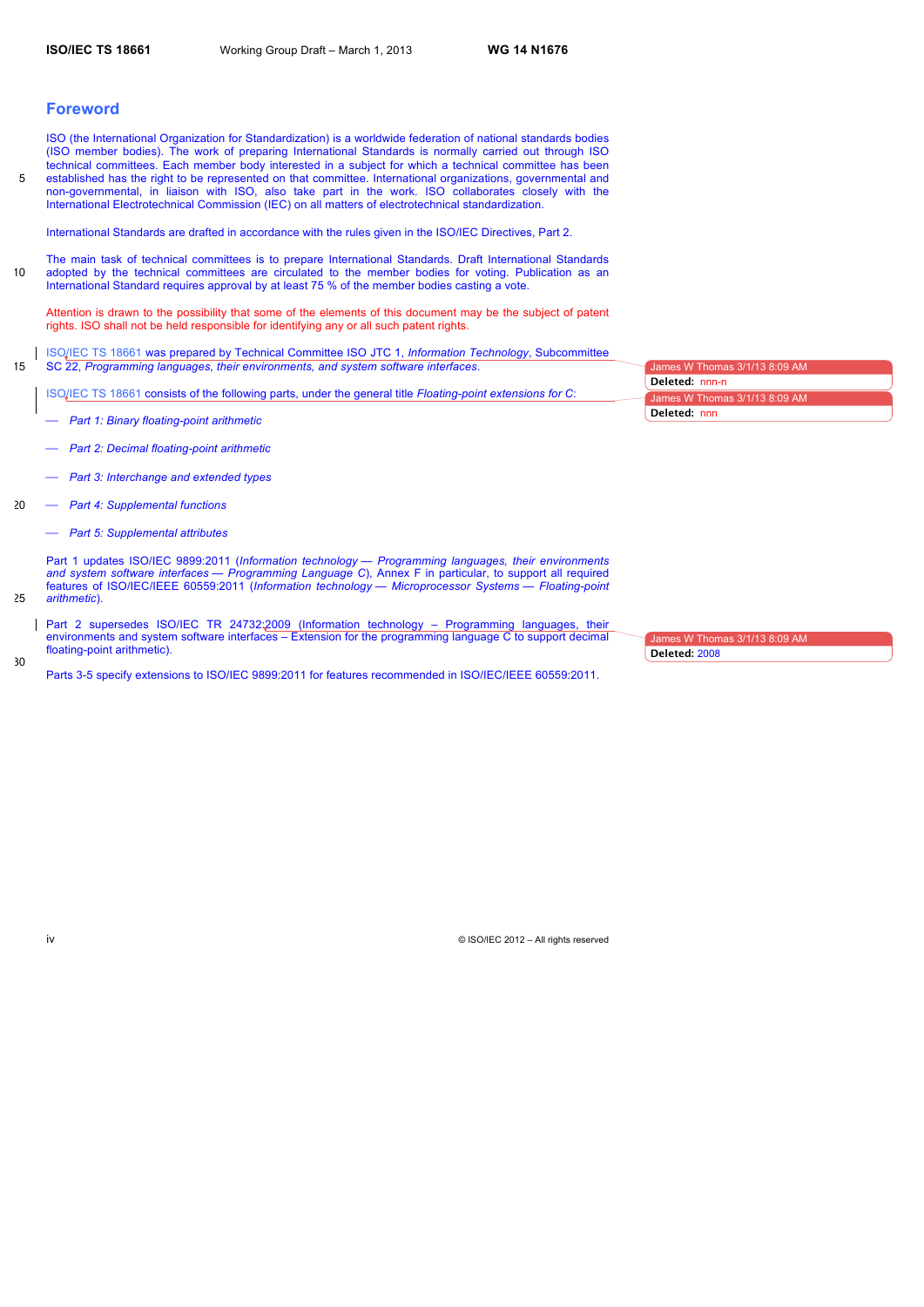# **Introduction**

#### **Background**

# **IEC 60559 floating-point standard**

- The IEEE 754-1985 standard for binary floating-point arithmetic was motivated by an expanding diversity in 5 floating-point data representation and arithmetic, which made writing robust programs, debugging, and moving programs between systems exceedingly difficult. Now the great majority of systems provide data formats and arithmetic operations according to this standard. The IEC 60559:1989 international standard was equivalent to the IEEE 754-1985 standard, Its stated goals were:
- 1 Facilitate movement of existing programs from diverse computers to those that adhere to this 10 standard.
	- 2 Enhance the capabilities and safety available to programmers who, though not expert in numerical methods, may well be attempting to produce numerically sophisticated programs. However, we recognize that utility and safety are sometimes antagonists.
- 3 Encourage experts to develop and distribute robust and efficient numerical programs that are 15 portable, by way of minor editing and recompilation, onto any computer that conforms to this standard and possesses adequate capacity. When restricted to a declared subset of the standard, these programs should produce identical results on all conforming systems.
	- 4 Provide direct support for
		- a. Execution-time diagnosis of anomalies
- 20 b. Smoother handling of exceptions
	- c. Interval arithmetic at a reasonable cost
	- 5 Provide for development of
		- a. Standard elementary functions such as exp and cos
		- b. Very high precision (multiword) arithmetic
- 25 c. Coupling of numerical and symbolic algebraic computation
	- 6 Enable rather than preclude further refinements and extensions.
	- To these ends, the standard specified a floating-point model comprising:
		- *formats* for binary floating-point data, including representations for Not-a-Number (NaN) and signed infinities and zeros.
- 30
- *operations* basic arithmetic operations (addition, multiplication, etc.) on the format data to compose a well-defined, closed arithmetic system (It also specified conversions between floating-point formats and decimal character sequences, and a few auxiliary operations.)
- 35
- context status flags for detecting exceptional conditions (invalid operation, division by zero, overflow, underflow, and inexact) and controls for choosing different rounding methods

mes W Thomas 3/1/13 8:09 AM Is W Thomas 3/1/13 8:09 AM ames W Thomas  $3/1/13$  8:09 AM ames W Thomas  $3/1/13$  8:09 AM mes W Thomas  $3/1/13$  8:09 AM  $\frac{1}{2}$ ames W Thomas 3/1/13 8:09 AM **Deleted:** formats **Deleted:** , and **Deleted:** that **Deleted:** . **Deleted:** ),

**Deleted:** , conversions between floatingpoint formats and decimal character sequences, and a few auxiliary operations.

© ISO/IEC 2012 – All rights reserved v



**Deleted:** for binary floating-point arithmetic

 $s$  3/1/13 8:09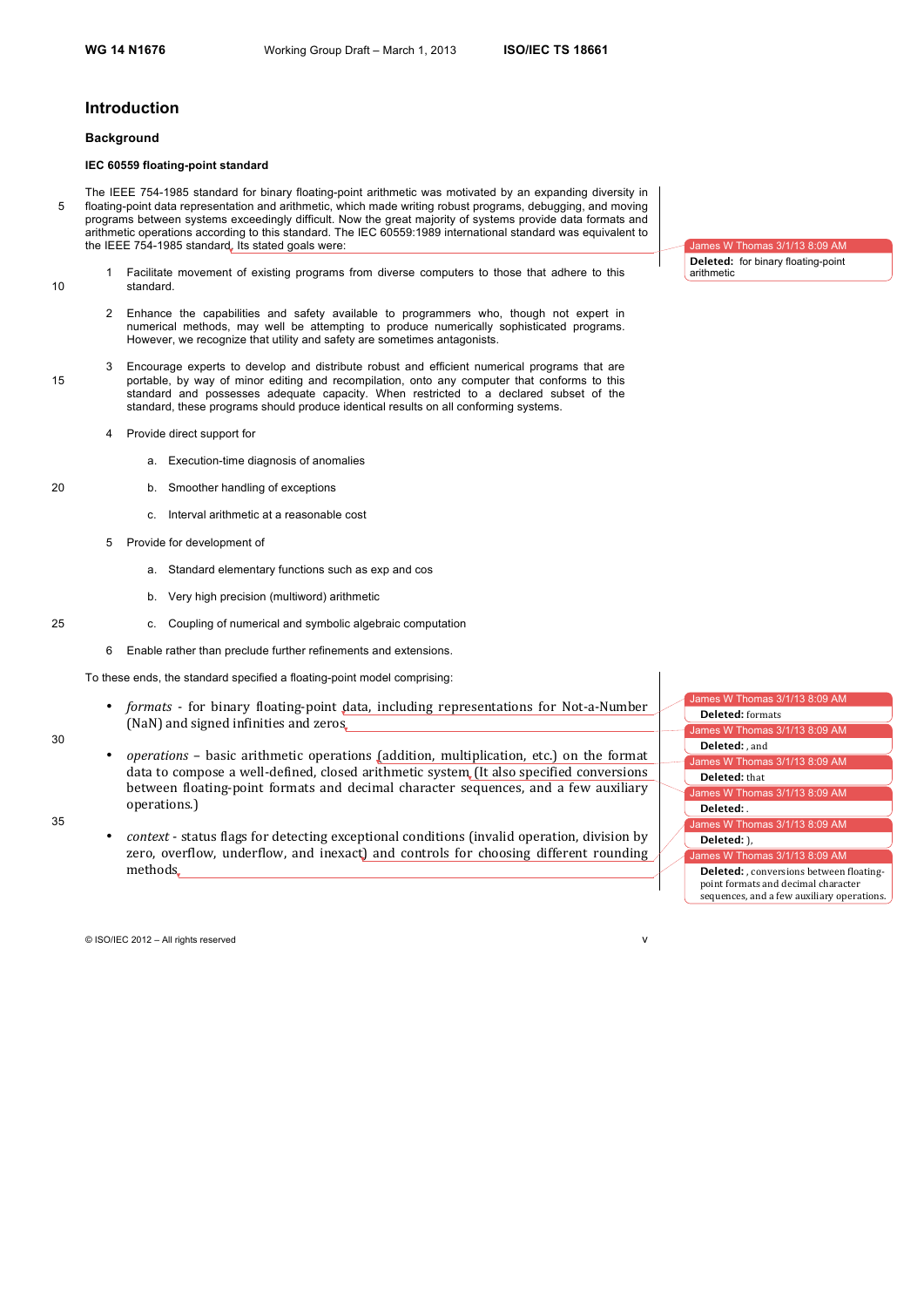The IEC 60559:2011 international standard is equivalent to the IEEE 754-2008 standard for floating-point arithmetic, which is a major revision to IEEE 754-1985.

The revised standard specifies more formats, including decimal as well as binary. It adds a 128-bit binary format to its basic formats. It defines extended formats for all of its basic formats. It specifies data interchange 5 formats (which may or may not be arithmetic), including a 16-bit binary format and an unbounded tower of wider formats. To conform to the floating-point standard, an implementation must provide at least one of the basic formats, along with the required operations.

The revised standard specifies more operations. New requirements include -- among others -- arithmetic operations that round their result to a narrower format than the operands (with just one rounding), more 10 conversions with integer types, more inquiries and comparisons, and more operations for managing flags and modes. New recommendations include an extensive set of mathematical functions and seven reduction functions for sums and scaled products.

The revised standard places more emphasis on reproducible results, which is reflected in its standardization of more operations. For the most part, behaviors are completely specified. The standard requires conversions 15 between floating-point formats and decimal character sequences to be correctly rounded for at least three more decimal digits than is required to distinguish all numbers in the widest supported binary format; it fully specifies conversions involving any number of decimal digits. It recommends that transcendental functions be correctly rounded.

The revised standard requires a way to specify a constant rounding direction for a static portion of code, with 20 details left to programming language standards. This feature potentially allows rounding control without incurring the overhead of runtime access to a global (or thread) rounding mode.

Other features recommended by the revised standard include alternate methods for exception handling, controls for expression evaluation (allowing or disallowing various optimizations), support for fully reproducible results, and support for program debugging.

25 | The revised standard, like its predecessor, defines it model of floating-point arithmetic in the abstract. It neither defines the way in which operations are expressed (which might vary depending on the computer language or other interface being used), nor does it define the concrete representation (specific layout in storage, or in a processor's register, for example) of data or context, except that it does define specific encodings that are to be used for data that may be exchanged between different implementations that 30 conform to the specification.

IEC 60559 does not include bindings of its floating-point model for particular programming languages. However, the revised standard does include guidance for programming language standards, in recognition of the fact that features of the floating-point standard, even if well supported in the hardware, are not available to users unless the programming language provides a commensurate level of support. The implementation's 35 combination of both hardware and software determines conformance to the floating-point standard.

# **C support for IEC 60559**

The C standard specifies floating-point arithmetic using an abstract model. The representation of a floatingpoint number is specified in an abstract form where the constituent components (sign, exponent, significand) of the representation are defined but not the internals of these components. In particular, the exponent range, 40 significand size, and the base (or radix) are implementation defined. This allows flexibility for an implementation to take advantage of its underlying hardware architecture. Furthermore, certain behaviors of operations are also implementation defined, for example in the area of handling of special numbers and in exceptions.

The reason for this approach is historical. At the time when C was first standardized, before the floating-point 45 standard was established, there were various hardware implementations of floating-point arithmetic in common use. Specifying the exact details of a representation would have made most of the existing implementations at the time not conforming.

vi © ISO/IEC 2012 – All rights reserved

# es W Thomas 3/1/13 8:09 AM

**Deleted:** This standard was motivated by an expanding diversity in floating-point data representation and arithmetic, which made writing robust programs, debugging, and moving programs between systems exceedingly difficult.

# $\mathsf{es}\ \mathsf{W}\ \mathsf{Thomas}\ 3/1/13\ 8:09\ \mathsf{AN}$

**Deleted:** Now the great majority of systems provide data formats and arithmetic operations according to this standard.

 $\cos W$  Thomas 3/1/13 8:09 AM **Deleted:** includes

ames W Thomas 3/1/13 8:09 AM **Deleted:** IEC 9899:1999 (C99),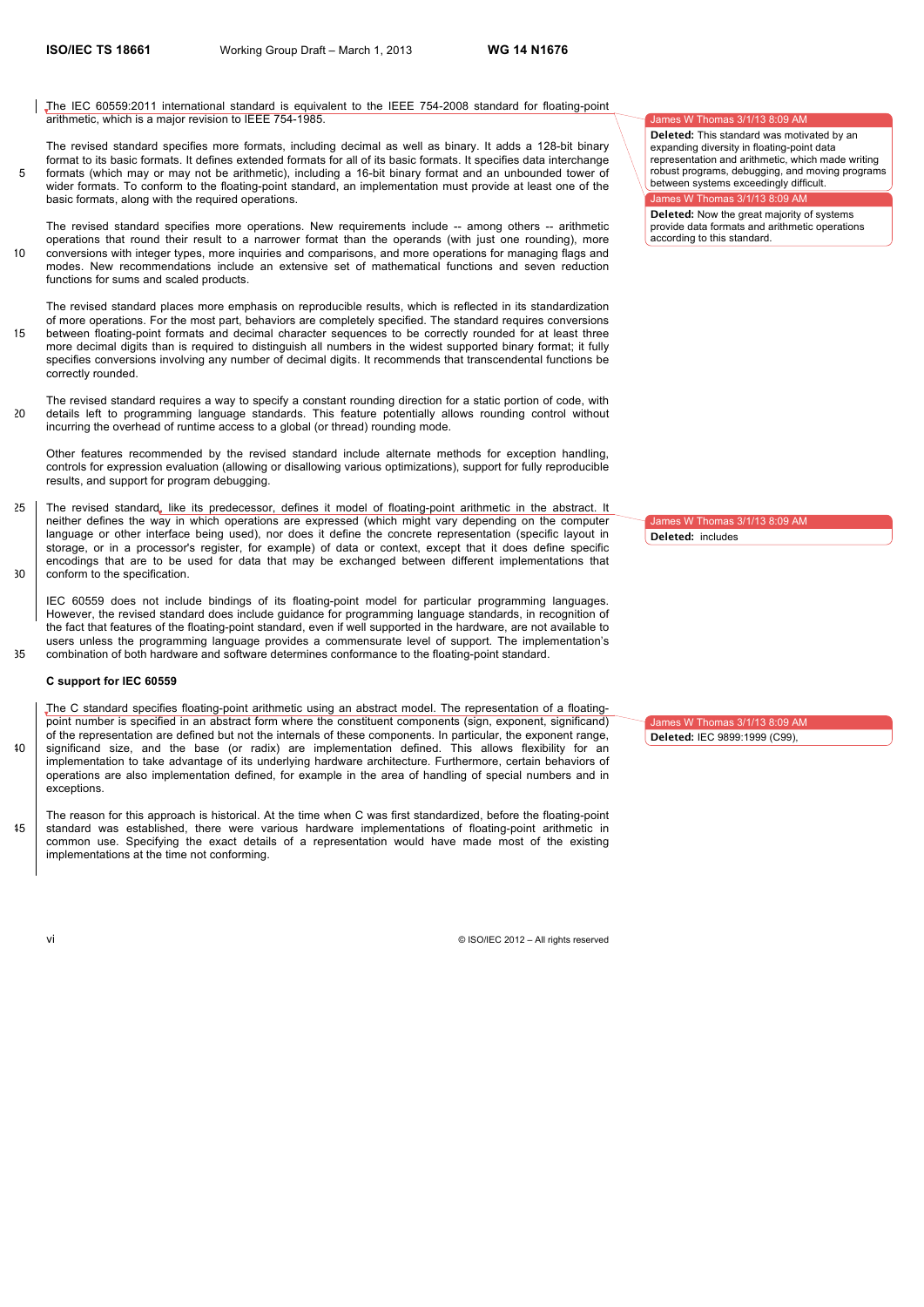Beginning with ISO/IEC 9899:1999 (C99), C has included an optional second level of specification for implementations supporting the floating-point standard. C99, in conditionally normative Annex F, introduced nearly complete support for the IEC 60559:1989 standard for binary floating-point arithmetic. Also, C99's informative Annex G offered a specification of complex arithmetic that is compatible with IEC 60559:1989.

5 ISO/IEC 9899:2011 (C11) includes refinements to the C99 floating-point specification, though is still based on IEC 60559:1989. C11 upgrades Annex G from "informative" to "conditionally normative".

ISO/IEC Technical Report 24732:2009 introduced partial C support for the decimal floating-point arithmetic in IEC 60559:2011. TR 24732, for which technical content was completed while IEEE 754-2008 was still in the later stages of development, specifies decimal types based on IEC 60559:2011 decimal formats, though it 10 does not include all of the operations required by IEC 60559:2011.

#### **Purpose**

The purpose of this Technical Specification is to provide a C language binding for IEC 60559:2011, based on the C11 standard, that delivers the goals of IEC 60559 to users and is feasible to implement. It is organized into five Parts.

15 Part 1, this document, provides suggested changes to C11 that cover all the requirements, plus some basic recommendations, of IEC 60559:2011 for binary floating-point arithmetic. C implementations intending to support IEC 60559:2011 are expected to conform to conditionally normative Annex F as enhanced by the suggested changes in Part 1.

Part 2 enhances TR 24732 to cover all the requirements, plus some basic recommendations, of IEC 20 60559:2011 for decimal floating-point arithmetic. C implementations intending to provide an extension for decimal floating-point arithmetic supporting IEC 60559-2011 are expected to conform to Part 2.

Part 3 (Interchange and extended types), Part 4 (Supplementary functions), and Part 5 (Supplementary attributes) cover recommended features of IEC 60559-2011. C implementations intending to provide extensions for these features are expected to conform to the corresponding Parts.

| James W Thomas 3/1/13 8:09 AM |  |
|-------------------------------|--|
| Deleted: :                    |  |
|                               |  |
| James W Thomas 3/1/13 8:09 AM |  |

**Deleted:** 2008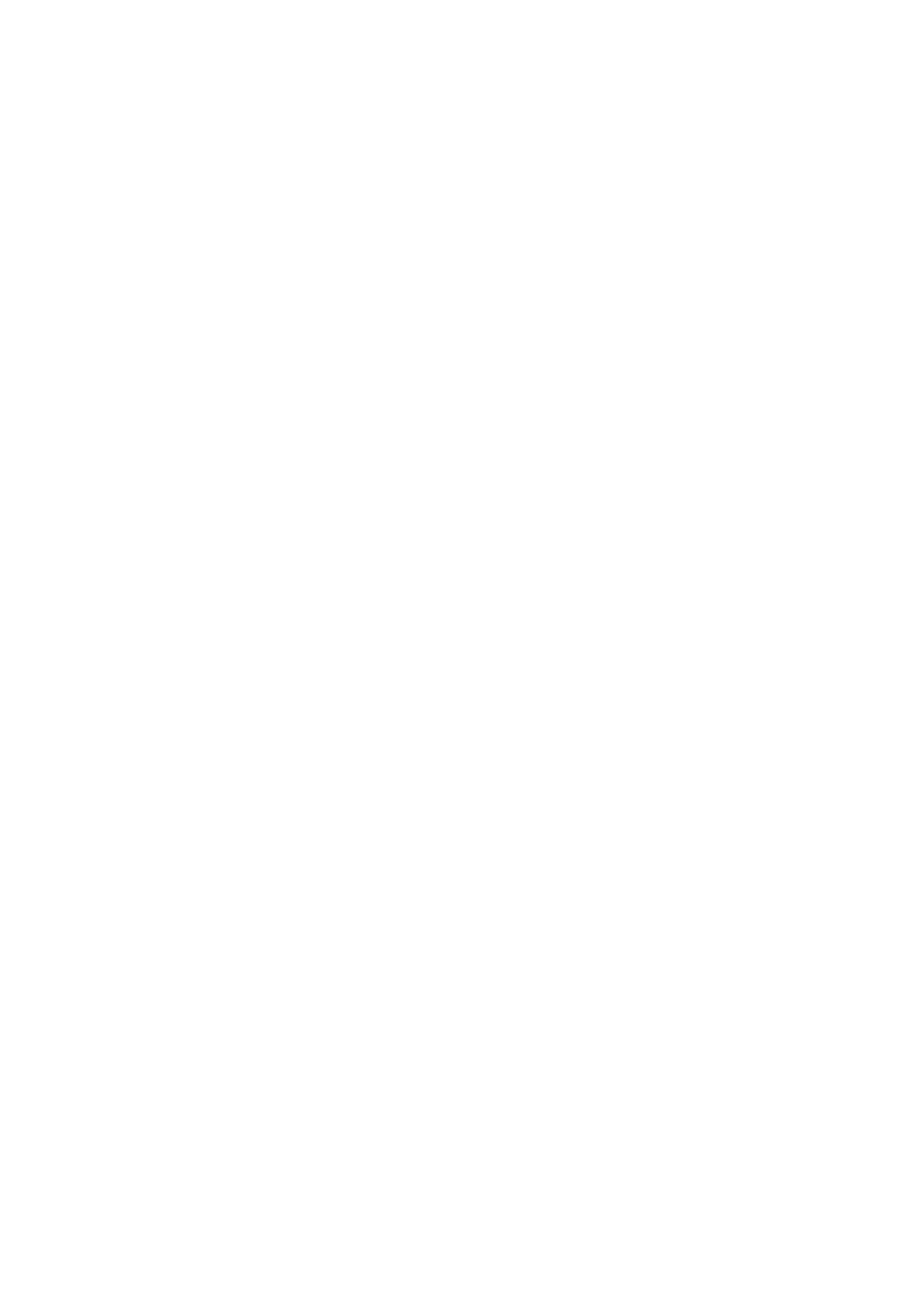# **Information Technology — Programming languages, their environments, and system software interfaces — Floating-point extensions for C — Part 1: Binary floating-point arithmetic**

# 5 **1 Scope**

This document, Part 1 of ISO/IEC Technical Specification 18661, extends programming language C to support binary floating-point arithmetic conforming to ISO/IEC/IEEE 60559:2011. It covers all requirements of IEC 60559 as they pertain to C floating types that use IEC 60559 binary formats.

This document does not cover decimal floating-point arithmetic, nor most other optional features of IEC 10 60559.

This document is primarily an update to IEC 9899:2011 (C11), normative Annex F (IEC 60559 floating-point arithmetic). However, it proposes that the new interfaces that are suitable for general implementations be added in the Library clauses of C11. Also it includes a few auxiliary changes in C11 where the specification is problematic for IEC 60559 support.

# 15 **2 Conformance**

An implementation conforms to Part 1 of Technical Specification 18661 if

- a) It meets the requirements for a conforming implementation of C11 with all the suggested changes to C11, as specified in Part 1 of Technical Specification 18661; and
- 20 b) It defines **\_\_STDC\_IEC\_60559\_BFP\_\_** to **201**ymm**L.**

# **3 Normative references**

The following referenced documents are indispensable for the application of this document. Only the editions cited apply.

25 ISO/IEC 9899:2011, *Information technology — Programming languages, their environments and system software interfaces — Programming Language C*

ISO/IEC/IEEE 60559:2011, *Information technology — Microprocessor Systems — Floating-point arithmetic* (with identical content to IEEE 754-2008, *IEEE Standard for Floating-Point Arithmetic*. The Institute of Electrical and Electronic Engineers, Inc., New York, 2008)

# 30 **4 Terms and definitions**

For the purposes of this document, the terms and definitions given in ISO/IEC 9899:2011 and ISO/IEC/IEEE 60559:2011 and the following apply.

**4.1 C11**

35 standard ISO/IEC 9899:2011, *Information technology — Programming languages, their environments and system software interfaces — Programming Language C*

© ISO/IEC 2012 – All rights reserved **1**

 $mes W$  Thomas 3/1/13 8:09 AM James W Thomas 3/1/13 8:09 AM es W Thomas 3/1/13 8:09 AM **Deleted:** 00000 **Deleted:** TS 00000-1 **Deleted:** TS 00000-1

mes W Thom **Deleted:** this

 $s$  W Thomas **Deleted:** this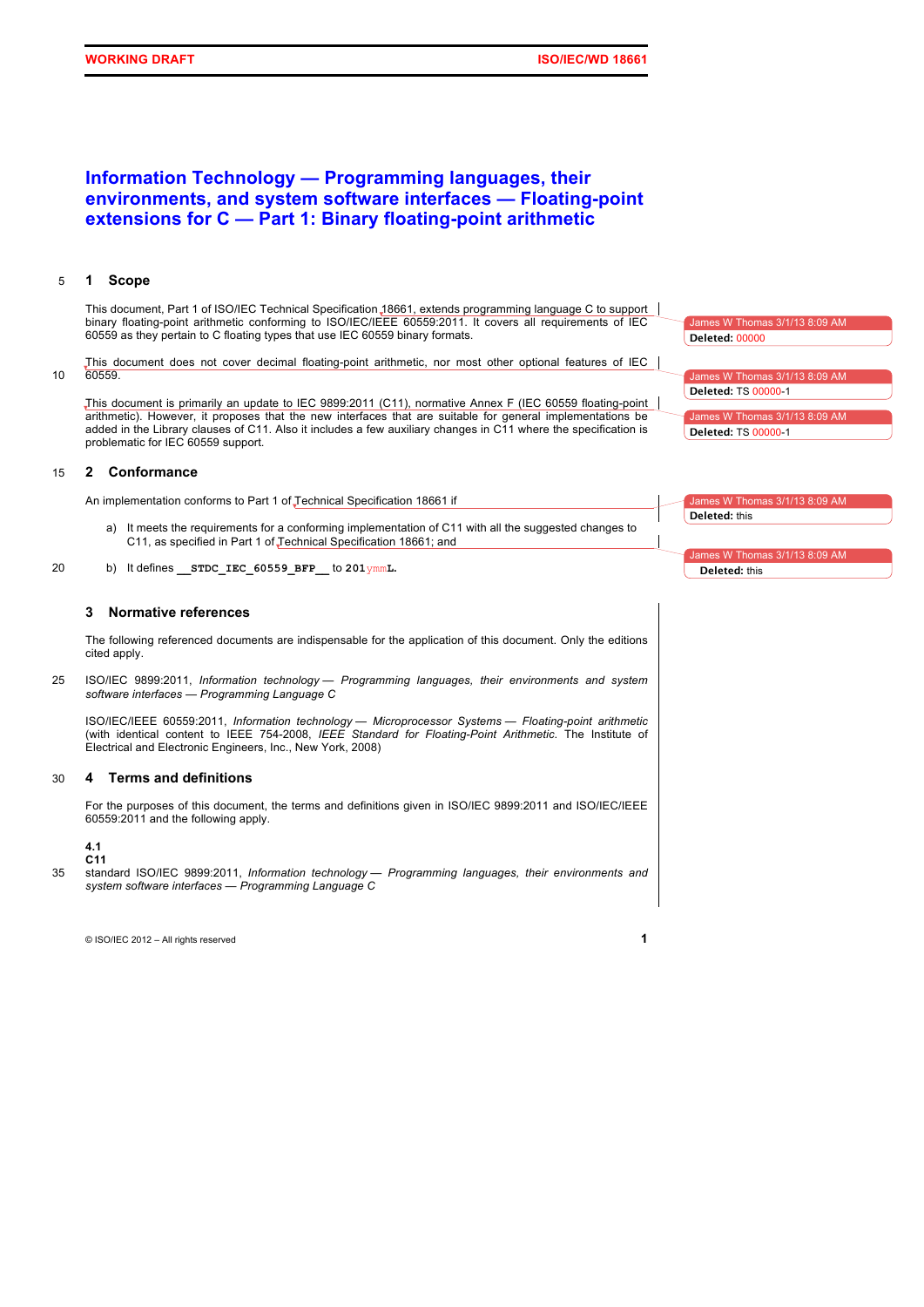James W Thomas 3/1/13 8:09 AM James W Thomas 3/1/13 8:09 AM

**Deleted:** 1

**Deleted:** this

**Deleted: 00000**

 $\frac{1}{2}$  M Thomas 3/1/13 8:09 AM

James W Thomas 3/1/13 8:09 AM

James W Thomas 3/1/13 8:09 AM

**Deleted: 3 Normative references**

**Deleted:** The following referenced documents are indispensable for the application of this document.

 $mes W$  Thomas 3/1/13 8:09

**Deleted:** ISO/IEC 9899:2011, *Information technology — Programming languages, their* 

Only the editions cited apply.

James W Thomas 3/1/13 8:09 AM James W Thomas 3/1/13 8:09 AM

**Deleted: C11**

**Deleted:** 1

**Deleted:** this

James W Thomas 3/1/13 8:09 AM

#### **5 C standard conformance**

#### **5.1 Freestanding implementations**

The following suggested change to C11 expands the conformance requirements for freestanding implements so that they might conform to this Part of Technical Specification18661

#### 5 **Suggested change to C11:**

Replace the third sentence of 4#6:

A *conforming freestanding implementation* shall accept any strictly conforming program that does not use complex types and in which the use of the features specified in the library clause (clause 7) is confined to the contents of the standard headers  $\langle$ float.h>,  $\langle$ iso646.h>,  $\langle$ limits.h>,  $\rangle$ ,  $\langle$ stdalign.h>,  $\langle$ stdarg.h>,  $\langle$ stdbool.h>,  $\langle$ stddef.h>,  $\langle$ stdint.h>, and 10 **<stdalign.h>**, **<stdarg.h>**, **<stdbool.h>**, **<stddef.h>**, **<stdint.h>**, and **<stdnoreturn.h>**.

with:

A *conforming freestanding implementation* shall accept any strictly conforming program that does not use complex types and in which the use of the features specified in the library clause (clause 7) is 15 confined to the contents of the standard headers **<fenv.h>**, **<float.h>**, **<iso646.h>**, **<limits.h>**, **<math.h>**, **<stdalign.h>**, **<stdarg.h>**, **<stdbool.h>**, **<stddef.h>**, **<stdint.h>**, and **<stdnoreturn.h**> and the numeric conversion functions (7.22.1) of the standard header **<stdlib.h>**.

The library functions, macros, and types defined in this Part of Technical Specification 18661 are defined by 20 their respective headers if the macro **\_\_STDC\_WANT\_IEC\_18661\_EXT1\_\_** is defined at the point in the source file where the appropriate header is first included.



# application to binary floating-point arithmetic. Note that an implementation may continue to define 35 **\_\_STDC\_IEC\_559\_\_**, so that current programs that use **\_\_STDC\_IEC\_559\_\_** may remain valid under the

suggested changes in this Part of Technical Specification 18661

# **Suggested change to C11:**

In 6.10.8.3#1, replace: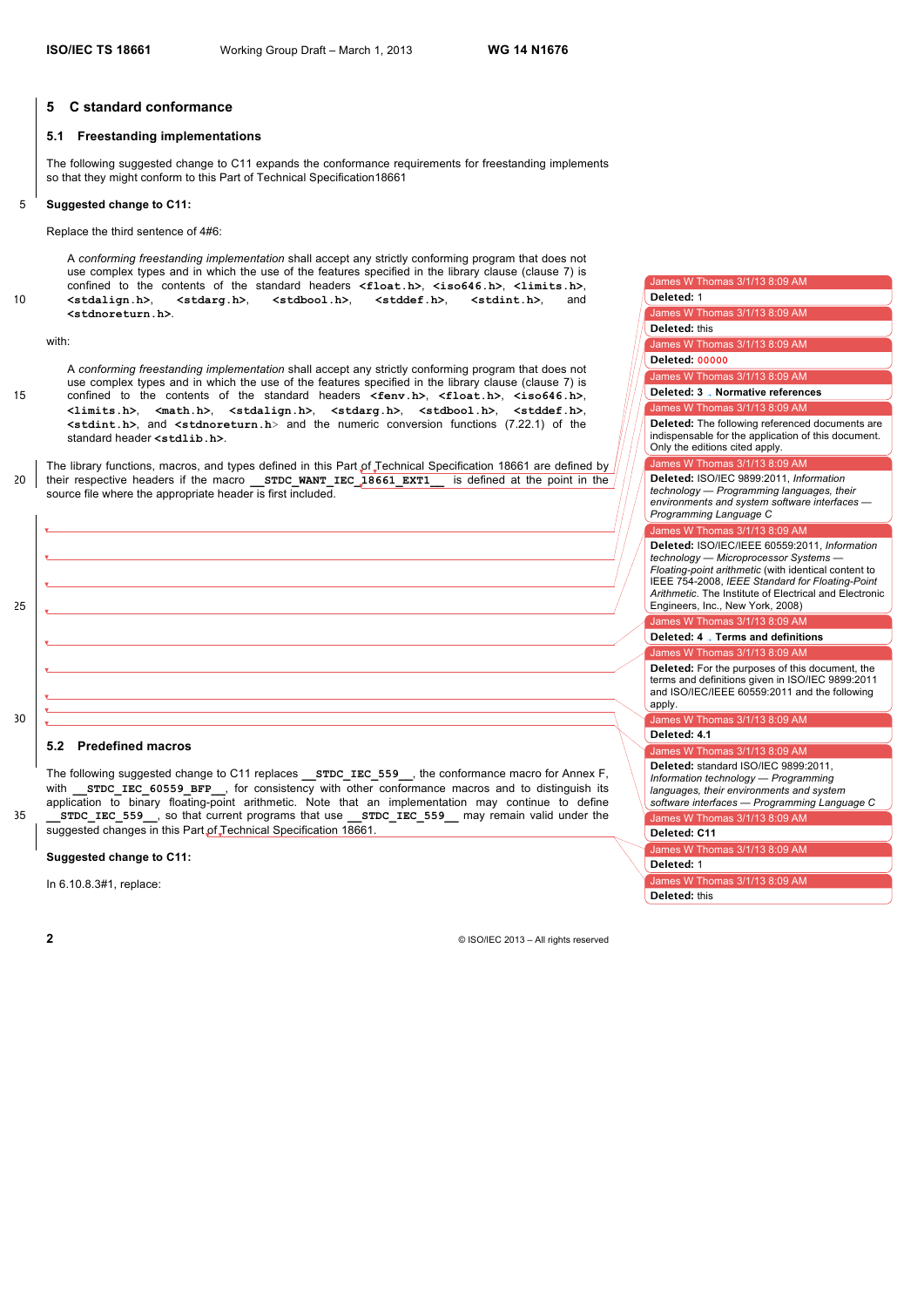**\_\_STDC\_IEC\_559\_\_** The integer constant **1**, intended to indicate conformance to Annex F (IEC 60559 binary floating-point arithmetic).

with:

**\_\_STDC\_IEC\_60559\_BFP\_\_** The integer constant **201ymmL**, intended to indicate conformance to 5 **Annex F** (IEC 60559 binary floating-point arithmetic).

The following suggested changes to C11 obsolesce **STDC IEC 559 COMPLEX**, the current conformance macro for Annex G, in favour of **STDC\_IEC\_60559\_COMPLEX**, for consistency with other conformance macros.

#### **Suggested changes to C11:**

10 In 6.10.8.3#1, after the new **STDC\_IEC\_60559\_BFP** item, insert the item:

**\_\_STDC\_IEC\_60559\_COMPLEX\_\_** The integer constant **201ymmL,** intended to indicate conformance to the specifications in annex G (IEC 60559 compatible complex arithmetic).

#### In 6.10.8.3#1, append to the **STDC** IEC 559 COMPLEX item:

Use of this macro is an obsolescent feature.

# 15 **6 Revised floating-point standard**

C11 Annex F specifies C language support for the floating-point arithmetic of IEC 60559:1989. This document proposes changes to C11 to bring Annex F into alignment with IEC 60559:2011. The suggested change to C11 below updates the introduction to Annex F to acknowledge the revision to IEC 60559.

#### **Suggested change to C11:**

20 Change F.1 from:

#### **F.1 Introduction**

[1] This annex specifies C language support for the IEC 60559 floating-point standard. The *IEC 60559 floating-point standard* is specifically *Binary floating-point arithmetic for microprocessor systems, second edition* (IEC 60559:1989), previously designated IEC 559:1989 and as *IEEE*  25 *Standard for Binary Floating-Point Arithmetic* (ANSI/IEEE 754−1985). *IEEE Standard for Radix-Independent Floating-Point Arithmetic* (ANSI/IEEE 854−1987) generalizes the binary standard to remove dependencies on radix and word length. *IEC 60559* generally refers to the floating-point standard, as in IEC 60559 operation, IEC 60559 format, etc. An implementation that defines **\_\_STDC\_IEC\_559\_\_** shall conform to the specifications in this annex.356) Where a binding between 30 the C language and IEC60559 is indicated, the IEC 60559-specified behavior is adopted by reference, unless stated otherwise. Since negative and positive infinity are representable in IEC 60559 formats, all real numbers lie within the range of representable values.

to:

#### **F.1 Introduction**

35 [1] This annex specifies C language support for the IEC 60559 floating-point standard. The *IEC 60559 floating-point standard* is specifically *Floating-point arithmetic* (ISO/IEC/IEEE 60559:2011), also designated as *IEEE Standard for Floating-Point Arithmetic* (IEEE 754−2008). The IEC 60559 floating-point standard supersedes the IEC 60559:1989 binary arithmetic standard, also designated as *IEEE Standard for Binary Floating-Point Arithmetic* (IEEE 754−1985). *IEC 60559* generally refers 40 to the floating-point standard, as in IEC 60559 operation, IEC 60559 format, etc.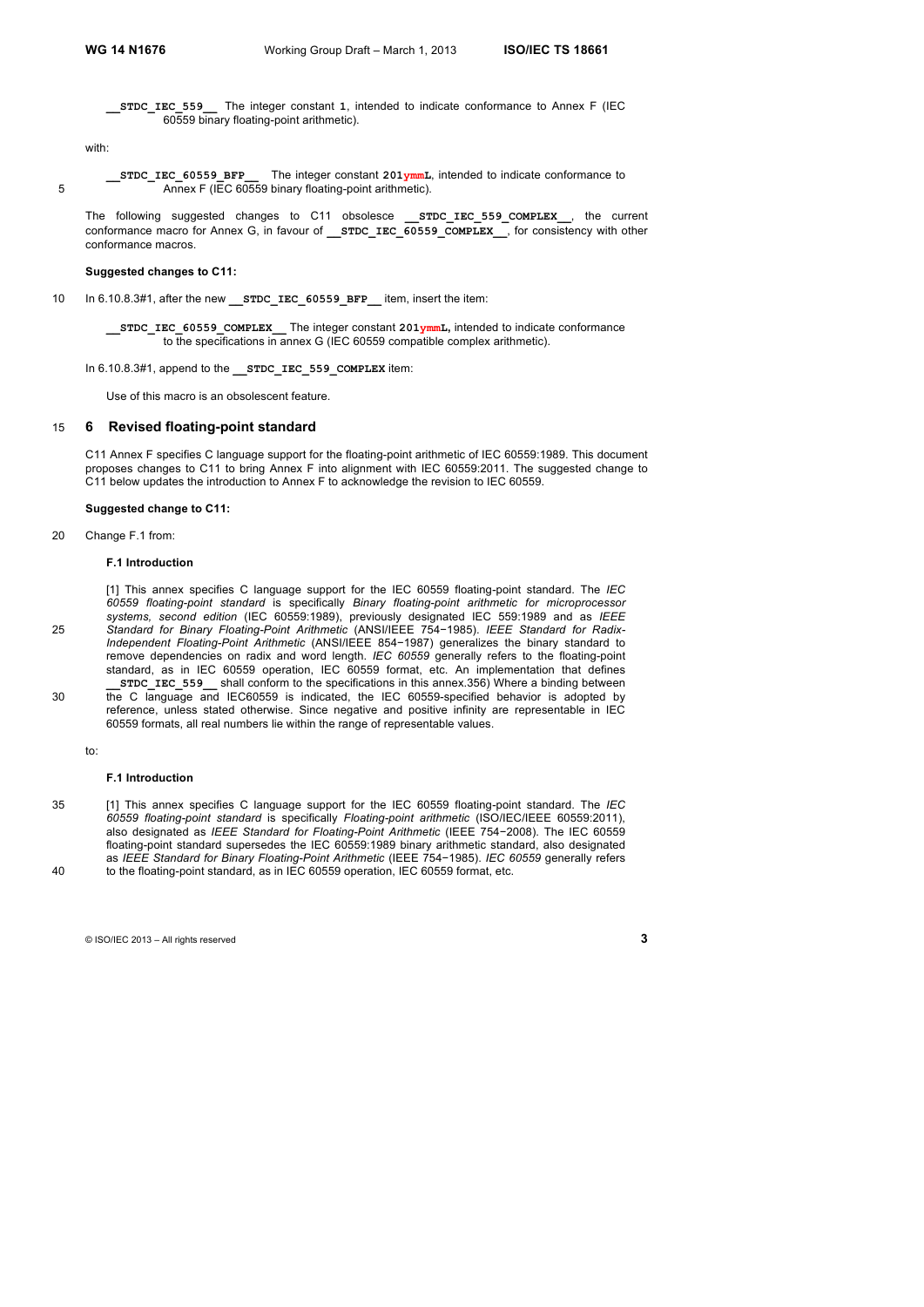[2] The IEC 60559 floating-point standard specifies decimal, as well as binary, floating-point arithmetic. It supersedes *IEEE Standard for Radix-Independent Floating-Point Arithmetic* (ANSI/IEEE 854−1987), which generalized the binary arithmetic standard (IEEE 754-1985) to remove dependencies on radix and word length.

5 [3] An implementation that defines **\_\_STDC\_IEC\_60559\_BFP\_\_** to **201**ymm**L** shall conform to the specifications in this annex.356) Where a binding between the C language and IEC 60559 is indicated, the IEC 60559-specified behavior is adopted by reference, unless stated otherwise.

Note that the last sentence of F.1 which is removed above is inserted into a more appropriate place by a later suggested change (see 12 below).

10 In footnote 356), change "**\_\_STDC\_IEC\_559\_\_**" to "**\_\_STDC\_IEC\_60559\_BFP\_\_**".

#### **7 Types**

# **7.1 Terminology**

IEC 60559 now includes a 128-bit binary format as one of its three binary basic formats: *binary32*, *binary64*, and *binary128*. The binary128 format continues to meet the less specific requirements for a binary64-15 extended format, as in the previous IEC 60559. The suggested changes to C11 below reflect the new terminology in IEC 60559; these changes are not substantive.

#### **Suggested changes to C11:**

In F.2#1, change the third bullet from:

— The **long double** type matches an IEC 60559 extended format,357) else a non-IEC 60559 20 extended format, else the IEC 60559 **double** format.

to:

25

- The **long double** type matches the IEC 60559 binary128 format, else an IEC 60559 binary64 extended format,357) else a non-IEC 60559 extended format, else the IEC 60559 binary64 format.
- In F.2#1, change the sentence after the bullet from:

Any non-IEC 60559 extended format used for the **long double** type shall have more precision than IEC 60559 double and at least the range of IEC 60559 double.358)

to:

30 Any non-IEC 60559 extended format used for the **long double** type shall have more precision than IEC 60559 binary64 and at least the range of IEC 60559 binary64.358)

## Change footnote 357) from:

357) ''Extended'' is IEC 60559's double-extended data format. Extended refers to both the common 80-bit and quadruple 128-bit IEC 60559 formats.

# 35 to:

357) IEC 60559 binary64-extended formats include the common 80-bit IEC 60559 format.

In F.2, change the recommended practice from:

#### **Recommended practice**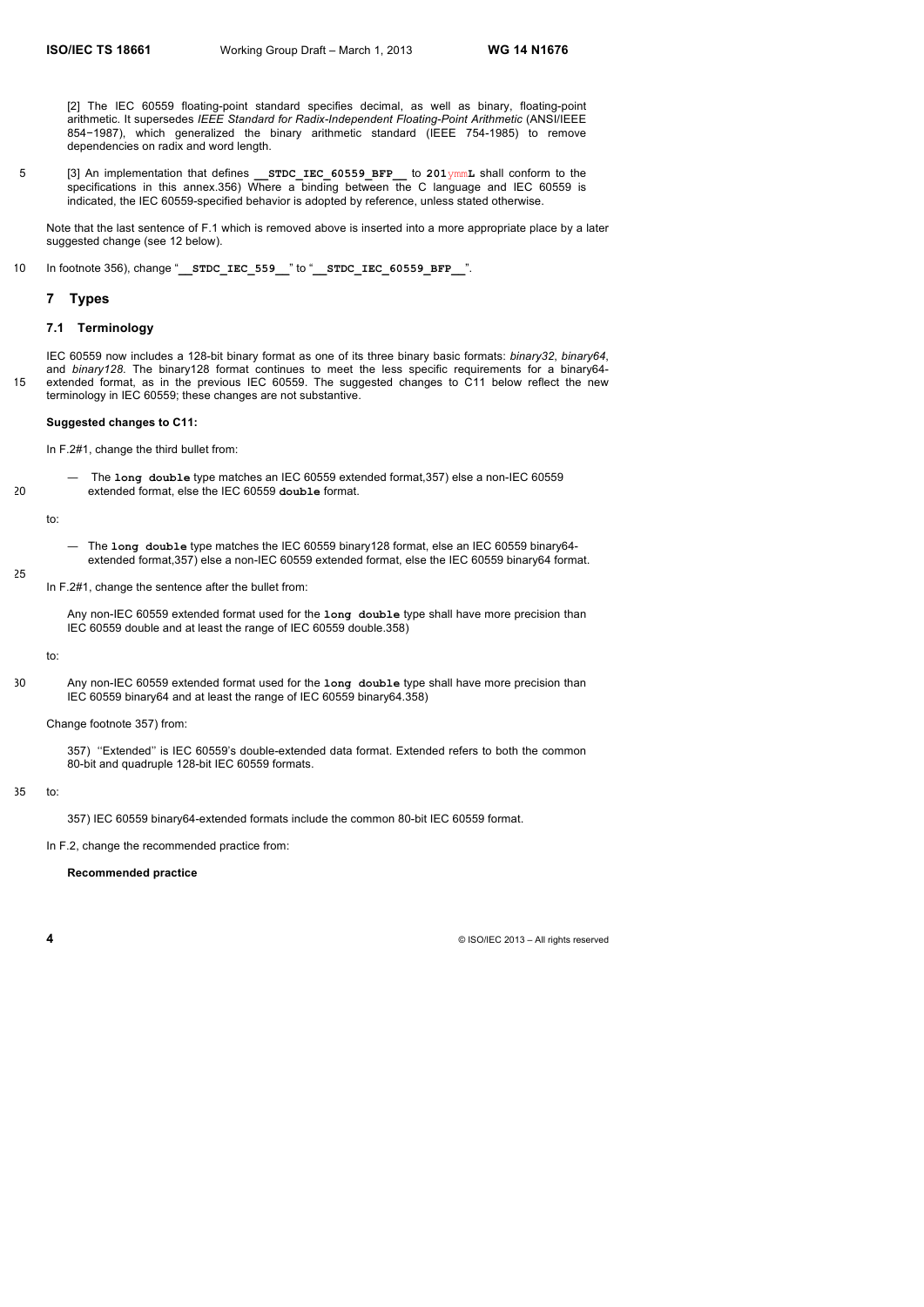[2] The **long double** type should match an IEC 60559 extended format.

#### to:

# **Recommended practice**

[2] The **long double** type should match the IEC 60559 binary128 format, else an IEC 60559 5 binary64-extended format.

# **7.2 Canonical representation**

IEC 60559 refers to preferred encodings in a format – or, in C terminology, preferred representations of a type – as *canonical*. Some types also contain redundant or ill-specified representations, which are *non-canonical*. All representations of types with IEC 60559 binary interchange formats are canonical; however, types with IEC 10 60559 extended formats may have non-canonical encodings. (Types with IEC 60559 decimal interchange formats, covered in Part 2 of Technical Specification 18661, contain non-canonical redundant representations.)

#### **Suggested change to C11:**

In 5.2.4.2.2#3, change the sentence:

15 A *NaN* is an encoding signifying Not-a-Number.

to:

A *NaN* is a value signifying Not-a-Number.

In 5.2.4.2.2 footnote 22, change:

… the terms quiet NaN and signaling NaN are intended to apply to encodings with similar behavior.

#### 20 to:

… the terms quiet NaN and signaling NaN are intended to apply to values with similar behavior.

After 5.2.4.2.2#5, add:

[5a] An implementation may prefer particular representations of values that have multiple representations in a floating type, 6.2.6.1 not withstanding. The preferred representations of a floating 25 type, including unique representations of values in the type, are called *canonical*. A floating type may also contain *non-canonical* representations, for example, redundant representations of some or all of its values, or representations that are extraneous to the floating-point model. Typically, floating-point operations deliver results with canonical representations.

In 5.2.4.2.2#5a, attach a footnote to the wording:

30 An implementation may prefer particular representations of values that have multiple representations in a floating type, 6.2.6.1 not withstanding.

where the footnote is:

\*) The library operations **iscanonical** and **canonicalize** distinguish canonical (preferred) representations, but this distinction alone does not imply that canonical and non-canonical 35 representations are of different values.

In 5.2.4.2.2#5a, attach a footnote to the wording:

© ISO/IEC 2013 – All rights reserved **5**

nes W Thomas 3/1/13 8:09 AM **Deleted:** this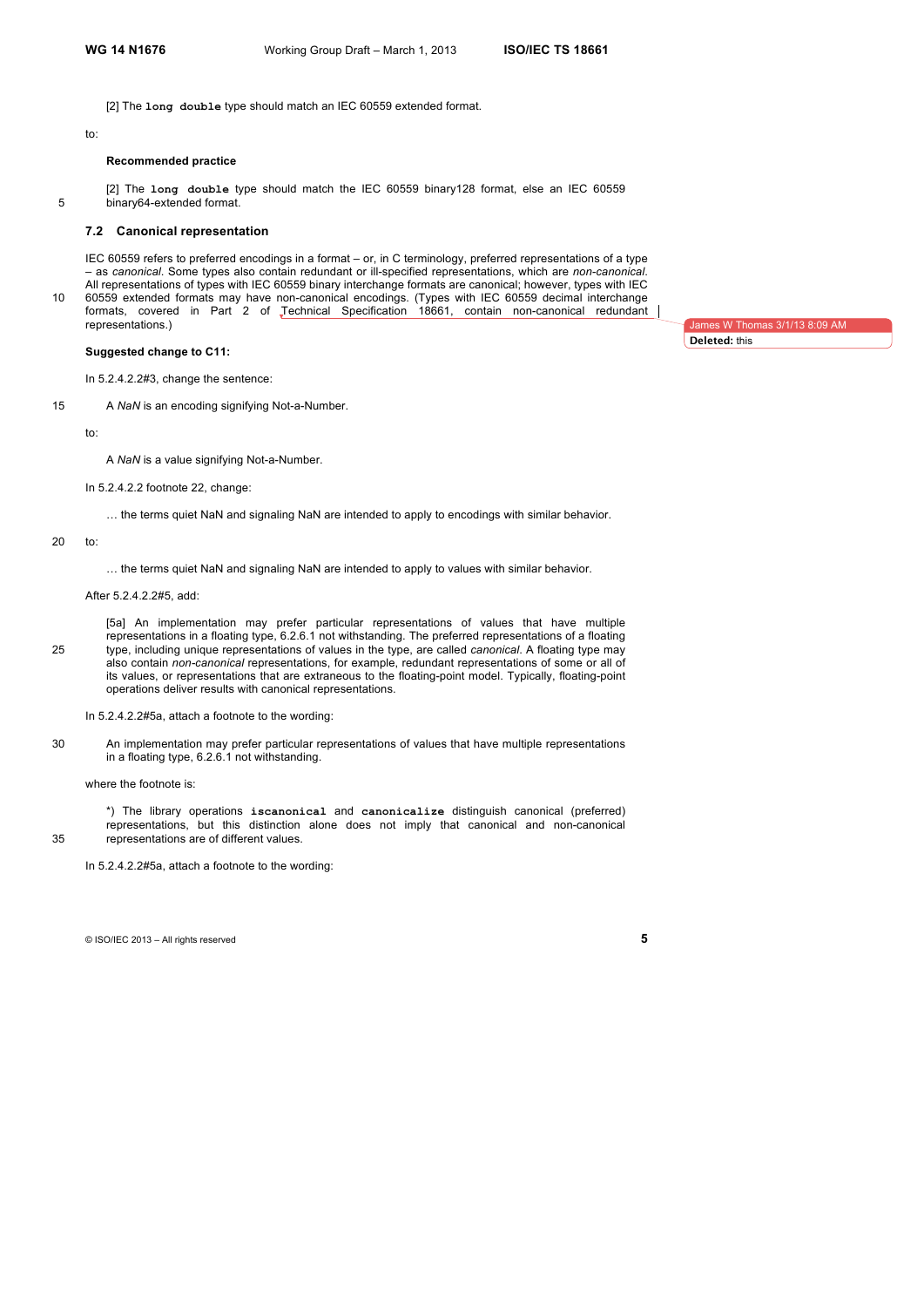A floating type may also contain *non-canonical* representations, for example, redundant representations of some or all of its values, or representations that are extraneous to the floatingpoint model.

where the footnote is:

5 \*) Some of the values in the IEC 60559 decimal floating types have non-canonical representations (as well as a canonical representation).

# **8 Operation binding**

IEC 60559 includes several new required operations. Table 1 in the suggested change to C11 below shows the complete mapping of IEC 60559 operations to C operators, functions, and function-like macros. The new 10 IEC 60559 operations map to C functions and function-like macros; no new C operators are proposed.

#### **Suggested change to C11:**

Replace F.3:

#### **F.3 Operators and functions**

[1] C operators and functions provide IEC 60559 required and recommended facilities as listed below.

- 15 The **+, −, \*,** and **/** operators provide the IEC 60559 add, subtract, multiply, and divide operations.
	- The **sqrt** functions in **<math.h>** provide the IEC 60559 square root operation.
	- The **remainder** functions in **<math.h>** provide the IEC 60559 remainder operation. The **remquo** functions in **<math.h>** provide the same operation but with additional information.
- 20 The **rint** functions in **<math.h>** provide the IEC 60559 operation that rounds a floating-point number to an integer value (in the same precision). The **nearbyint** functions in **<math.h>** provide the nearbyinteger function recommended in the Appendix to ANSI/IEEE 854.
	- The conversions for floating types provide the IEC 60559 conversions between floating-point precisions.
- 25 The conversions from integer to floating types provide the IEC 60559 conversions from integer to floating point.
	- The conversions from floating to integer types provide IEC 60559-like conversions but always round toward zero.
- The **lrint** and **llrint** functions in **<math.h>** provide the IEC 60559 conversions, which 30 honor the directed rounding mode, from floating point to the **long int** and **long long int** integer formats. The **lrint** and **llrint** functions can be used to implement IEC 60559 conversions from floating to other integer formats.
- The translation time conversion of floating constants and the **strtod, strtof, strtold, fprintf, fscanf,** and related library functions in **<stdlib.h>, <stdio.h>,** and 35 **<wchar.h>** provide IEC 60559 binary-decimal conversions. The **strtold** function in **<stdlib.h>** provides the conv function recommended in the Appendix to ANSI/IEEE 854.
- The relational and equality operators provide IEC 60559 comparisons. IEC 60559 identifies a need for additional comparison predicates to facilitate writing code that accounts for NaNs. The comparison macros (**isgreater**, **isgreaterequal, isless, islessequal,**  40 **islessgreater,** and **isunordered)** in **<math.h>** supplement the language operators to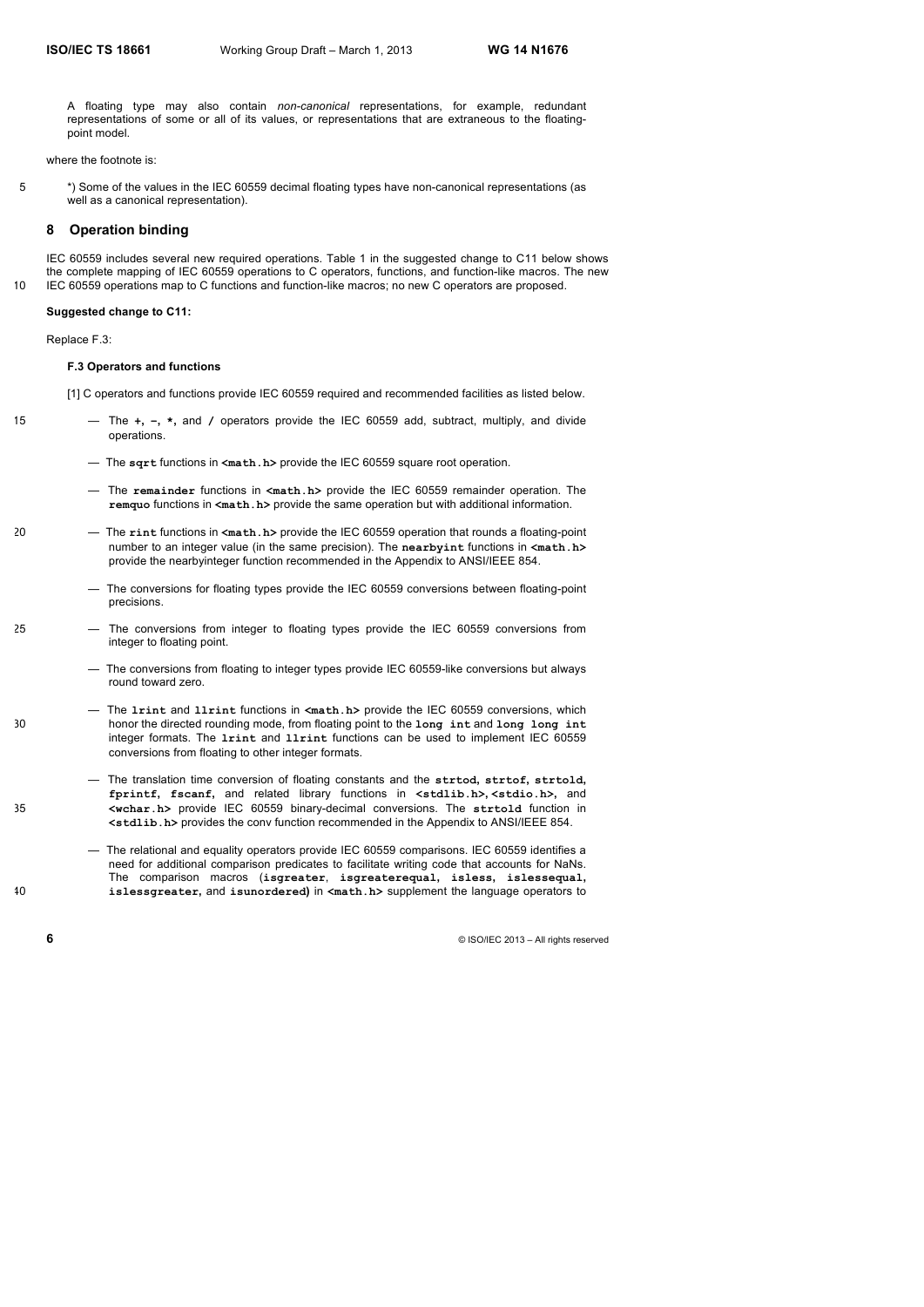address this need. The **islessgreater** and **isunordered** macros provide respectively a quiet version of the <> predicate and the unordered predicate recommended in the Appendix to IEC 60559.

- The **feclearexcept, feraiseexcept,** and **fetestexcept** functions in **<fenv.h>** 5 provide the facility to test and alter the IEC 60559 floating-point exception status flags. The **fegetexceptflag** and **fesetexceptflag** functions in **<fenv.h>** provide the facility to save and restore all five status flags at one time. These functions are used in conjunction with the type **fexcept\_t** and the floating-point exception macros (**FE\_INEXACT, FE\_DIVBYZERO, FE\_UNDERFLOW, FE\_OVERFLOW, FE\_INVALID)** also in **<fenv.h>.**
- 10 The **fegetround** and **fesetround** functions in **<fenv.h>** provide the facility to select among the IEC 60559 directed rounding modes represented by the rounding direction macros in **<fenv.h>** (**FE\_TONEAREST**, **FE\_UPWARD, FE\_DOWNWARD, FE\_TOWARDZERO)** and the values **0, 1, 2,** and **3** of **FLT\_ROUNDS** are the IEC 60559 directed rounding modes.
- The **fegetenv, feholdexcept, fesetenv,** and **feupdateenv** functions in **<fenv.h>** 15 provide a facility to manage the floating-point environment, comprising the IEC 60559 status flags and control modes.
	- The **copysign** functions in **<math.h>** provide the copysign function recommended in the Appendix to IEC 60559.
- The **fabs** functions in **<math.h>** provide the abs function recommended in the Appendix to 20 IEC 60559.
	- The unary minus (**−**) operator provides the unary minus (−) operation recommended in the Appendix to IEC 60559.
	- The **scalbn** and **scalbln** functions in **<math.h>** provide the scalb function recommended in the Appendix to IEC 60559.
- 25 The **logb** functions in **<math.h>** provide the logb function recommended in the Appendix to IEC 60559, but following the newer specifications in ANSI/IEEE 854.
	- The **nextafter** and **nexttoward** functions in **<math.h>** provide the nextafter function recommended in the Appendix to IEC 60559 (but with a minor change to better handle signed zeros).
- 30 The **isfinite** macro in **<math.h>** provides the finite function recommended in the Appendix to IEC 60559.
	- The **isnan** macro in **<math.h>** provides the isnan function recommended in the Appendix to IEC 60559.
- The **signbit** macro and the **fpclassify** macro in **<math.h>,** used in conjunction with the 35 number classification macros (**FP\_NAN**, **FP\_INFINITE, FP\_NORMAL, FP\_SUBNORMAL, FP\_ZERO),** provide the facility of the class function recommended in the Appendix to IEC 60559 (except that the classification macros defined in 7.12.3 do not distinguish signaling from quiet NaNs).

#### with:

#### 40 **F.3 Operations**

[1] C operators, functions, and function-like macros provide the operations required by IEC 60559 as shown in the following table. Specifications for the C facilities are provided in the listed clauses.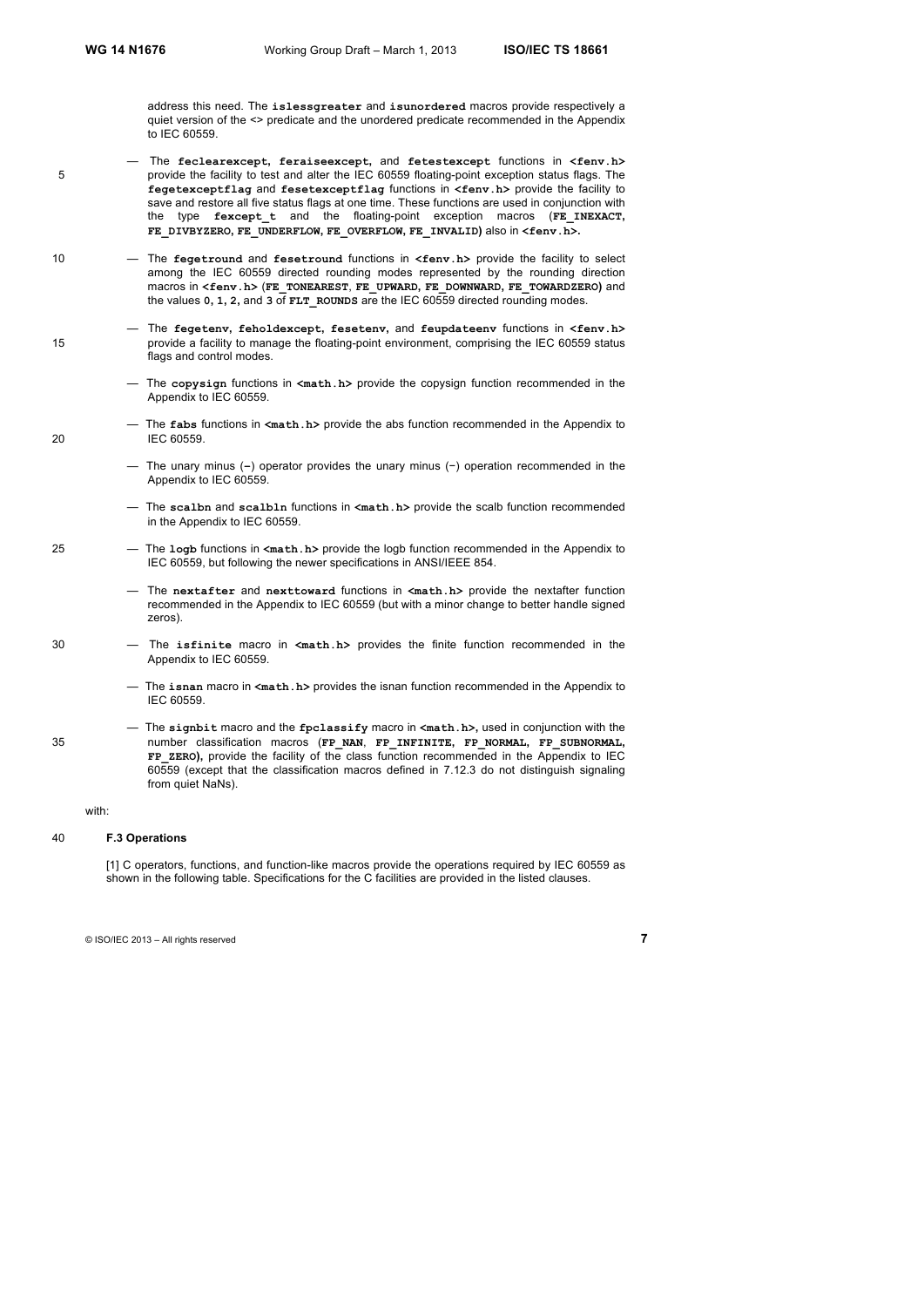# **Table 1 — Operation binding**

| IEC 60559 operation                      | C operation                   | Clauses - C11                      |
|------------------------------------------|-------------------------------|------------------------------------|
| roundToIntegralTiesToEven                | roundeven                     | 7.12.9.7a, F.10.6.7a               |
| roundToIntegralTiesAway                  | round                         | 7.12.9.6, F.10.6.6                 |
| roundToIntegralTowardZero                | trunc                         | 7.12.9.8, F.10.6.8                 |
| roundToIntegralTowardPositive            | ceil                          | 7.12.9.1, F.10.6.1                 |
| roundToIntegralTowardNegative            | floor                         | 7.12.9.2, F.10.6.2                 |
| roundToIntegralExact                     | rint                          | 7.12.9.4, F.10.6.4                 |
| nextUp                                   | nextup                        | 7.12.11.5, F.10.8.5                |
| nextDown                                 | nextdown                      | 7.12.11.6, F.10.8.6                |
| remainder                                | remainder, remquo             | 7.12.10.2, F.10.7.2,               |
|                                          |                               | 7.12.10.3, F.10.7.3                |
| minNum                                   | fmin                          | 7.12.12.3, F.10.9.3                |
| maxNum                                   | fmax                          | 7.12.12.2, F.10.9.2                |
| minNumMag                                | fminmag                       | 7.12.12.5, F.10.9.5                |
| maxNumMaq                                | fmaxmag                       | 7.12.12.4, F.10.9.4                |
| scaleB                                   | scalbn, scalbln               | 7.12.6.13, F.10.3.13               |
| logB                                     | logb, ilogb, llogb            | 7.12.6.11, F.10.3.11,              |
|                                          |                               | 7.12.6.5, F.10.3.5                 |
| addition                                 | $\ddot{}$                     | 6.5.6                              |
| formatOf addition with narrower format   | fadd, faddl, daddl            | 7.12.13a.1, F.10.10a               |
| subtraction                              |                               | 6.5.6                              |
| formatOf subtraction<br>with<br>narrower | fsub, fsubl, dsubl            | 7.12.13a.2, F.10.10a               |
| format                                   |                               |                                    |
| multiplication                           | ¥                             | 6.5.5                              |
| formatOf multiplication with narrower    | fmul, fmull, dmull            | 7.12.13a.3, F.10.10a               |
| format                                   |                               |                                    |
| division                                 | 7                             | 6.5.5                              |
| formatOf division with narrower format   | fdiv, fdivl, ddivl            | 7.12.13a.4, F.10.10a               |
| squareRoot                               | sqrt                          | 7.12.7.5, F.10.4.5                 |
| formatOf squareRoot with narrower        | fsqrt, fsqrtl, dsqrtl         | 7.12.13a.6, F.10.10a               |
| format                                   |                               |                                    |
| fusedMultiplyAdd                         | fma                           | 7.12.13.1, F.10.10.1               |
| fusedMultiplyAdd<br>formatOf<br>with     | ffma, ffmal, dfmal            | 7.12.13a.5, F.10.10a               |
| narrower format                          |                               |                                    |
| convertFromInt                           | cast and implicit conversion  | 6.3.1.4, 6.5.4                     |
| convertToIntegerTiesToEven               | fromfp, ufromfp               | 7.12.9.9, F.10.6.9                 |
| convertToIntegerTowardZero               | fromfp, ufromfp               | 7.12.9.9, F.10.6.9                 |
| convertToIntegerTowardPositive           | fromfp, ufromfp               | 7.12.9.9, F.10.6.9                 |
| convertToIntegerTowardNegative           | fromfp, ufromfp               | 7.12.9.9, F.10.6.9                 |
| convertToIntegerTiesToAway               | fromfp, ufromfp, lround,      | $F.10.6.\overline{9}$<br>7.12.9.9. |
|                                          | llround                       | 7.12.9.7, F.10.6.7                 |
| convertToIntegerExactTiesToEven          | fromfpx, ufromfpx             | 7.12.9.10, F.10.6.10               |
| convertToIntegerExactTowardZero          | fromfpx, ufromfpx             | 7.12.9.10, F.10.6.10               |
| convertToIntegerExactTowardPositive      | fromfpx, ufromfpx             | 7.12.9.10, F.10.6.10               |
| convertToIntegerExactTowardNegative      | fromfpx, ufromfpx             | 7.12.9.10, F.10.6.10               |
| convertToIntegerExactTiesToAway          | fromfpx, ufromfpx             | 7.12.9.10, F.10.6.10               |
| convertFormat - different formats        | cast and implicit conversions | 6.3.1.5, 6.5.4                     |
| convertFormat - same format              | canonicalize                  | 7.12.11.7, F.10.8.7                |
| convertFromDecimalCharacter              | strtod, wcstod,<br>scanf,     | 7.21.6.2,<br>7.22.1.3              |
|                                          | decimal floating constants    | 7.29.4.1.1, F.5                    |
| convertToDecimalCharacter                | strfromd,<br>printf,          | 7.21.6.1, 7.22.1.2a,               |
|                                          | strfromf, strfroml            | F.5                                |
| convertFromHexCharacter                  | strtod, wcstod,<br>scanf.     | 7.21.6.2<br>7.22.1.3               |
|                                          | hexadecimal<br>floating       | 7.29.4.1.1                         |
|                                          | constants                     |                                    |

| James W Thomas 3/1/13 8:09 AM  |
|--------------------------------|
| <b>Deleted: floating types</b> |
| James W Thomas 3/1/13 8:09 AM  |
| Deleted: floating type         |
| James W Thomas 3/1/13 8:09 AM  |
| Deleted: strfromflt            |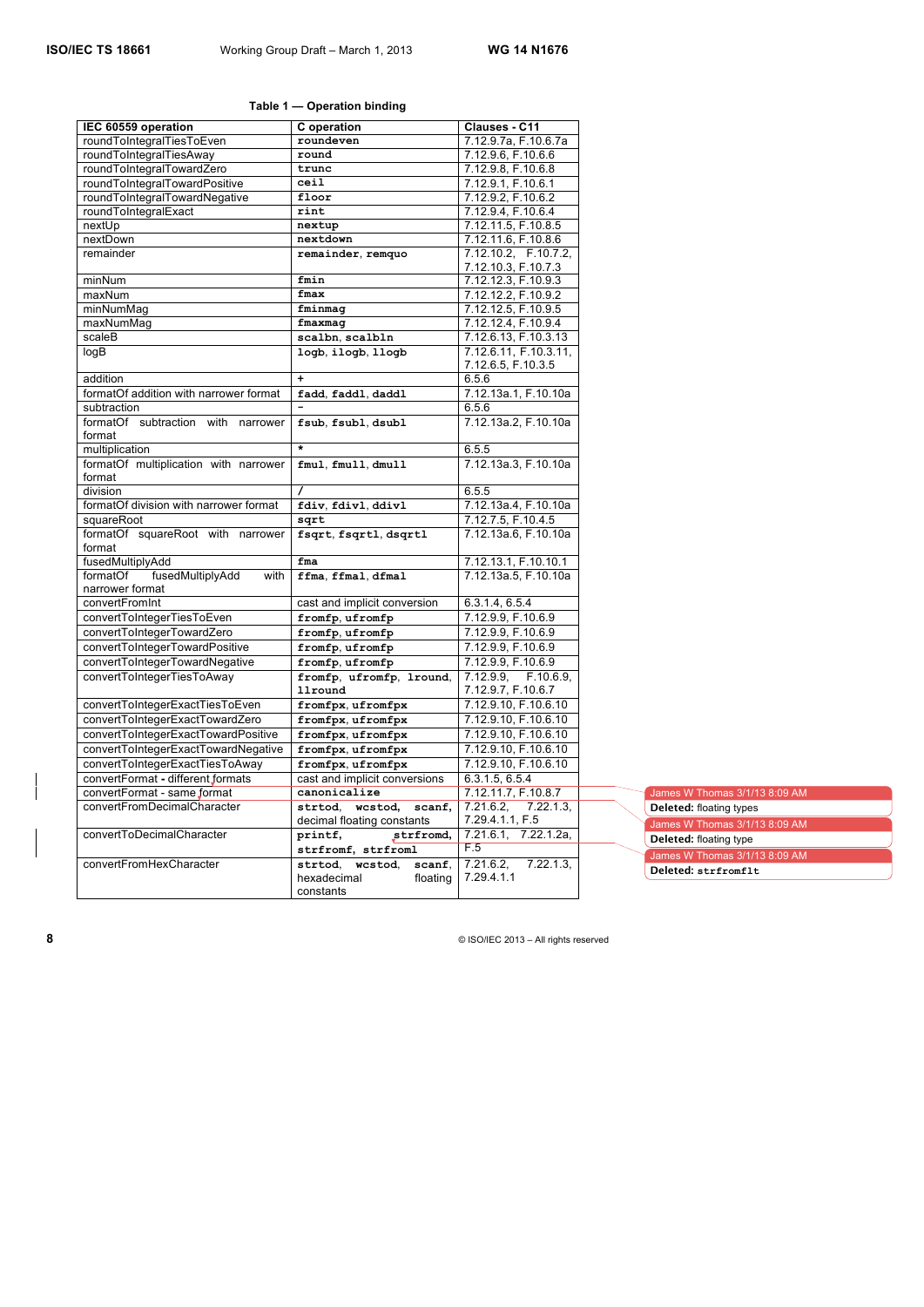| convertToHexCharacter            | strfromd,<br>printf,      | 7.21.6.1, 7.22.1.2a  |
|----------------------------------|---------------------------|----------------------|
|                                  | strfromf, strfroml        |                      |
| copy                             | memcpy, memmove           | 7.24.2.1, 7.24.2.2   |
| negate                           | $-(x)$                    | 6.5.3.3              |
| abs                              | fabs                      | 7.12.7.2, F.10.4.2   |
| copySign                         | copysign                  | 7.12.11.1, F.10.8.1  |
| compareQuietEqual                | $==$                      | 6.5.9, F.9.3         |
| compareQuietNotEqual             | $!=$                      | 6.5.9, F.9.3         |
| compareSignalingEqual            | iseqsig                   |                      |
| compareSignalingGreater          | $\rightarrow$             | 6.5.8, F.9.3         |
| compareSignalingGreaterEqual     | $>=$                      | 6.5.8, F.9.3         |
| compareSignalingLess             | $\overline{\phantom{a}}$  | 6.5.8, F.9.3         |
| compareSignalingLessEqual        | $\leftarrow$              | 6.5.8, F.9.3         |
| compareSignalingNotEqual         | : isegsig(x)              | 7.12.14.7, F.10.11.1 |
| compareSignalingNotGreater       | ï<br>$\overline{(x} > y)$ | 6.5.8, F.9.3         |
| compareSignalingLessUnordered    | Ţ<br>$(x \ge y)$          | 6.5.8, F.9.3         |
| compareSignalingNotLess          | Ţ<br>(x < y)              | 6.5.8, F.9.3         |
| compareSignalingGreaterUnordered | Ţ.<br>$(x \leq y)$        | 6.5.8, F.9.3         |
| compareQuietGreater              | isgreater                 | 7.12.14.1            |
| compareQuietGreaterEqual         | isgreaterequal            | 7.12.14.2            |
| compareQuietLess                 | isless                    | 7.12.14.3            |
| compareQuietLessEqual            | islessequal               | 7.12.14.4            |
| compareQuietUnordered            | isunordered               | 7.12.14.6            |
| compareQuietNotGreater           | $!$ isgreater $(x, y)$    | 7.12.14.1            |
| compareQuietLessUnordered        | ! isgreaterequal $(x, y)$ | 7.12.14.2            |
| compareQuietNotLess              | $!$ isless $(x, y)$       | 7.12.14.3            |
| compareQuietGreaterUnordered     | ! islessequal $(x, y)$    | 7.12.14.4            |
| compareQuietOrdered              | ! isunordered $(x, y)$    | 7.12.14.6            |
| class                            | fpclassify,<br>signbit,   | 7.12.3.1, 7.12.3.6   |
|                                  | issignaling               |                      |
| isSignMinus                      | signbit                   | 7.12.3.6             |
| isNormal                         | isnormal                  | 7.12.3.5             |
| <b>isFinite</b>                  | isfinite                  | 7.12.3.2             |
| isZero                           | iszero                    | 7.12.3.9             |
| isSubnormal                      | issubnormal               | 7.12.3.8             |
| isInfinite                       | isinf                     | 7.12.3.3             |
| isNaN                            | isnan                     | 7.12.3.4             |
| isSignaling                      | issignaling               | 7.12.3.7             |
| isCanonical                      | iscanonical               | 7.12.3.1a            |
| radix                            | FLT RADIX                 | 5.2.4.2.2            |
| totalOrder                       | totalorder                | F.10.12.1            |
| totalOrderMaq                    | totalordermag             | F.10.12.2            |
| lowerFlags                       | feclearexcept             | 7.6.2.1              |
| raiseFlags                       | fesetexcept               | 7.6.2.3a             |
| testFlags                        | fetestexcept              | 7.6.2.5              |
| testSavedFlags                   | fetestexceptflag          | 7.6.2.4a             |
| restoreFlags                     | fesetexceptflag           | 7.6.2.4              |
| saveAllFlags                     | fegetexceptflag           | 7.6.2.2              |
| getBinaryRoundingDirection       | fegetround                | 7.6.3.1              |
| setBinaryRoundingDirection       | fesetround                | 7.6.3.2              |
| saveModes                        | fegetmode                 | 7.6.3.0              |
| restoreModes                     | fesetmode                 | 7.6.3.1a             |
| defaultModes                     | fesetmode (FE DFL MODE)   | 7.6.3.1a, 7.6        |
|                                  |                           |                      |

James W Thomas 3/1/13 8:09 AM **Deleted: strfromflt**

[2] The IEC 60559 requirement that certain of its operations be provided for operands of different formats (of the same radix) is satisfied by C's usual arithmetic conversions (6.3.1.8) and function-call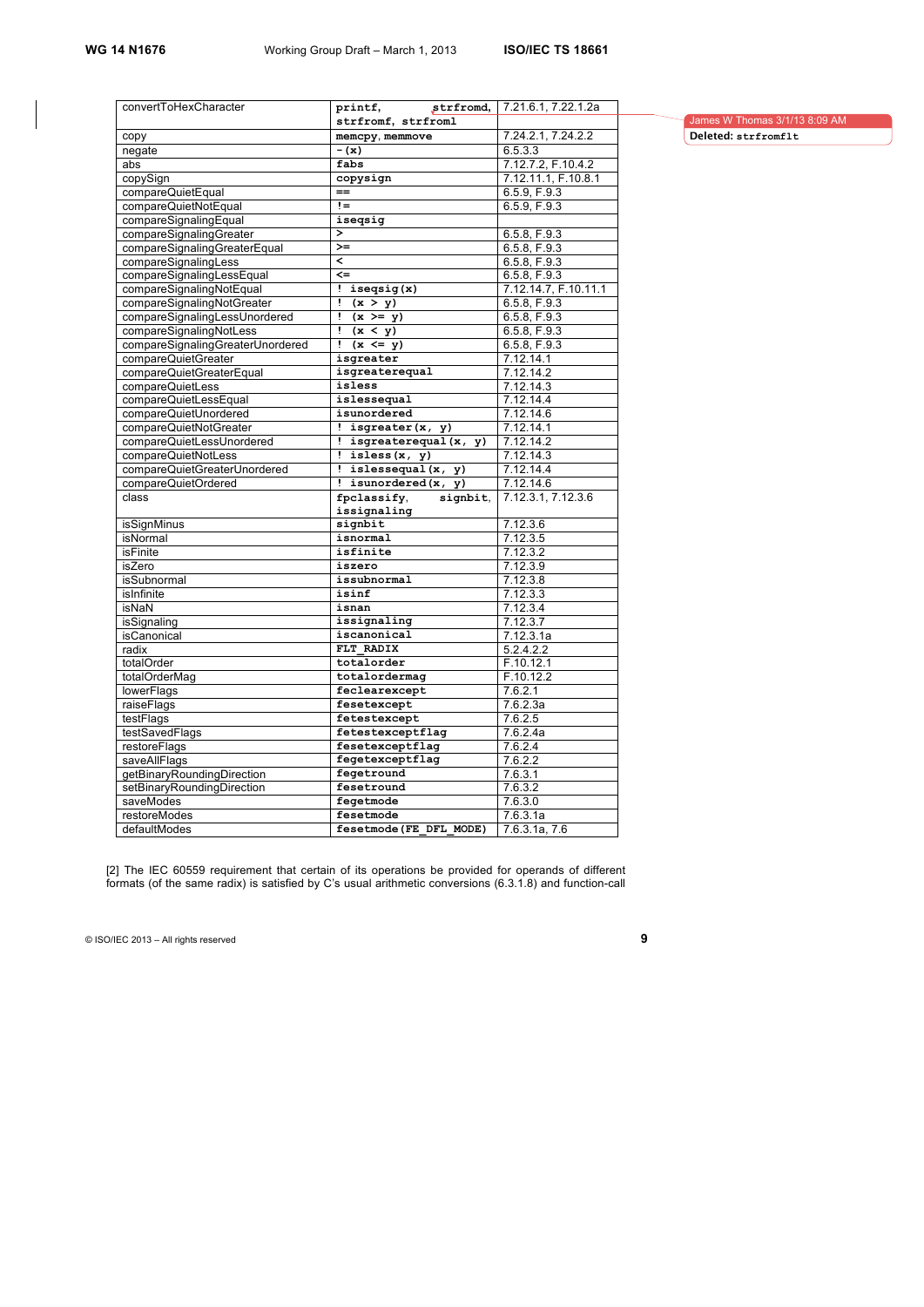argument conversions (6.5.2.2). For example, the following operations take **float f** and **double d** inputs and produce a **long double** result:

**(long double)f \* d powl(f, d)**

5 [3] Whether C assignment (6.5.16) (and conversion as if by assignment) to the same format is an IEC 60559 convertFormat or copy operation is implementation-defined, even if **<fenv.h>** defines the macro **FE\_SNANS\_ALWAYS\_SIGNAL** (F.2.1).

[4] The unary **-** operator raises no floating-point exceptions, even if the operand is a signaling NaN.

[5] The C inquiry macros **fpclassify**, **iscanonical**, **isfinite**, **isinf**, **isnan**, **isnormal**, 10 **issignaling**, **issubnormal**, and **iszero** provide the IEC 60559 operations indicated in Table 1 provided their arguments are in the format of their semantic type. Then these macros raise no floating-point exceptions, even if an argument is a signaling NaN.

[6] The C **nearbyint** functions (7.12.9.3, F.10.6.3) provide the nearbyinteger function recommended in the Appendix to (superseded) ANSI/IEEE 854.

15 [7] The C **nextafter** (7.12.11.3, F.10.8.3) and **nexttoward** (7.12.11.4, F.10.8.4) functions provide the nextafter function recommended in the Appendix to (superseded) IEC 60559:1989 (but with a minor change to better handle signed zeros).

[8] The C **getpayload**, **setpayload**, and **setpayloadsig** (F.10.13) functions provide program access to NaN payloads, defined in IEC 60559.

20 [9] The C **fegetenv** (7.6.4.1), **feholdexcept** (7.6.4.2), **fesetenv** (7.6.4.3) and **feupdateenv** (7.6.4.4) functions provide a facility to manage the dynamic floating-point environment, comprising the IEC 60559 status flags and dynamic control modes.

# **9 Floating to integer conversion**

IEC 60559 allows but does not require floating to integer type conversions to raise the "inexact" floating-point 25 exception for non-integer inputs within the range of the integer type. It recommends that implicit conversions raise "inexact" in these cases.

# **Suggested change to C11:**

Replace footnote 360):

360) ANSI/IEEE 854, but not IEC 60559 (ANSI/IEEE 754), directly specifies that floating-to-integer 30 conversions raise the ''inexact'' floating-point exception for non-integer in-range values. In those cases where it matters, library functions can be used to effect such conversions with or without raising the ''inexact'' floating-point exception. See **rint, lrint, llrint,** and **nearbyint** in **<math.h>**.

with:

35 360) IEC 60559 recommends that implicit floating-to-integer conversions raise the ''inexact'' floatingpoint exception for non-integer in-range values. In those cases where it matters, library functions can be used to effect such conversions with or without raising the ''inexact'' floating-point exception. See **fromfp**, **ufromfp**, **fromfpx**, **ufromfpx**, **rint, lrint, llrint,** and **nearbyint** in **<math.h>**.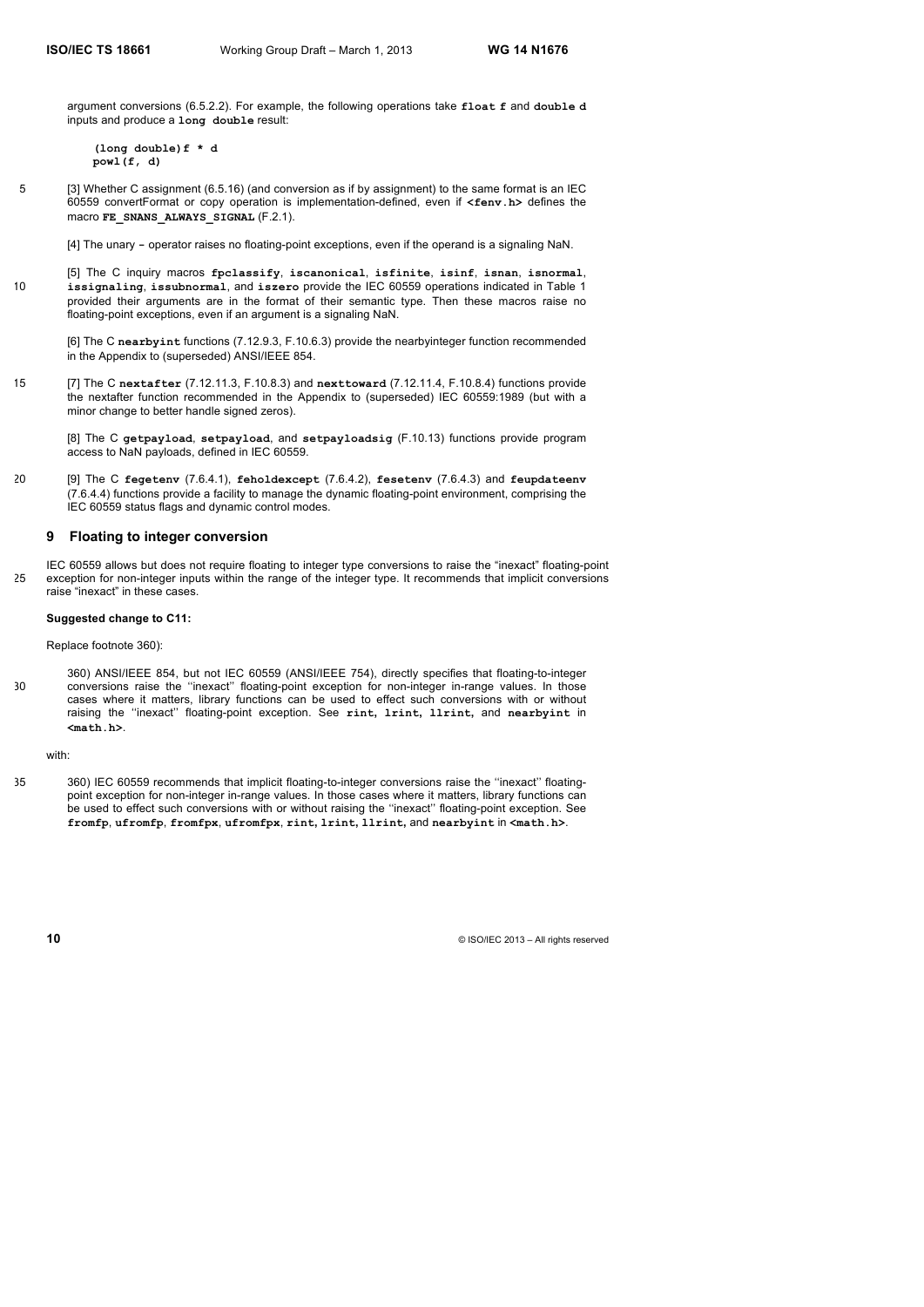# **10 Conversions between floating types and character sequences**

# **10.1 Conversions with decimal character sequences**

IEC 60559 now requires correct rounding for conversions between its supported formats and decimal character sequences with up to *H* decimal digits where

5 *H* ≥ *M* + 3,

- $M = 1 +$ ceiling( $p \times log_{10}(2)$ )
- *p* is the precision of the widest supported IEC 60559 binary format.

*M* is large enough that conversion from the widest supported format to a decimal character sequence with *M* decimal digits and back will be the identity function. IEC 60559 also now completely specifies conversions 10 involving more than *H* decimal digits. The following suggested changes to C11 satisfy these requirements.

#### **Suggested change to C11:**

Rename F.5 from:

#### **F.5 Binary-decimal conversion**

to:

# 15 **F.5 Conversions between binary floating types and decimal character sequences**

#### Insert after F.5#2:

[2a] The <float.h> header defines the macro

# **CR\_DECIMAL\_DIG**

- which expands to an integral constant expression suitable for use in **#if** preprocessing directives 20 whose value is a number such that conversions between all supported IEC 60559 binary types and character sequences with at most **CR\_DECIMAL\_DIG** significant decimal digits are correctly rounded. The value of **CR\_DECIMAL\_DIG** shall be at least **DECIMAL\_DIG** + 3. If the implementation correctly rounds for all numbers of significant decimal digits, then **CR\_DECIMAL\_DIG** shall have the value of the macro **UINTMAX\_MAX**.
- 25 [2b] Conversions of IEC 60559 binary-floating types to character sequences with more than **CR\_DECIMAL\_DIG** significant decimal digits shall correctly round to **CR\_DECIMAL\_DIG** significant digits and pad zeros on the right.

[2c] Conversions from character sequences with more than CR\_DECIMAL\_DIG significant decimal digits to IEC 60559 binary floating types shall correctly round to an intermediate character sequence 30 with **CR\_DECIMAL\_DIG** significant decimal digits, according to the applicable rounding direction, and correctly round the intermediate result (having **CR\_DECIMAL\_DIG** significant decimal digits) to the destination type. The "inexact" floating-point exception is raised (once) if either conversion is inexact. (The second conversion may raise the "overflow" or "underflow" floating-point exception.)

- In F.5#2c, attach a footnote to the wording:
- 35 The "inexact" floating-point exception is raised (once) if either conversion is inexact.

where the footnote is: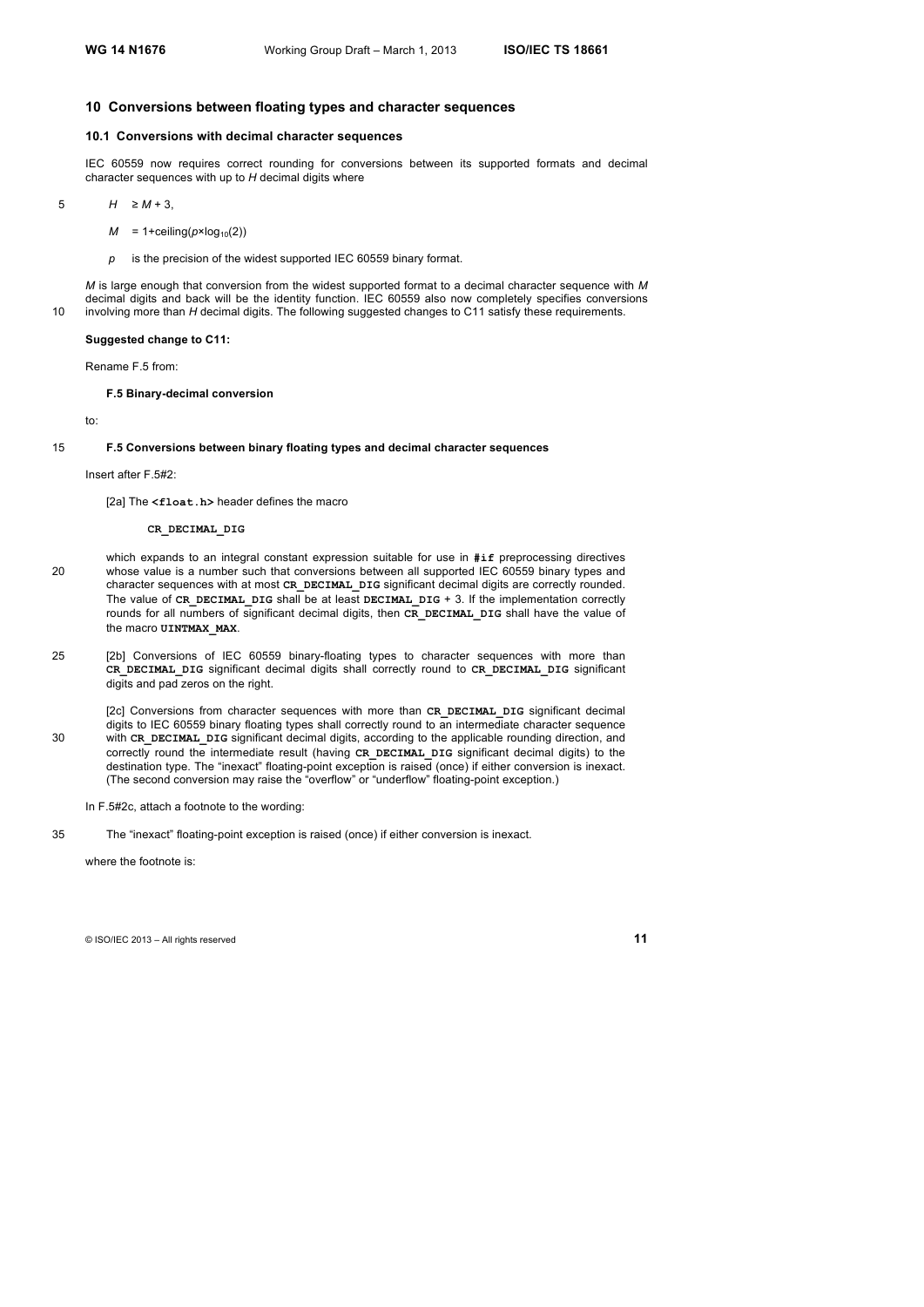mes W Thomas 3/1/13 8:09 AM

**Deleted: 7.22.1.3 The strfromflt function**

 $\mathsf{M}$  S W Thomas 3/1/13 8:09 AM

**Deleted:** , an optional **L** length modifier,

James W Thomas 3/1/13 8:09 AM James W Thomas 3/1/13 8:09 AM

**Deleted:** format specifier. **Deleted: strfromflt**

**Deleted:** ) if

valid input.

es W Thomas 3/1/13 8:09 AM

results in undefined behavior. where the footnote is:

to **snprintf** for all inputs.

**Deleted:** [3] The **strfromflt** functon returns the value returned by **snprintf** (7.21.6.5), for

In 7.22.1.3#2, attach a footnote to the wording: Use of **strfromflt** with any other format string

\*) The **strfromflt** function may be equivalent

\*) The intermediate conversion is exact only if all input digits after the first **CR\_DECIMAL\_DIG** digits are **0.**

# **10.2 Conversions to character sequences**

The following suggested changes to C11 allow freestanding implementations to provide the conversions from 5 floating types to character sequences as required by IEC 60559, without having to support **<stdio.h>**.

#### **Suggested changes to C11:**

After 7.22.1.2, add:

**7.22.1.2a The strfromd, strfromf, and strfroml functions**

any other **format** string results in undefined behavior.

#### **Synopsis**

| 10 | #define STDC WANT IEC 18661 EXT1                                                                         |                                 |
|----|----------------------------------------------------------------------------------------------------------|---------------------------------|
|    | #include <stdlib.h></stdlib.h>                                                                           | James W Thomas 3/1/13 8:09 AM   |
|    | int strfromd (char * restrict s, size t n, const char * restrict                                         | <b>Deleted: 00000</b>           |
|    | format, $F$ loat $N$ fp);                                                                                | James W Thomas 3/1/13 8:09 AM   |
|    | int strfromf (char * restrict s, size t n, const char * restrict                                         | Deleted: strfromflt             |
| 15 | format, $F$ loat $N$ x fp $)$ ;                                                                          | James W Thomas 3/1/13 8:09 AM   |
|    | int strfroml (char * restrict s, size t n, const char * restrict                                         |                                 |
|    | format, Decimal $N$ fp);                                                                                 | Deleted: $\ldots$ ) : .         |
|    | <b>Description</b>                                                                                       | Descripton.                     |
| 20 | [1] The strfromd, strfromf, and strfroml functions are equivalent to snprintf(s, $n$ ,                   |                                 |
|    | format, fp) (7.21.6.5), except the format string contains only an optional precision and one of          | James W Thomas 3/1/13 8:09 AM   |
|    | the conversion specifiers a, A, e, E, f, F, g, or G, which applies to the type (double, float, or long   | Deleted: strfromflt function is |
|    | double) indicated by the function suffix (rather than by a length modifier). Use of these functions with | James W Thomas 3/1/13 8:09 AM   |

25 **Returns**

[1] The **strfromd**, **strfromf**, and **strfroml** functions return the number of characters that would have been written had **n** been sufficiently large, not counting the terminating null character, or a negative value if an encoding error occurred. Thus, the null-terminated output has been completely written if and only if the returned value is nonnegative and less than **n**.

## 30 **11 Constant rounding directions**

IEC 60559 now requires a means for programs to specify constant values for the rounding direction mode for all standard operations in static parts of code (as specified by the programming language). The following suggested changes meet this requirement by adding standard pragmas for specifying constant values for the rounding direction mode. Minor terminology changes in the C11 references to rounding direction modes and 35 the floating-point environment are needed to distinguish two kinds of rounding direction modes: constant and dynamic.

#### **Suggested changes to C11:**

Change 5.1.2.3#5:

[5] When the processing of the abstract machine is interrupted by receipt of a signal, the values of 40 objects that are neither lock-free atomic objects nor of type **volatile sig\_atomic\_t** are unspecified, as is the state of the floating-point environment. The value of any object that is modified by the handler that is neither a lock-free atomic object nor of type **volatile sig\_atomic\_t**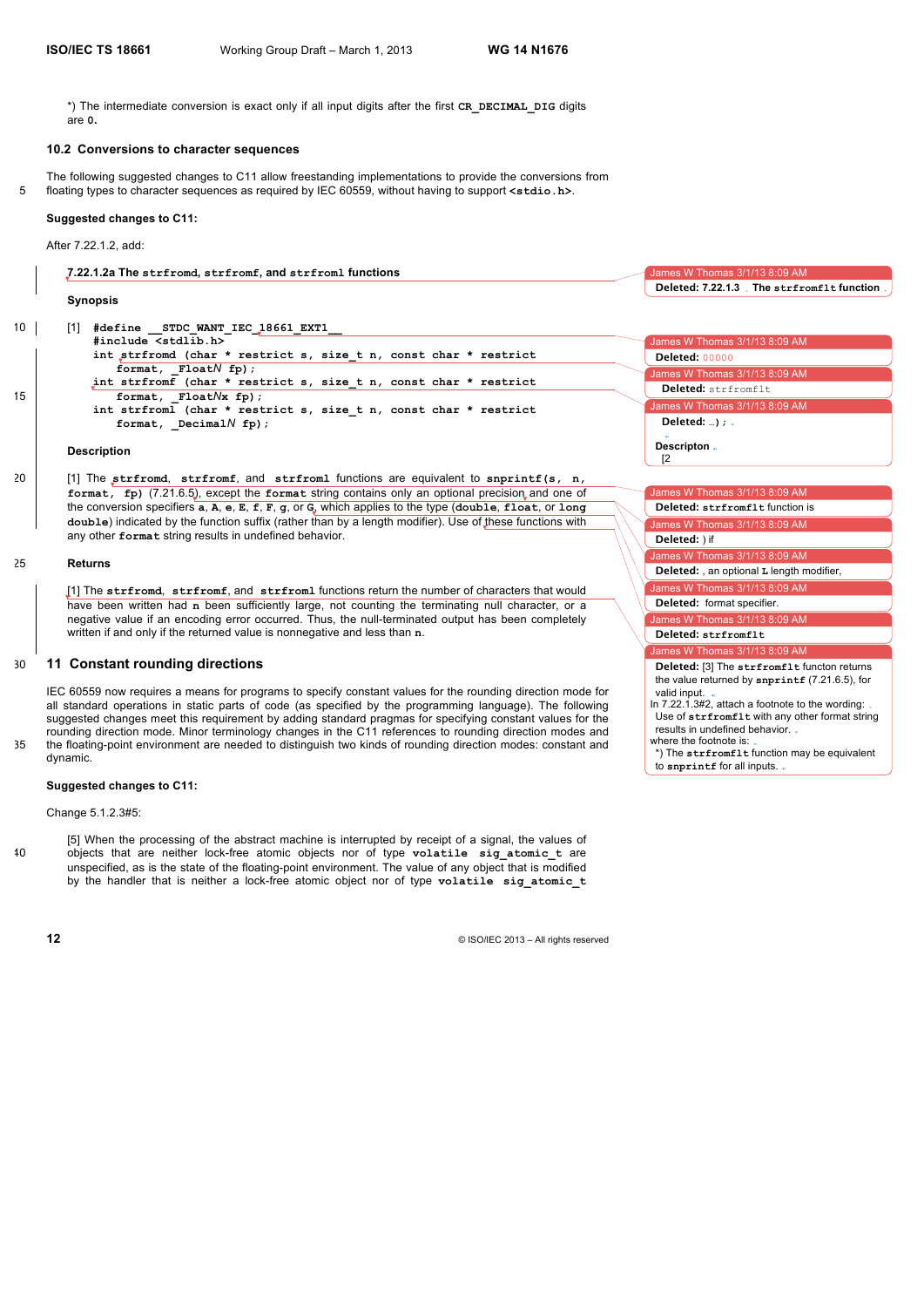becomes indeterminate when the handler exits, as does the state of the floating-point environment if it is modified by the handler and not restored.

to:

- [5] When the processing of the abstract machine is interrupted by receipt of a signal, the values of 5 objects that are neither lock-free atomic objects nor of type volatile sig atomic t are unspecified, as is the state of the dynamic floating-point environment. The value of any object that is modified by the handler that is neither a lock-free atomic object nor of type **volatile sig\_atomic\_t** becomes indeterminate when the handler exits, as does the state of the dynamic floating-point environment if it is modified by the handler and not restored.
- 10 After 7.6#1, insert the paragraph:

[1a] A floating-point control mode may be *constant* (7.6.2) or *dynamic*. The *dynamic floating-point environment* includes the dynamic floating-point control modes and the floating-point status flags.

#### Replace 7.6#2:

[2] The floating-point environment has thread storage duration. The initial state for a thread's floating-15 point environment is the current state of the floating-point environment of the thread that creates it at the time of creation.

with:

[2] The dynamic floating-point environment has thread storage duration. The initial state for a thread's dynamic floating-point environment is the current state of the dynamic floating-point environment of 20 the thread that creates it at the time of creation.

#### Replace 7.6#3:

[3] Certain programming conventions support the intended model of use for the floating-point environment: …

# with:

25 [3] Certain programming conventions support the intended model of use for the dynamic floating-point environment: …

Replace 7.6#4:

[4] The type

**fenv\_t**

30 represents the entire floating-point environment.

## with:

[4] The type

#### **fenv\_t**

represents the entire dynamic floating-point environment.

# 35 Replace 7.6#9:

[9] The macro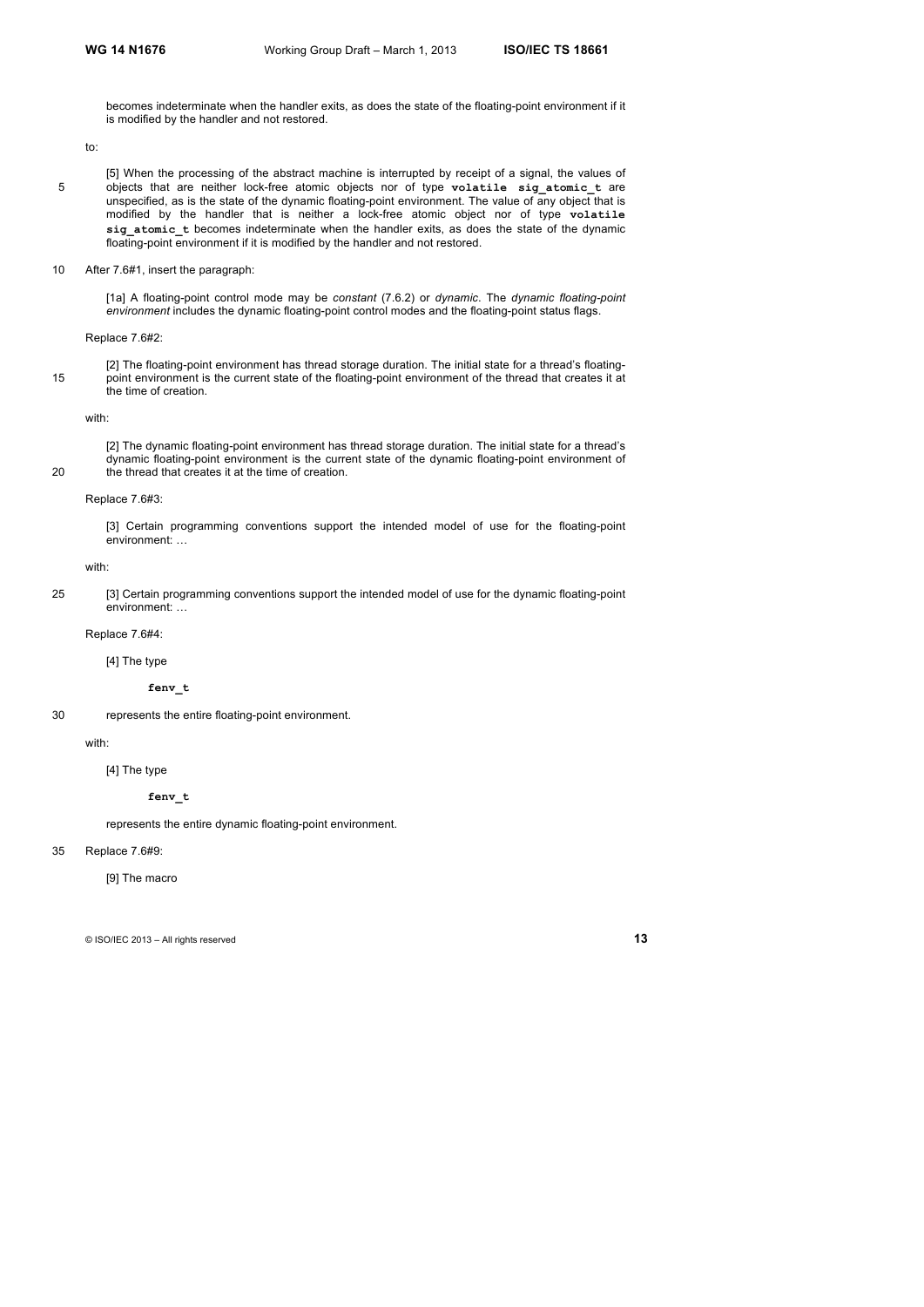#### **FP\_DFL\_ENV**

represents the default floating-point environment — the one installed at program startup — and has type "pointer to const-qualified **fenv\_t".** It can be used as an argument to **<fenv.h>** functions that manage the floating-point environment.

# 5 with:

[9] The macro

# **FP\_DFL\_ENV**

represents the default dynamic floating-point environment — the one installed at program startup and has type "pointer to const-qualified **fenv\_t".** It can be used as an argument to **<fenv.h>** 10 functions that manage the dynamic floating-point environment.

#### Modify 7.6.1#2 by replacing:

If part of a program tests floating-point status flags, sets floating-point control modes, or runs under non-default mode settings, but was translated with the state for the **FENV\_ACCESS** pragma ''off'', the behavior is undefined.

#### 15 with:

If part of a program tests floating-point status flags, sets floating-point control modes, or establishes non-default mode settings using any means other than the **FENV\_ROUND** pragmas, but was translated with the state for the FENV ACCESS pragma "off", the behavior is undefined.

Modify footnote 213) by replacing:

20 In general, if the state of **FENV\_ACCESS** is ''off'', the translator can assume that default modes are in effect and the flags are not tested.

#### with:

In general, if the state of **FENV** ACCESS is "off", the translator can assume that the flags are not tested, and that default modes are in effect, except where specified otherwise by an **FENV** ROUND 25 pragma.

# Following 7.6.1 "The **FENV\_ACCESS** pragma", insert:

#### **7.6.1a Rounding control pragma**

[1] The pragma defined in 7.6.1a is available to the program if the macro structural at the point in the source file where the  $\le$  fenv.h> is defined at the point in the source file where the **<fenv.h>** 30 header is first included.

#### **Synopsis**

**[2] #define \_\_STDC\_WANT\_IEC\_18661\_EXT1\_\_ #include <fenv.h> #pragma STDC FENV\_ROUND** *direction*

#### **Description**

[3] The **FENV\_ROUND** pragma provides a means to specify a constant rounding direction for binary floating-point operations within a translation unit or compound statement. The pragma shall occur either outside external declarations or preceding all explicit declarations and statements inside a

**14** © ISO/IEC 2013 – All rights reserved

ames W Thomas **Deleted: 00000**

James W Thomas 3/1/13 8:09 AM **Deleted: 00000**

35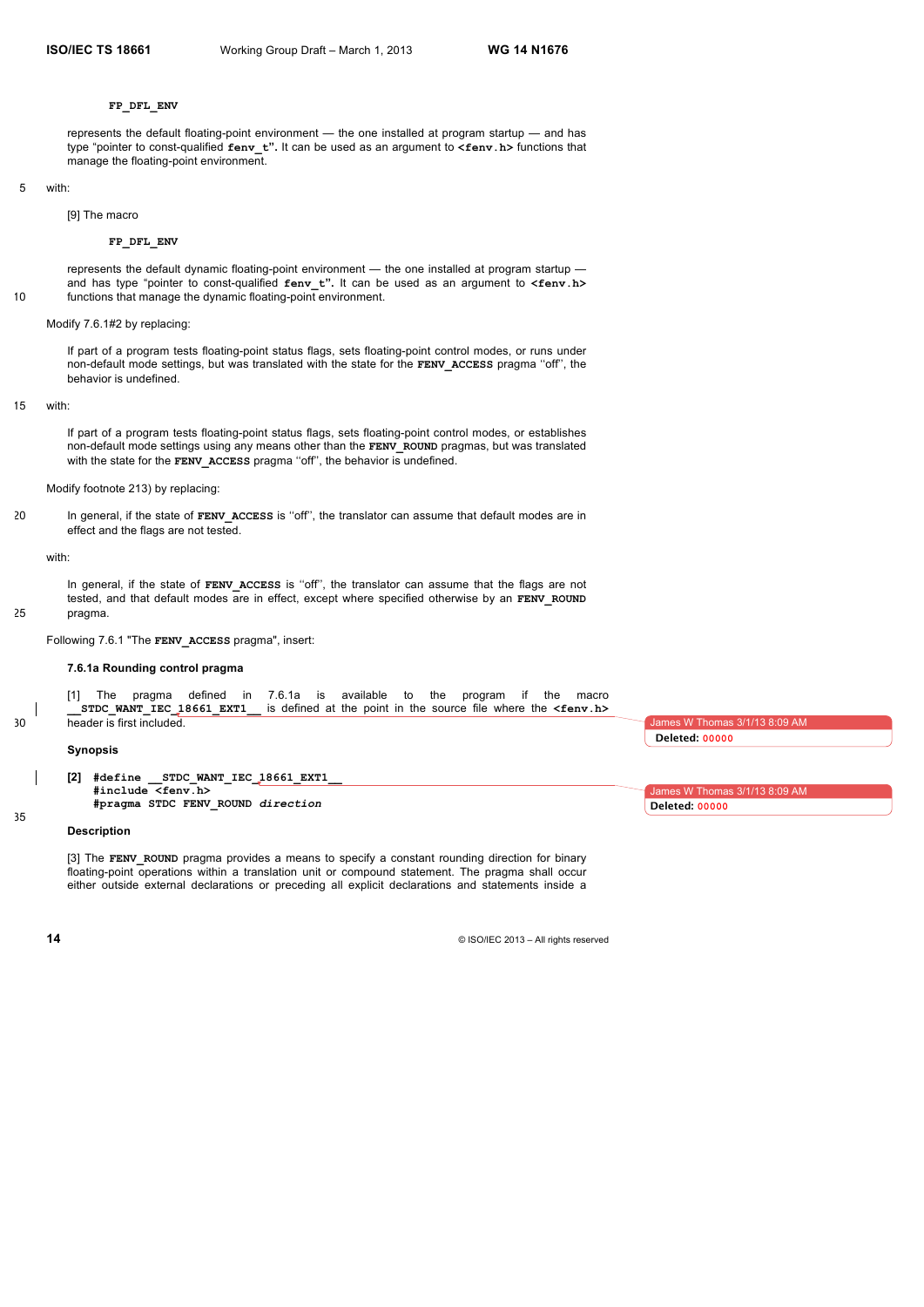compound statement. When outside external declarations, the pragma takes effect from its occurrence until another **FENV\_ROUND** pragma is encountered, or until the end of the translation unit. When inside a compound statement, the pragma takes effect from its occurrence until another FENV ROUND pragma is encountered (including within a nested compound statement), or until the 5 end of the compound statement; at the end of a compound statement the static rounding mode is restored to its condition just before the compound statement. If this pragma is used in any other context, its behavior is undefined.

[4] *direction* shall be one of the rounding direction macro names defined in 7.6, or **FE\_DYNAMIC.** If any other value is specified, the behavior is undefined. If no **FENV\_ROUND** pragma is in effect, or the 10 specified constant rounding mode is **FE\_DYNAMIC,** rounding is according to the mode specified by the dynamic floating-point environment, which is the dynamic rounding mode that was established either at thread creation or by a call to **fesetround, fesetenv,** or **feupdateenv.** If the **FE\_DYNAMIC** mode is specified and **FENV\_ACCESS** is "off", the translator may assume that the default rounding mode is in effect.

15 [5] Within the scope of an **FENV\_ROUND** directive establishing a mode other than **FE\_DYNAMIC,** all floating-point operators and invocations of functions indicated in Table 2 below, for which macro replacement has not been suppressed (7.1.4), shall be evaluated according to the specified constant rounding mode (as though no constant mode was specified and the corresponding dynamic rounding mode had been established by a call to **fesetround**). Invocations of functions for which macro 20 replacement has been suppressed and invocations of functions other than those indicated in Table 2 shall not be affected by constant rounding modes — they are affected by (and affect) only the dynamic mode. Floating constants (6.4.4.2) that occur in the scope of a constant rounding mode shall be interpreted according to that mode.

| Header                | <b>Function groups</b>                                 |
|-----------------------|--------------------------------------------------------|
| $nath.h$              | acos, asin, atan, atan2                                |
| $nath.h>$             | cos, sin, tan                                          |
| $nath.h>$             | acosh, asinh, atanh                                    |
| <math.h></math.h>     | cosh, sinh, tanh                                       |
| $nath.h>$             | exp, exp2, expm1,                                      |
| $nath.h>$             | log, log10, log1p, log2                                |
| $nath.h>$             | scalbn, scalbln, ldexp                                 |
| $nath.h>$             | cbrt, pow, sqrt                                        |
| $math. h>$            | erf, erfc                                              |
| $nath.h>$             | lgamma, tgamma                                         |
| $nath.h$              | rint, nearbyint, 1rint 11rint                          |
| $math. h>$            | fdim                                                   |
| $nath.h$              | fma                                                    |
| $math. h>$            | fadd, daddl, fsub, dsubl, fmul, dmull, fdiv, ddivl,    |
|                       | ffma, dfmal, fsqrt, dsqrtl                             |
| <stdlib.h></stdlib.h> | strfromd,<br>strfromf, strfroml,<br>strtod,<br>strtof. |
|                       | strtold                                                |
| $wchar.b>$            | wcstod, wcstof, wcstold                                |
| $<$ stdio.h $>$       | printf and scanf families                              |

nes W Thomas 3/1/13 8:09 AM **Deleted: strfromflt**

25

[6] Constant rounding modes (other than **FE\_DYNAMIC**) could be implemented using dynamic rounding modes as illustrated in the following example:

**#pragma STDC FENV\_ROUND** *direction*

30 **// compiler inserts: // #pragma STDC FENV\_ACCESS ON**

© ISO/IEC 2013 – All rights reserved **15**

**{**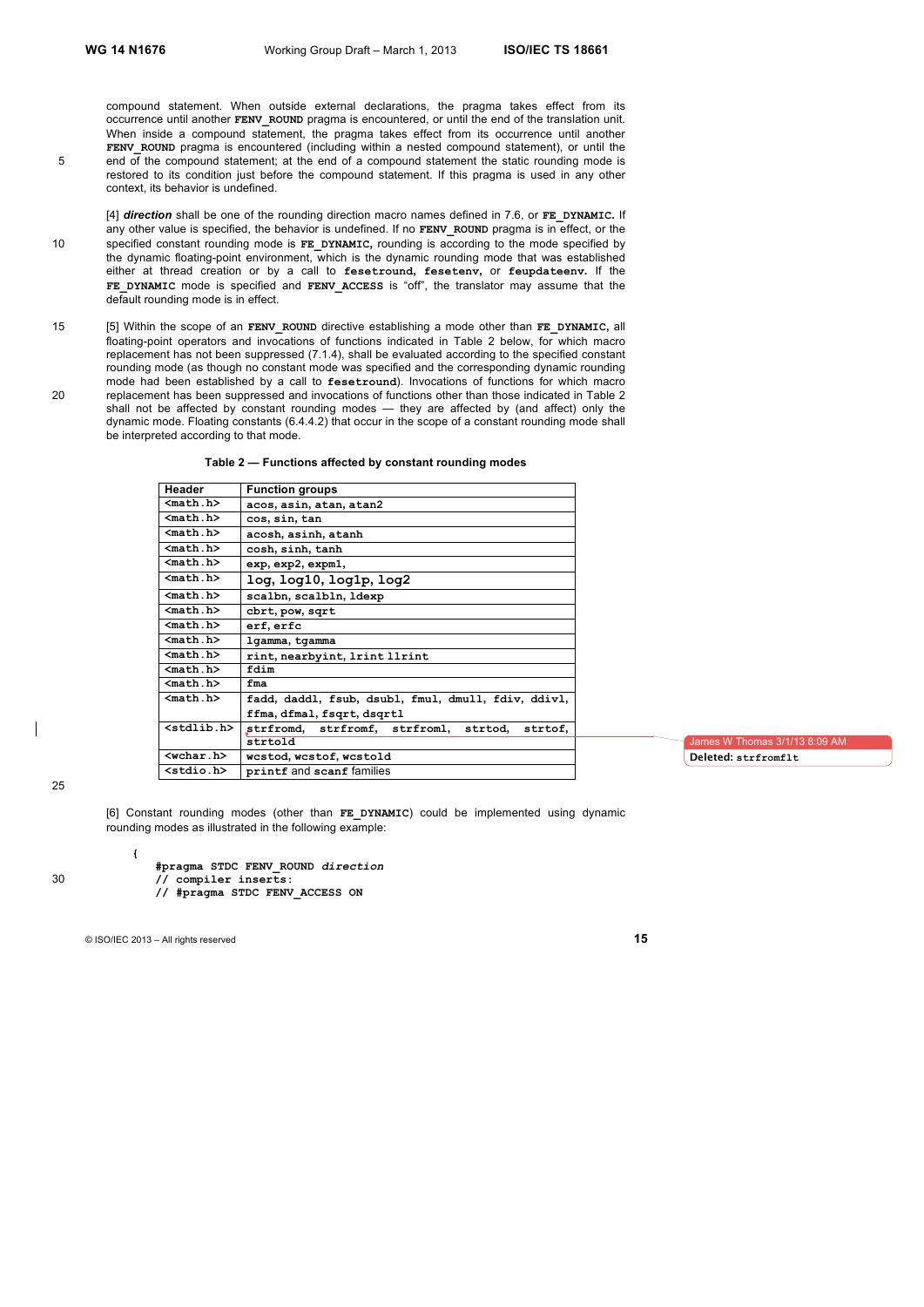**// int \_\_savedrnd; // \_\_savedrnd = \_\_swapround(***direction***);** ... operations affected by constant rounding mode ... **// compiler inserts:** 5 **// \_\_savedrnd = \_\_swapround(\_\_savedrnd);** ... operations not affected by constant rounding mode ... **// compiler inserts: // \_\_savedrnd = \_\_swapround(\_\_savedrnd);** ... operations affected by constant rounding mode ... 10 **// compiler inserts: // \_\_swapround(\_\_savedrnd); }** where \_\_**swapround** is defined by: 15 **static inline int \_\_swapround(const int new) { const int old = fegetround(); fesetround(new); return old; }** 20 In 7.6.4.1 Description, change: [2] The **fegetenv** function attempts to store the current floating-point environment in the object pointed to by **envp**. to: 25 [2] The **fegetenv** function attempts to store the current dynamic floating-point environment in the object pointed to by **envp**. In 7.6.4.2 Description, change: 30 [2] The **feholdexcept** function saves the current floating-point environment in the object pointed to by **envp** to: [2] The **feholdexcept** function saves the current dynamic floating-point environment in the object 35 pointed to by **envp** In 7.6.4.3 Description, change: [2] The **fesetenv** function attempts to establish the floating-point environment represented by the object pointed to by **envp**. The argument **envp** shall point to an object set by a call to **fegetenv** or 40 **feholdexcept**, or equal a floating-point environment macro. to: [2] The **fesetenv** function attempts to establish the dynamic floating-point environment represented by the object pointed to by **envp**. The argument **envp** shall point to an object set by a call to 45 **fegetenv** or **feholdexcept**, or equal a dynamic floating-point environment macro.

#### In 7.6.4.4 Description, change:

[2] The **feupdateenv** function attempts to save the currently raised floating-point exceptions in its automatic storage, install the floating-point environment represented by the object pointed to by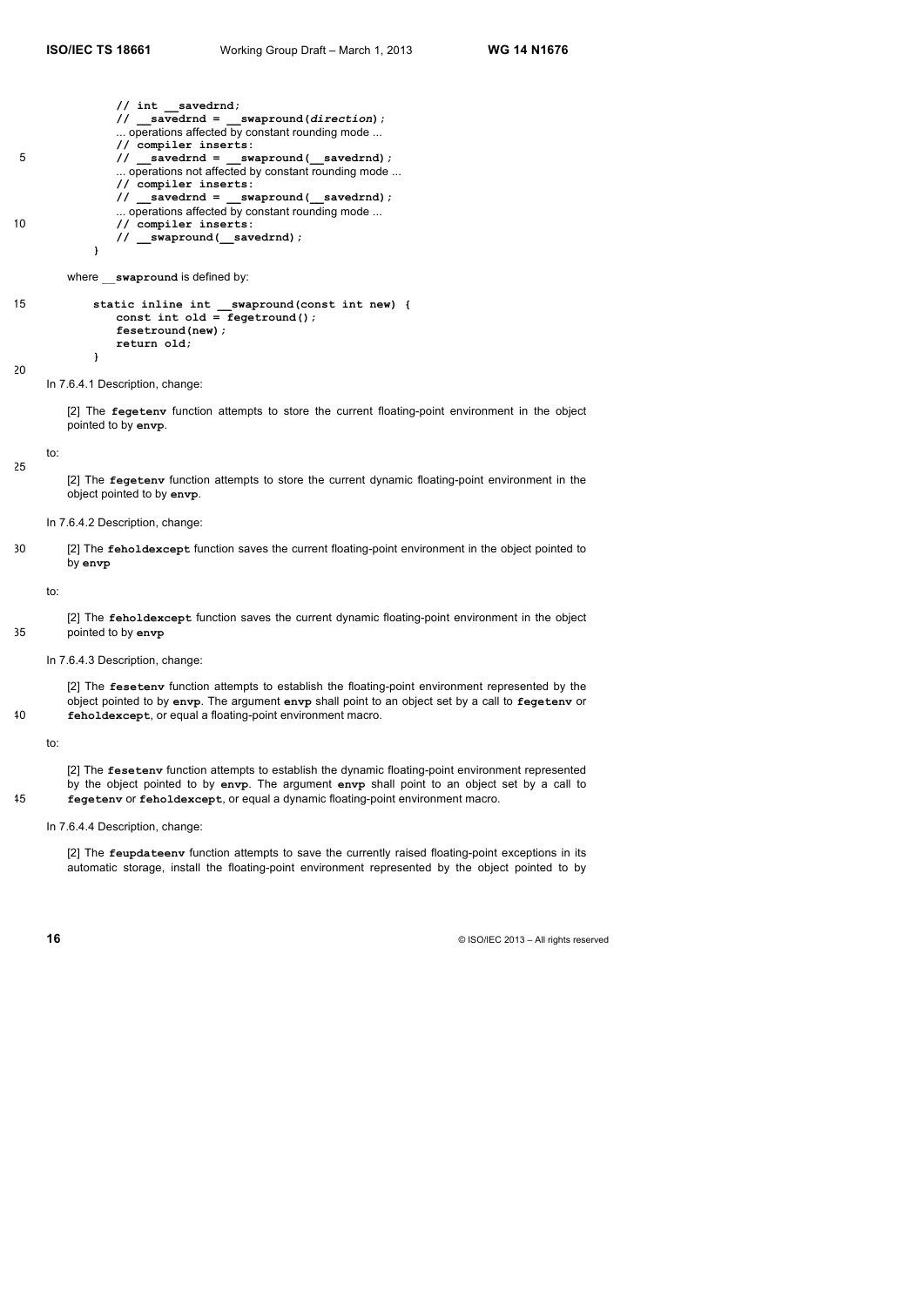**envp**, and then raise the saved floating-point exceptions. The argument **envp** shall point to an object set by a call to **feholdexcept** or **fegetenv**, or equal a floating-point environment macro.

to:

- 5 [2] The **feupdateenv** function attempts to save the currently raised floating-point exceptions in its automatic storage, install the dynamic floating-point environment represented by the object pointed to by **envp**, and then raise the saved floating-point exceptions. The argument **envp** shall point to an object set by a call to **feholdexcept** or **fegetenv**, or equal a dynamic floating-point environment macro.
- 10 In F.8.1, replace:

[1] IEC 60559 requires that floating-point operations implicitly raise floating-point exception status flags, and that rounding control modes can be set explicitly to affect result values of floating-point operations. When the state for the **FENV\_ACCESS** pragma (defined in **<fenv.h>**) is ''on'', these 15 changes to the floating-point state are treated as side effects which respect sequence points.364)

#### with:

[1] IEC 60559 requires that floating-point operations implicitly raise floating-point exception status flags, and that rounding control modes can be set explicitly to affect result values of floating-point 20 operations. These changes to the floating-point state are treated as side effects which respect sequence points.364)

364) If the state for the **FENV\_ACCESS** pragma is ''off'', the implementation is free to assume the

#### Change footnote 364) from:

25 floating-point control modes will be the default ones and the floating-point status flags will not be

to:

364) If the state for the **FENV\_ACCESS** pragma is ''off'', the implementation is free to assume the 30 dynamic floating-point control modes will be the default ones and the floating-point status flags will not be tested, which allows certain optimizations (see F.9).

#### In F.8.2, replace:

[1] During translation the IEC 60559 default modes are in effect:

tested, which allows certain optimizations (see F.9).

#### 35 with:

[1] During translation, constant rounding direction modes (7.6.2) are in effect where specified. Elsewhere, during translation the IEC 60559 default modes are in effect:

#### Change footnote 365) from:

365) As floating constants are converted to appropriate internal representations at translation time, their conversion is subject to default rounding modes and raises no execution-time floating-point exceptions (even where the state of the **FENV\_ACCESS** pragma is ''on''). Library functions, for example **strtod**, provide execution-time conversion of numeric strings.

# 45 to:

365) As floating constants are converted to appropriate internal representations at translation time, their conversion is subject to constant or default rounding modes and raises no execution-time floating-point exceptions (even where the state of the **FENV ACCESS** pragma is "on"). Library 50 functions, for example **strtod**, provide execution-time conversion of numeric strings.

40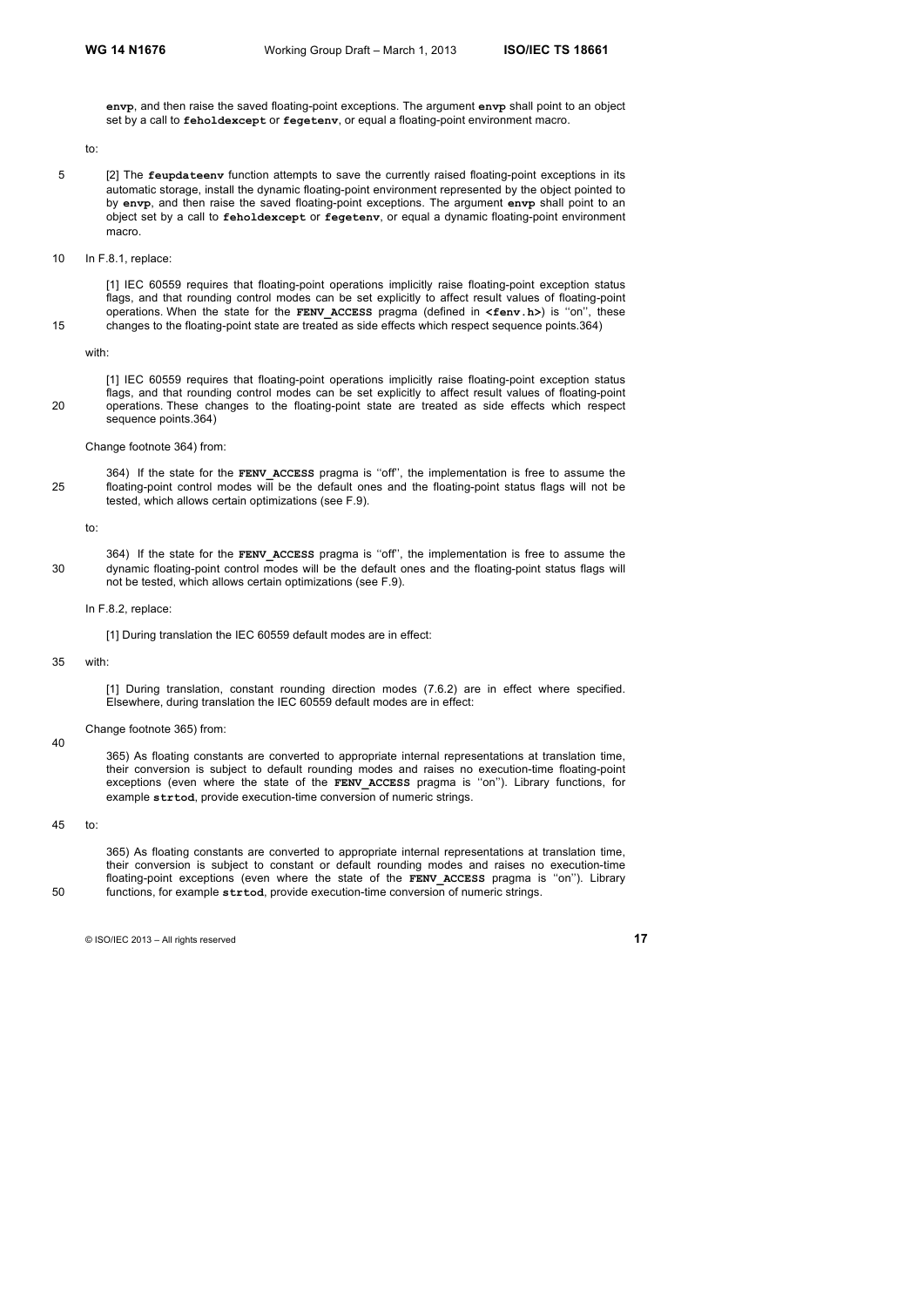In F.8.3, replace:

[1] At program startup the floating-point environment is initialized …

# 5

with:

[1] At program startup the dynamic floating-point environment is initialized ...

In F.8.3, change the second bullet from:

— The rounding direction mode is rounding to nearest.

10 to:

— The dynamic rounding direction mode is rounding to nearest.

# **12 NaN support**

15 The 2011 update to IEC 60559 retains support for signaling NaNs. Although C11 notes that floating types may contain signaling NaNs, it does not otherwise specify signaling NaNs. Some unqualified references to NaNs in C11 do not properly apply to signaling NaNs, so that an implementation could not add signaling NaN support as an extension without contradicting C11. The goal of the following suggested changes is to allow implementations to conditionally support signaling NaNs as specified in IEC 60559, but to require only minimal 20 support for signaling NaNs.

#### **Suggested changes to C11:**

In 7.12.1#2, after the second sentence, insert:

Whether a signaling NaN input causes a domain error is implementation-defined.

After 7.12#5, add:

25 [5a] The signaling NaN macros

**SNANF SNAN SNANL**

30 each is defined if and only if the respective type contains signaling NaNs (5.2.4.2.2). They expand into a constant expression of the respective type representing a signaling NaN. If a signaling NaN macro is used for initializing an object of the same type that has static or thread-local storage duration, the object is initialized with a signaling NaN value.

In 7.12.14, change 4th sentence from:

35 The following subclauses provide macros that are *quiet* (non floating-point exception raising) versions of the relational operators, and other comparison macros that facilitate writing efficient code that accounts for NaNs without suffering the ''invalid'' floating-point exception.

to:

Subclauses 7.12.14.1 through 7.12.14.6 provide macros that are quiet versions of the relational 40 operators: the macros do not raise the "invalid" floating-point exception as an effect of quiet NaN arguments. The comparison macros facilitate writing efficient code that accounts for quiet NaNs without suffering the ''invalid'' floating-point exception.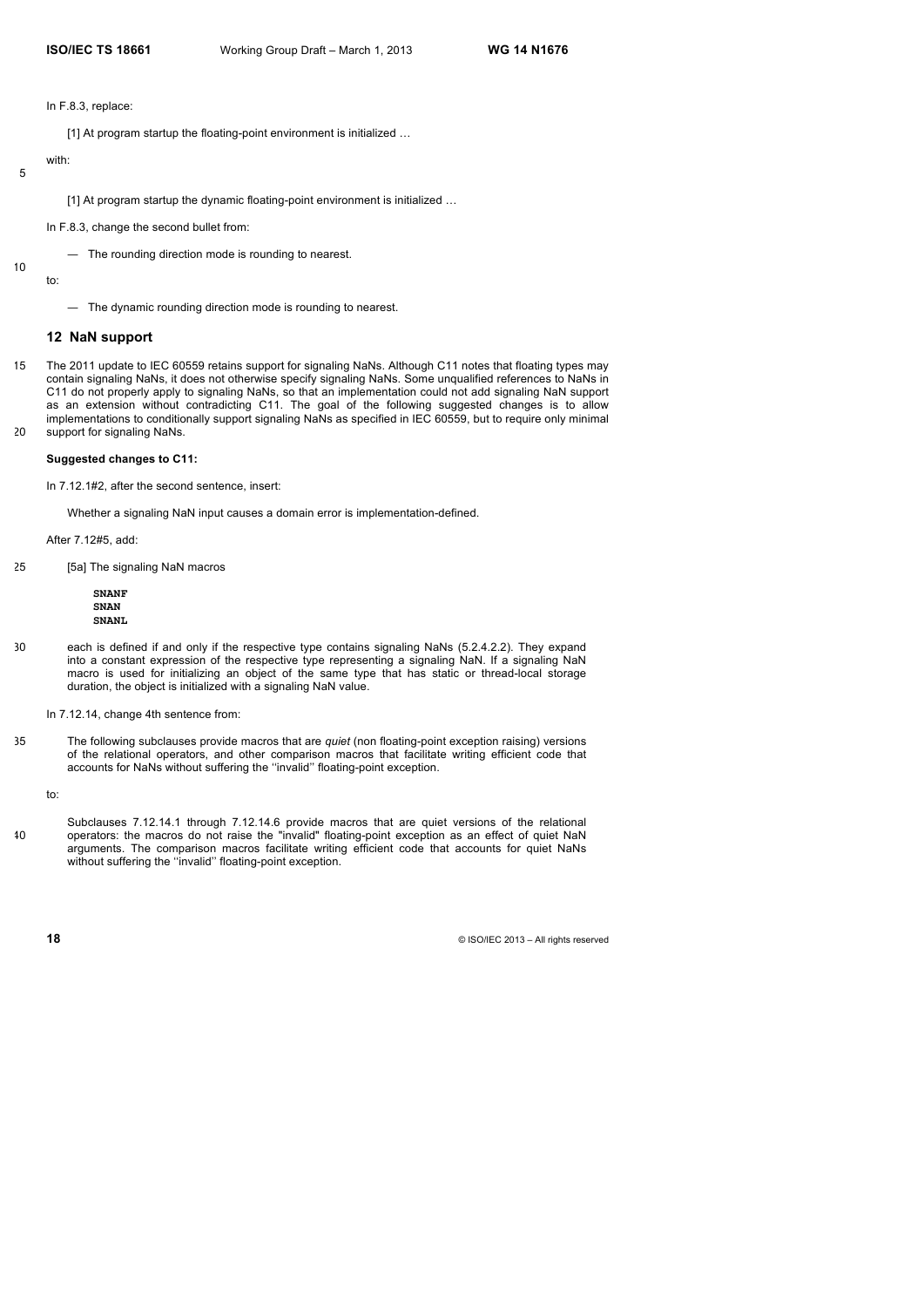In the second paragraphs of 7.12.14.1 through 7.12.14.5, append to "when **x** and **y** are unordered" the phrase "and neither is a signaling NaN"

In 7.12.14.6#2, append to the Description: "The unordered macro raises no floating-point exceptions if neither argument is a signaling NaN."

5 Change F.2.1 from:

#### **F.2.1 Infinities, signed zeros, and NaNs**

[1] This specification does not define the behavior of signaling NaNs.342) It generally uses the term *NaN* to denote quiet NaNs. The **NAN** and **INFINITY** macros and the **nan** functions in **<math.h>** provide designations for IEC 60559 NaNs and infinities.

10 to:

#### **F.2.1 Infinities and NaNs**

[1] Since negative and positive infinity are representable in IEC 60559 formats, all real numbers lie within the range of representable values (5.2.4.2.2).

[2] The **NAN** and **INFINITY** macros and the **nan** functions in **<math.h>** provide designations for IEC 15 60559 quiet NaNs and infinities. The **SNANF**, **SNAN**, and **SNANL** macros in **<math.h>** provide designations for IEC 60559 signaling NaNs.

[3] This annex does not require the full support for signaling NaNs specified in IEC 60559. This annex uses the term *NaN*, unless explicitly qualified, to denote quiet NaNs. Where specification of signaling NaNs is not provided, the behavior of signaling NaNs is implementation defined (either treated as an 20 IEC 60559 quiet NaN or treated as an IEC 60559 signaling NaN).

[4] Any operator or **<math.h>** function that raises an "invalid" floating-point exception, if delivering a floating type result, shall return a quiet NaN.

[5] In order to support signaling NaNs as specified in IEC 60559, an implementation should adhere to the following recommended practice.

#### 25 **Recommended practice**

[6] Any floating-point operator or **<math.h>** function or macro with a signaling NaN input, unless explicitly specified otherwise, raises an "invalid" floating-point exception.

[7] NOTESome functions do not propagate quiet NaN arguments. For example, **hypot(x, y)** returns infinity if **x** or **y** is infinite and the other is a quiet NaN. The recommended practice in this 30 subclause specifies that such functions (and others) raise the "invalid" floating-point exception if an argument is a signaling NaN, which also implies they return a quiet NaN in these cases.

[8] The **<fenv.h>** header defines the macro

#### **FE\_SNANS\_ALWAYS\_SIGNAL**

if and only if the implementation follows the recommended practice in this subclause.

35 Append to the end of F.5 the following paragraph:

[4] The **fprintf** family of functions in **<stdio.h>** should behave as if floating-point operands were passed through the **canonicalize** function of the same type.

In F.5#4, attach a footnote to the wording: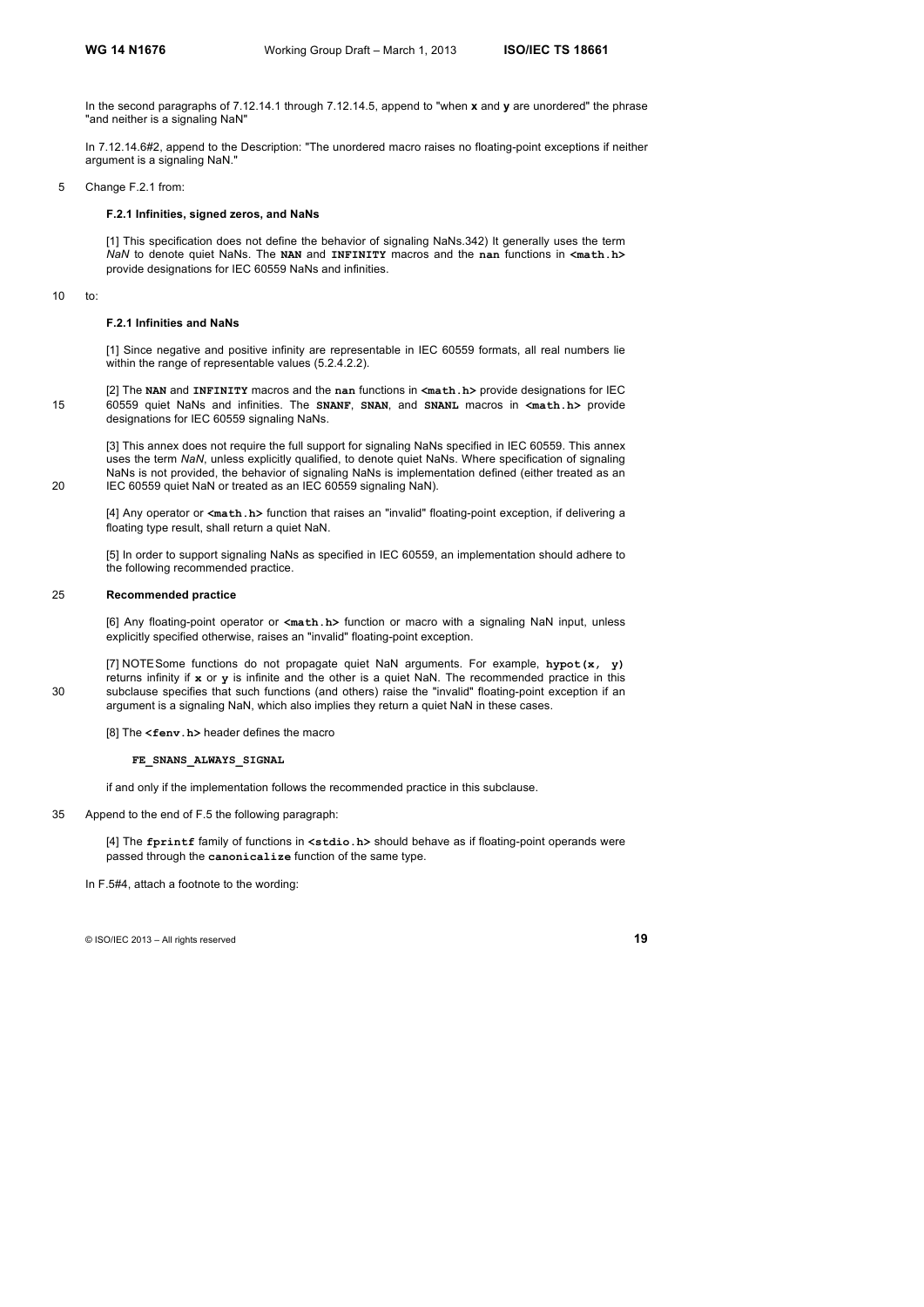The **fprintf** family of functions in **<stdio.h>** should behave as if floating-point operands were passed through the **canonicalize** function of the same type.

where the footnote is:

\*) This is a recommendation instead of a requirement so that implementations may choose to print 5 signaling NaNs differently from quiet NaNs.

In F.9.2, bullet 1<sup>\*</sup>x and x/1 -> x, replace "are equivalent" with "may be regarded as equivalent".

In F.10#3, change the last sentence:

The other functions in <math.h> treat infinities, NaNs, signed zeros, subnormals, and (provided the state of the **FENV** ACCESS pragma is "on") the floating-point status flags in a manner consistent with 10 the basic arithmetic operations covered by IEC 60559.

to:

The other functions in **<math.h>** treat infinities, NaNs, signed zeros, subnormals, and (provided the state of the **FENV** ACCESS pragma is "on") the floating-point status flags in a manner consistent with IEC 60559 operations.

15 After F.10.4, insert:

[4a] The functions bound to operations in IEC 60559 (see Table 1) are fully specified by IEC 60559, including rounding behaviors and floating-point exceptions.

In F.10, replace paragraphs 8 through 10:

[8] Whether or when library functions raise the ''inexact'' floating-point exception is unspecified, 20 unless explicitly specified otherwise.

[9] Whether or when library functions raise an undeserved ''underflow'' floating-point exception is unspecified.372) Otherwise, as implied by F.8.6, the **<math.h>** functions do not raise spurious floating-point exceptions (detectable by the user), other than the ''inexact'' floating-point exception.

[10] Whether the functions honor the rounding direction mode is implementation-defined, unless 25 explicitly specified otherwise.

with:

[8] Whether or when library functions not bound to operations in IEC 60559 raise the ''inexact'' floating-point exception is unspecified, unless stated otherwise.

[9] Whether or when library functions not bound to operations in IEC 60559 raise an undeserved 30 ''underflow'' floating-point exception is unspecified.372) Otherwise, as implied by F.8.6, these functions do not raise spurious floating-point exceptions (detectable by the user), other than the ''inexact'' floating-point exception.

[10] Whether the functions not bound to operations in IEC 60559 honor the rounding direction mode is implementation-defined, unless explicitly specified otherwise.

35 Append to footnote 374):

Note also that this implementation does not handle signaling NaNs as required of implementations that define **FP\_SNANS\_ALWAYS\_SIGNAL**.

Change footnotes 242) and 243) from: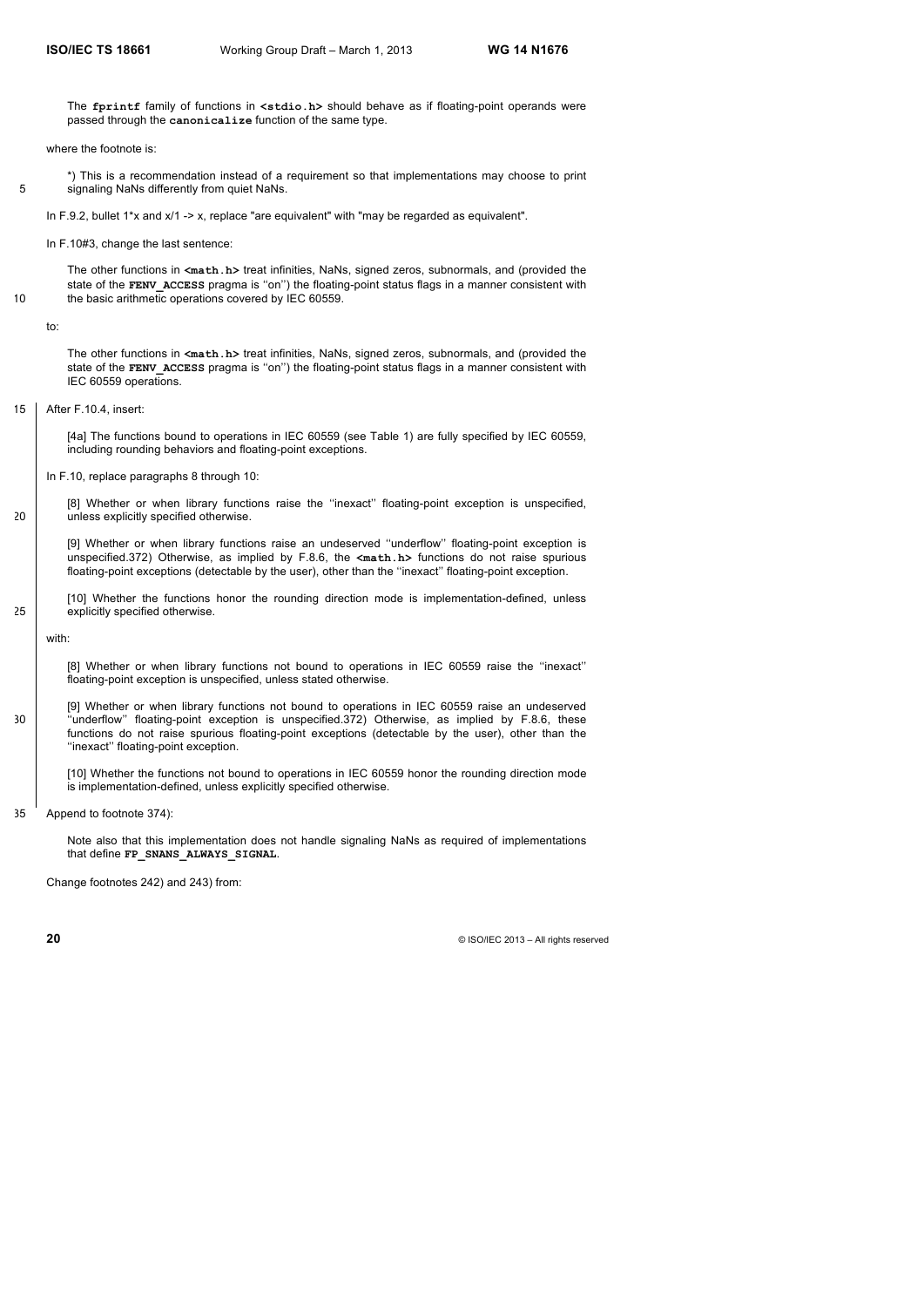242) NaN arguments are treated as missing data: if one argument is a NaN and the other numeric, then the **fmax** functions choose the numeric value. See F.10.9.2.

243) The **fmin** functions are analogous to the **fmax** functions in their treatment of NaNs.

to:

- 5 242) Quiet NaN arguments are treated as missing data: if one argument is a quiet NaN and the other numeric, then the **fmax** functions choose the numeric value. See F.10.9.2.
	- 243) The **fmin** functions are analogous to the **fmax** functions in their treatment of quiet NaNs.
	- In F.10.3.4, replace paragraphs 2 and 3:

[2] **frexp** raises no floating-point exceptions.

10 [3] When the radix of the argument is a power of 2, the returned value is exact and is independent of the current rounding direction mode.

with:

[2] **frexp** raises no floating-point exceptions if **value** is not a signalling NaN.

- [3] The returned value is independent of the current rounding direction mode.
- 15 In F.10.4.2, replace paragraph 2:

[2] The returned value is exact and is independent of the current rounding direction mode.

with:

[2] **fabs(***x***)** raises no floating-point exceptions, even if *x* is a signalling NaN. The returned value is independent of the current rounding direction mode.

20 In F.10.4.5, replace paragraph 1:

[1] **sqrt** is fully specified as a basic arithmetic operation in IEC 60559. The returned value is dependent on the current rounding direction mode.

with:

— **sqrt(**±0**)** returns ±0.

25 — **sqrt(**+∞**)** returns +∞

— **sqrt(***x***)** returns a NaN and raises the ''invalid'' floating-point exception for *x* < 0.

The returned value is dependent on the current rounding direction mode.

In F.10.6.6#3, attach a footnote to the wording:

The **double** version of **round** behaves as though implemented by

30 where the footnote is:

\*) This implementation does not handle signaling NaNs as required of implementations that define **FP\_SNANS\_ALWAYS\_SIGNAL**.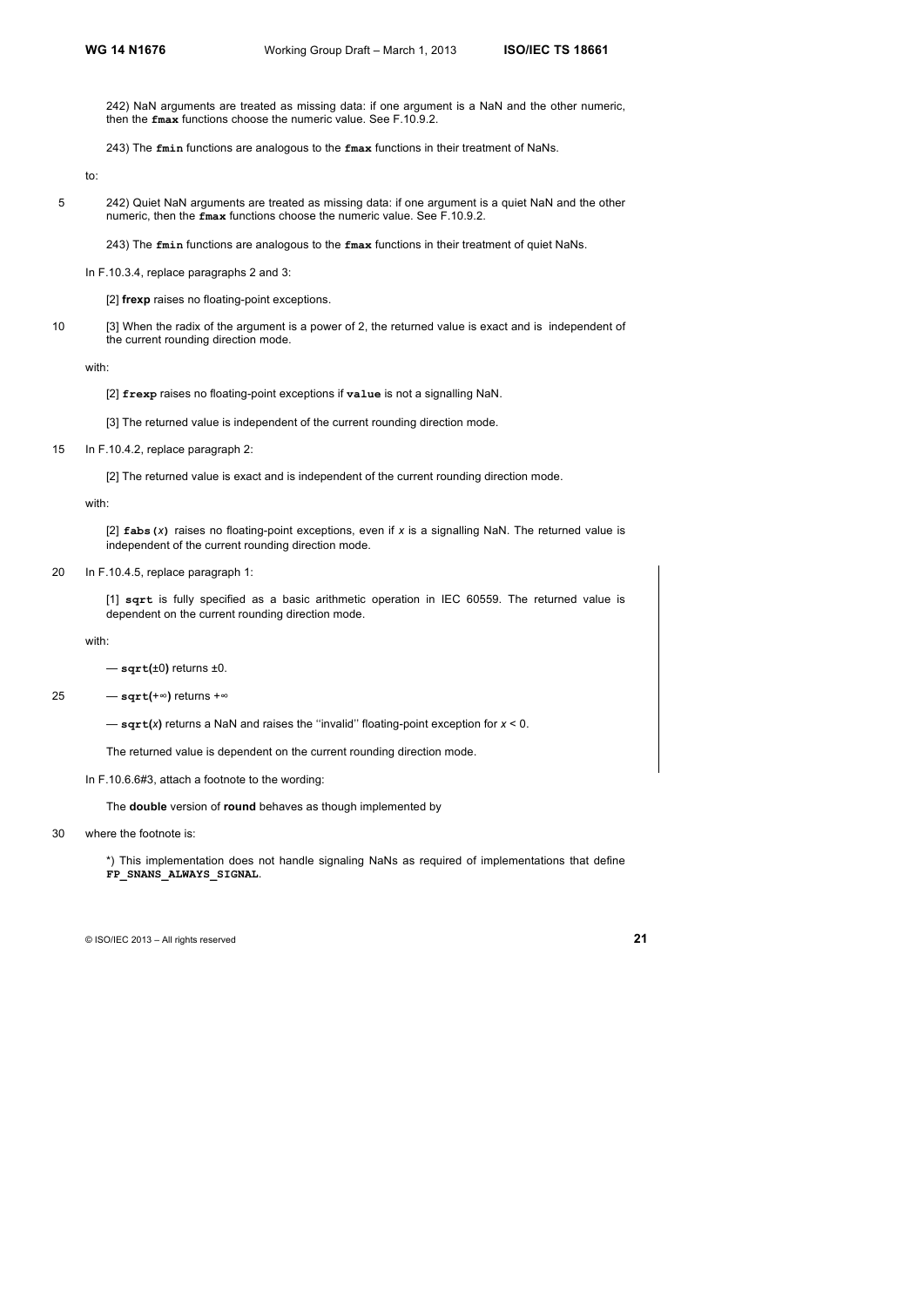In F.10.7.2, replace paragraph 1:

[1] The **remainder** functions are fully specified as a basic arithmetic operation in IEC 60559.

with:

— **remainder(**±0**,** y) returns ±0 for *y* not zero.

5 — **remainder(***x***,** *y*) returns a NaN and raises the "invalid" floating-point exception for *x* infinite or *y* zero (and neither is a NaN).

— **remainder(***x***,** ±∞) returns *x* for *x* not infinite.

In F.10.8.1, replace paragraph 2:

[2] The returned value is exact and is independent of the current rounding direction mode.

# 10 with:

[2] **copysign(***x***,** *y***)** raises no floating-point exceptions, even if *x* or *y* is a signalling NaN. The returned value is independent of the current rounding direction mode.

In G.3#1, replace:

[1] A complex or imaginary value with at least one infinite part is regarded as an *infinity* (even if its 15 other part is a NaN)...

with:

[1] A complex or imaginary value with at least one infinite part is regarded as an *infinity* (even if its other part is a quiet NaN). …

After G.6#4, append the paragraph:

20 [4a] In subsequent subclauses in G.6 "NaN" refers to a quiet NaN. The behavior of signaling NaNs in Annex G is implementation defined.

Change footnote 378) from:

378) As noted in G.3, a complex value with at least one infinite part is regarded as an infinity even if its other part is a NaN.

25 to:

378) As noted in G.3, a complex value with at least one infinite part is regarded as an infinity even if its other part is a quiet NaN.

# **13 Integer width macros**

C11 clause 6.2.6.2 defines the *width* of integer types. These widths are needed in order to use the **fromfp***,*  30 **ufromfp**, **fromfpx**, and **ufromfpx** functions to round to the integer types. The following suggested changes to C11 provide macros for the widths of integer types. On the belief that width macros would be generally useful, the proposal adds them to **<limits.h>** and **<stdint.h>**.

Suggested changes to C11:

In 5.2.4.2.1#1, insert the following bullets, each after the current bullets for the same type: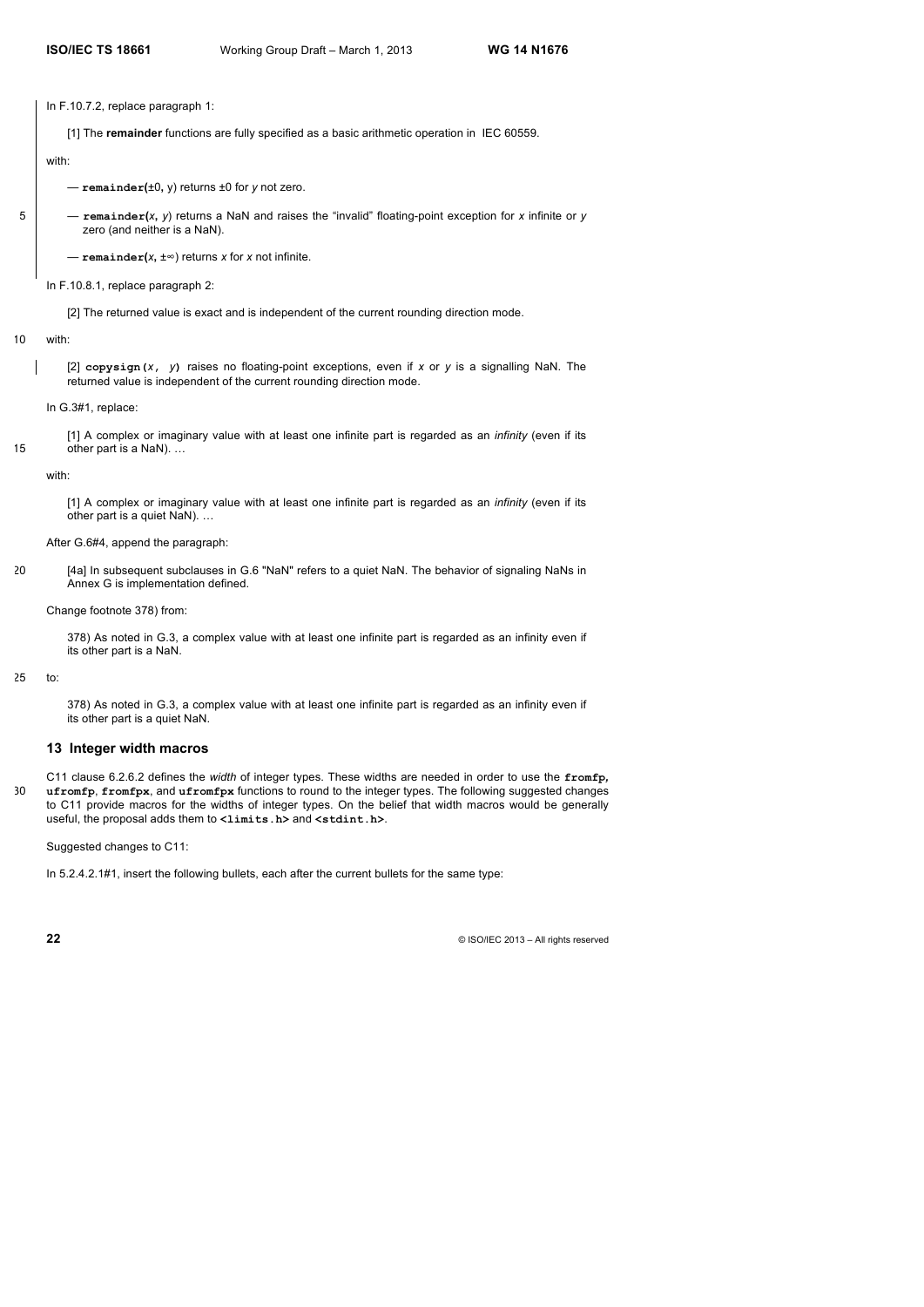- width of type **char**
- **CHAR\_WIDTH 8**
- width of type **signed char**
- **SCHAR\_WIDTH 8**
- 5 width of type **unsigned char UCHAR\_WIDTH 8** 
	- width of type **short int**
	- **SHRT\_WIDTH 16**
	- width of type **unsigned short int**
- 10 **USHRT\_WIDTH 16** 
	- width of type **int**
	- **INT\_WIDTH 16**
	- width of type **unsigned int**
	- **UINT WIDTH 16**
- 15 width of type **long int LONG\_WIDTH 32** 
	- width of type **unsigned long int ULONG\_WIDTH 32**
	- width of type **long long int**
- 20 **LLONG\_WIDTH 64** 
	- width of type **unsigned long long int ULLONG\_WIDTH 64**
	- width of type **intmax\_t**
	- **INTMAX\_WIDTH 64**
- 25 width of type **uintmax\_t UINTMAX\_WIDTH 64** 
	-
	- In 7.20.2.2, append
		- width of minimum-width signed integer types
- 30 **INT\_LEAST***N***\_WIDTH** *N*
	- width of minimum-width unsigned integer types **UINT\_LEAST***N***\_WIDTH** *N*

#### In 7.20.2.3, append

- 35 width of fastest minimum-width signed integer types
	- **INT\_FAST***N***\_WIDTH** *N*
	- width of fastest minimum-width unsigned integer types **UINT\_FAST***N***\_WIDTH** *N*

# **14 Mathematics <math.h>**

40 The 2011 update to IEC 60559 requires several new operations that are appropriate for **<math.h>.** Also, in a few cases, it tightens requirements for functions that are already in C11 **<math.h>**.

## **14.1 Nearest integer functions**

# **14.1.1 Round to integer value in floating type**

IEC 60559 requires a function that rounds a value of floating type to an integer value in the same floating type, 45 without raising the "inexact" floating-point exception, for each of the rounding methods: to nearest, to nearest even, upward, downward, and toward zero. The C11 **round**, **ceil**, **floor**, and **trunc** functions may meet this requirement for four of the five rounding methods, though are permitted to raise the "inexact" floating-point exception. The following suggested changes add a function that rounds to nearest and remove the latitude to raise the "inexact" floating-point exception.

# 50 **Suggested changes to C11:**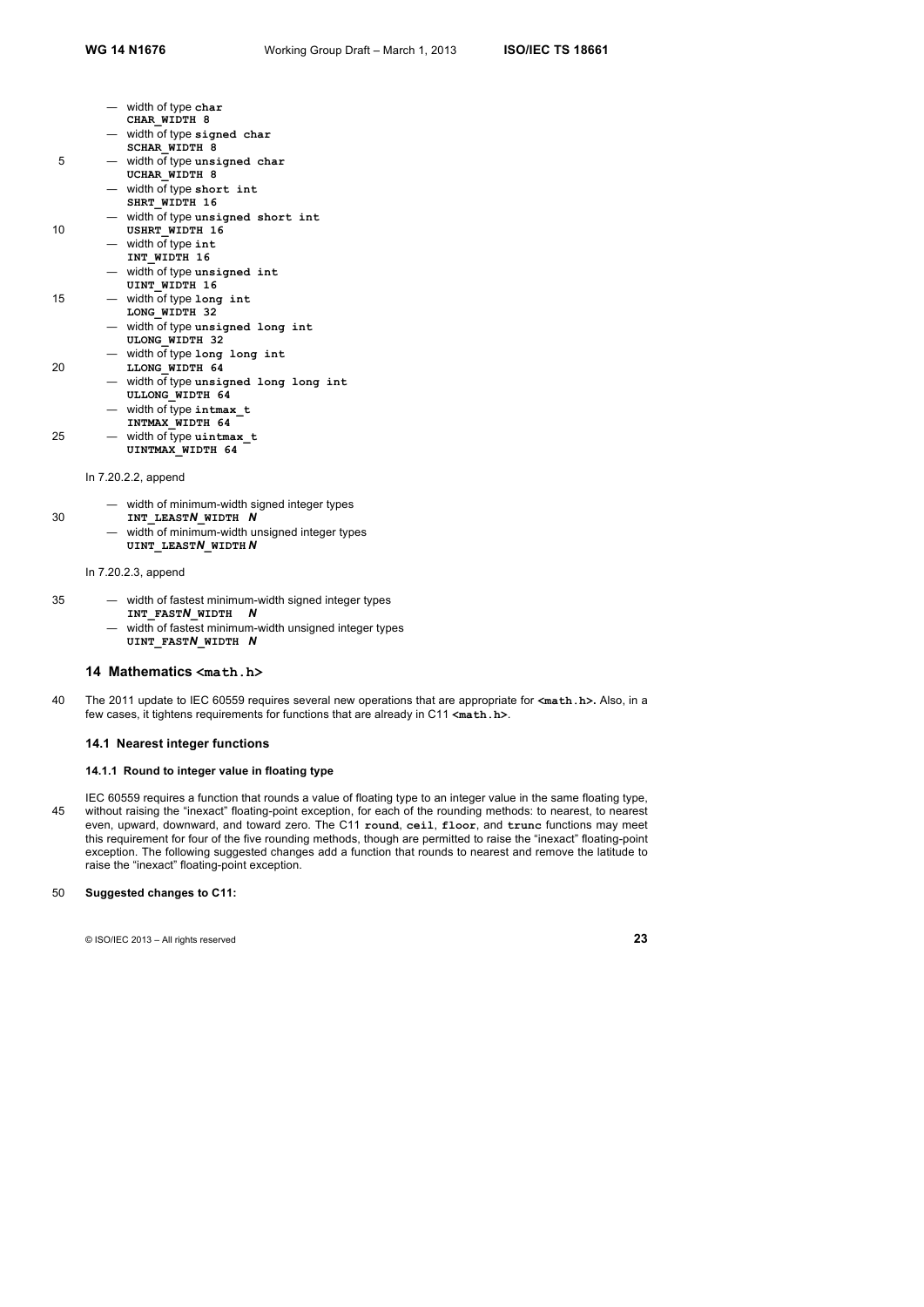#### Change F.10.6.1:

[2] The returned value is independent of the current rounding direction mode.

# to:

[2] The returned value is exact and is independent of the current rounding direction mode.

## 5 In F.10.6.1#3, change:

**result = rint(x); // or nearbyint instead of rint**

to:

**result = nearbyint(x);**

Delete F.10.6.1#4:

10 The **ceil** functions may, but are not required to, raise the ''inexact'' floating-point exception for finite non-integer arguments, as this implementation does.

Change F.10.6.2:

[2] The returned value is independent of the current rounding direction mode.

#### to:

15 [2] The returned value is exact and is independent of the current rounding direction mode.

Delete the second sentence of F.10.6.2#3:

The **floor** functions may, but are not required to, raise the ''inexact'' floating-point exception for finite non-integer arguments, as that implementation does.

Change F.10.6.6:

20 [2] The returned value is independent of the current rounding direction mode.

# to:

[2] The returned value is exact and is independent of the current rounding direction mode.

Change F.10.6.6#3 from:

[3] The **double** version of **round** behaves as though implemented by

```
25 #include <math.h>
          #include <fenv.h>
          #pragma STDC FENV_ACCESS ON
          double round(double x)
          {
30 double result;
             fenv t save env;
             feholdexcept(&save_env);
             result = rint(x);
             if (fetestexcept(FE_INEXACT)) {
35 fesetround(FE_TOWARDZERO);
                   result = rint(copysign(0.5 + fabs(x), x));}
```
**24**  $\bullet$  ISO/IEC 2013 – All rights reserved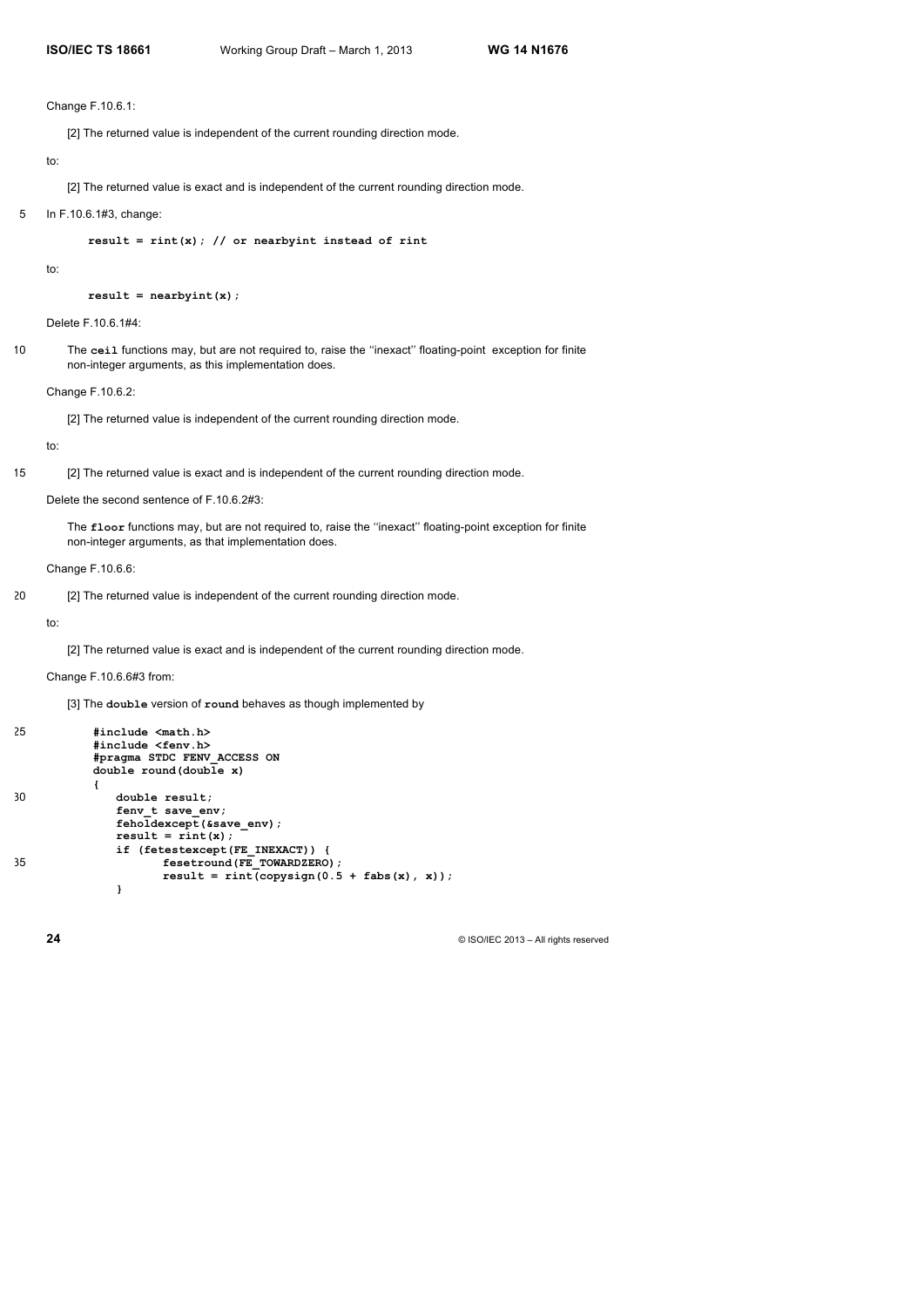**}** 

```
feupdateenv(&save_env);
return result;
```
5 The **round** functions may, but are not required to, raise the ''inexact'' floating-point exception for finite non-integer numeric arguments, as this implementation does.

to:

[3] The **double** version of **round** behaves as though implemented by

```
#include <math.h>
10 #include <fenv.h>
           #pragma STDC FENV_ACCESS ON
           double round(double x)
           {
              double result;
15 fenv_t save_env;
              feholdexcept(&save_env);
              result = rint(x);
              if (fetestexcept(FE_INEXACT)) {
                 fesetround(FE_TOWARDZERO);
20 result = rint(copysign(0.5 + fabs(x), x));
                 feclearexcept(FE_INEXACT);
              }
              feupdateenv(&save_env);
              return result;
```
25 **}** 

After 7.12.9.7, add:

**7.12.9.7a The roundeven functions** 

**Synopsis**

```
30 [1] #define __STDC_WANT_IEC_18661_EXT1__
            #include <math.h>
            double roundeven(double x);
            float roundevenf(float x);
            long double roundevenl(long double x);
                                                                                                 James W Thomas 3/1/13 8:09 AM
                                                                                                Deleted: 00000
```
35

**Description**

[2] The **roundeven** functions round their argument to the nearest integer value in floating-point format, rounding halfway cases to even (that is, to the nearest value whose least significant bit 0), regardless of the current rounding direction.

#### 40 **Returns**

[1]

[3] The **roundeven** functions return the rounded integer value.

After F.10.6.7, add:

#### **F.10.6.7a The roundeven functions**

 $45 -$  **roundeven** ( $\pm 0$ ) returns  $\pm 0$ . — **roundeven(**±∞**)** returns ±∞.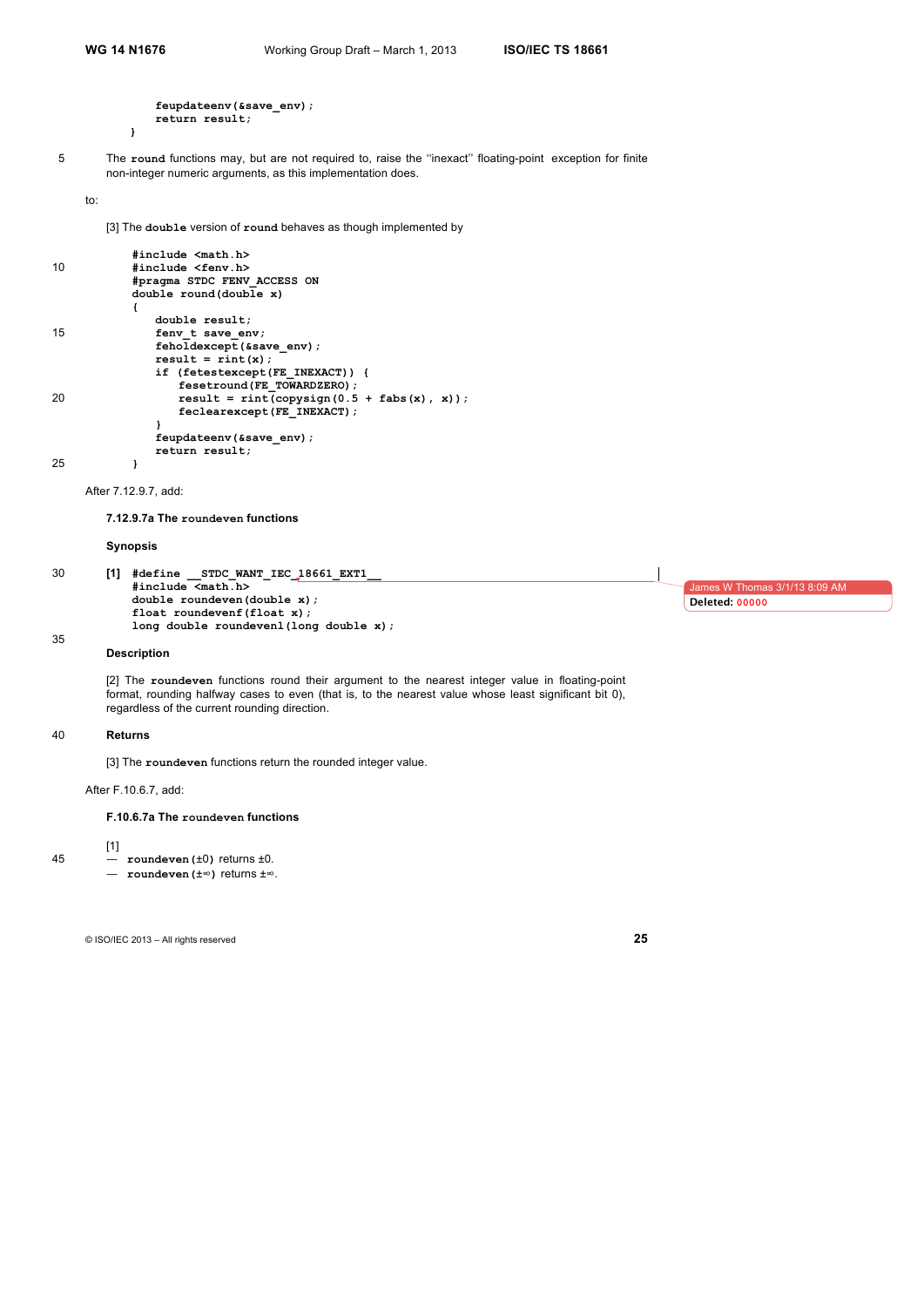[2] The returned value is exact and is independent of the current rounding direction mode.

[3] See the sample implementation for **ceil** in F.10.6.1.

In F.10.6.8#1, delete the second sentence: The returned value is exact.

Replace F.10.6.8#2:

5 [2] The returned value is independent of the current rounding direction mode. The **trunc** functions may, but are not required to, raise the ''inexact'' floating-point exception for finite non-integer arguments.

with:

[2] The returned value is exact and is independent of the current rounding direction mode.

# 10 **14.1.2 Convert to integer type**

IEC 60559 requires conversion operations from each of its formats to each integer format, signed and unsigned, for each of five different rounding methods. For each of these it requires an operation that raises the "inexact" floating-point exception (for non-integer in-range inputs) and an operation that does not raise the "inexact" floating-point exception. The suggested changes below satisfy this requirement with four new 15 functions that take two extra arguments to represent the rounding direction and the rounding precision.

# **Suggested changes to C11:**

After 7.12#6, add:

[7.12.6a] The math rounding direction macros

**FP\_INT\_UPWARD** 20 **FP\_INT\_DOWNWARD FP\_INT\_TOWARDZERO FP\_INT\_TONEARESTFROMZERO FP\_INT\_TONEAREST**

25 represent the rounding directions of the functions **ceil**, **floor**, **trunc**, **round**, and **roundeven**, respectively, that convert to integral values in floating-point formats. These macros are for use with the **fromfp**, **ufromfp**, **fromfpx**, and **ufromfpx** functions.

#### After 7.12.9.8, add:

**7.12.9.9 The fromfp and ufromfp functions**

# 30 **Synopsis**

|    | #define STDC WANT IEC 18661 EXT1                                  |                               |
|----|-------------------------------------------------------------------|-------------------------------|
|    | #include <stdint.h></stdint.h>                                    | James W Thomas 3/1/13 8:09 AM |
|    | #include <math.h></math.h>                                        | <b>Deleted: 00000</b>         |
|    | intmax t fromfp(double x, int round, unsigned int width);         |                               |
| 35 | intmax t fromfpf(float x, int round, unsigned int width);         |                               |
|    | intmax t fromfpl(long double x, int round, unsigned int width);   |                               |
|    | uintmax t ufromfp(double $x$ , int round, unsigned int width);    |                               |
|    | uintmax t ufromfpf(float x, int round, unsigned int width);       |                               |
|    | uintmax t ufromfpl(long double x, int round, unsigned int width); |                               |
| 40 |                                                                   |                               |

**Description**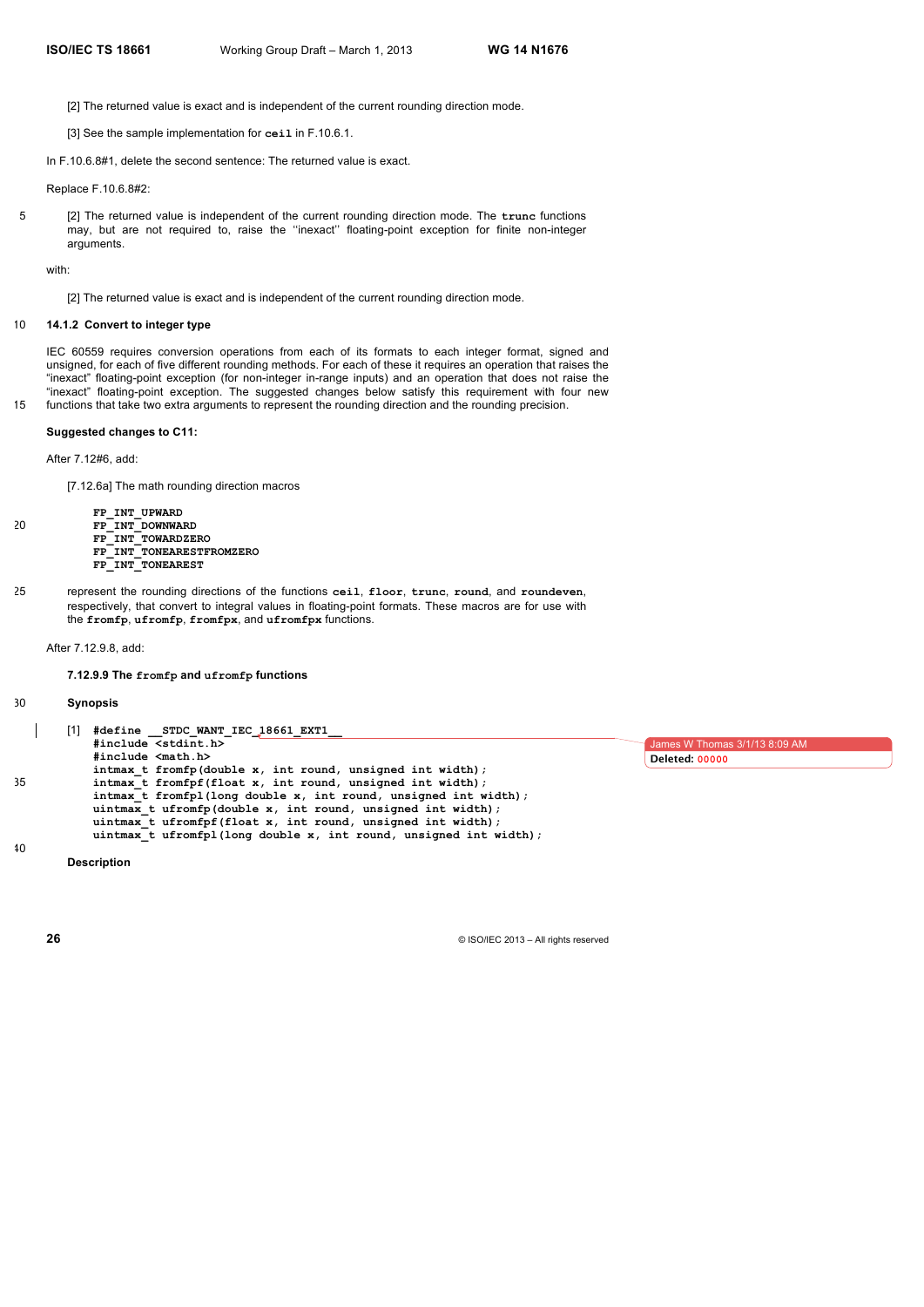[2] The **fromfp** and **ufromfp** functions round **x**, using the math rounding direction indicated by **round**, to a signed or unsigned integer, respectively, of **width** bits, and return the result value in the integer type designated by **intmax\_t** or **uintmax\_t**, respectively. If the value of the **round** argument is not equal to the value of a math rounding direction macro, the direction of rounding is 5 unspecified. If the value of **width** exceeds the width of the function type, the rounding is to the full width of the function type. The **fromfp** and **ufromfp** functions do not raise the "inexact" floatingpoint exception. If **x** is infinite or NaN or rounds to an integral value that is outside the range of integers of the specified width, or if **width** is zero, the functions return an unspecified value and a domain error occurs.

#### 10 **Returns**

[3] The **fromfp** and **ufromfp** functions return the rounded integer value.

[4] EXAMPLE Upward rounding of double **x** to type **int**, without raising the "inexact" floating-point exception, is achieved by

**(int)fromfp(x, FP\_INT\_UPWARD, INT\_WIDTH)**.

# 15 **7.12.9.10 The fromfpx and ufromfpx functions**

# **Synopsis**

|    | [1] | #define STDC WANT IEC 18661 EXT1                                   |
|----|-----|--------------------------------------------------------------------|
|    |     | #include <stdint.h></stdint.h>                                     |
|    |     | #include <math.h></math.h>                                         |
| 20 |     | intmax t fromfpx (double x, int round, unsigned int width);        |
|    |     | intmax t fromfpxf(float x, int round, unsigned int width);         |
|    |     | intmax t fromfpx1(long double x, int round, unsigned int width);   |
|    |     | uintmax t ufromfpx(double x, int round, unsigned int width);       |
|    |     | uintmax t ufromfpxf(float x, int round, unsigned int width);       |
| 25 |     | uintmax t ufromfpxl(long double x, int round, unsigned int width); |

# **Description**

[2] The **fromfpx** and **ufromfpx** functions differ from the **fromfp** and **ufromfp** functions, respectively, only in that the **fromfpx** and **ufromfpx** functions raise the ''inexact'' floating-point 30 exception if a rounded result not exceeding the specified width differs in value from the argument **x**.

#### **Returns**

[3] The **fromfpx** and **ufromfpx** functions return the rounded integer value.

[4] NOTEConversions to integer types that are not required to raise the inexact exception can be done simply by rounding to integral value in floating type and then converting to the target integer 35 type. For example, the conversion of **long double x** to **uint64\_t**, using upward rounding, is done by

**(uint64\_t)ceill(x)**

After F.10.6.8, add:

#### **F.10.6.9 The fromfp and ufromfp functions**

40 [1] The **fromfp** and **ufromfp** functions raise the "invalid" floating-point exception and return an unspecified value if the floating-point argument **x** is infinite or NaN or rounds to an integral value that is outside the range of integers of the specified width.

© ISO/IEC 2013 – All rights reserved **27**

mes W Thomas 3/1/13 8:09 **Deleted: 00000**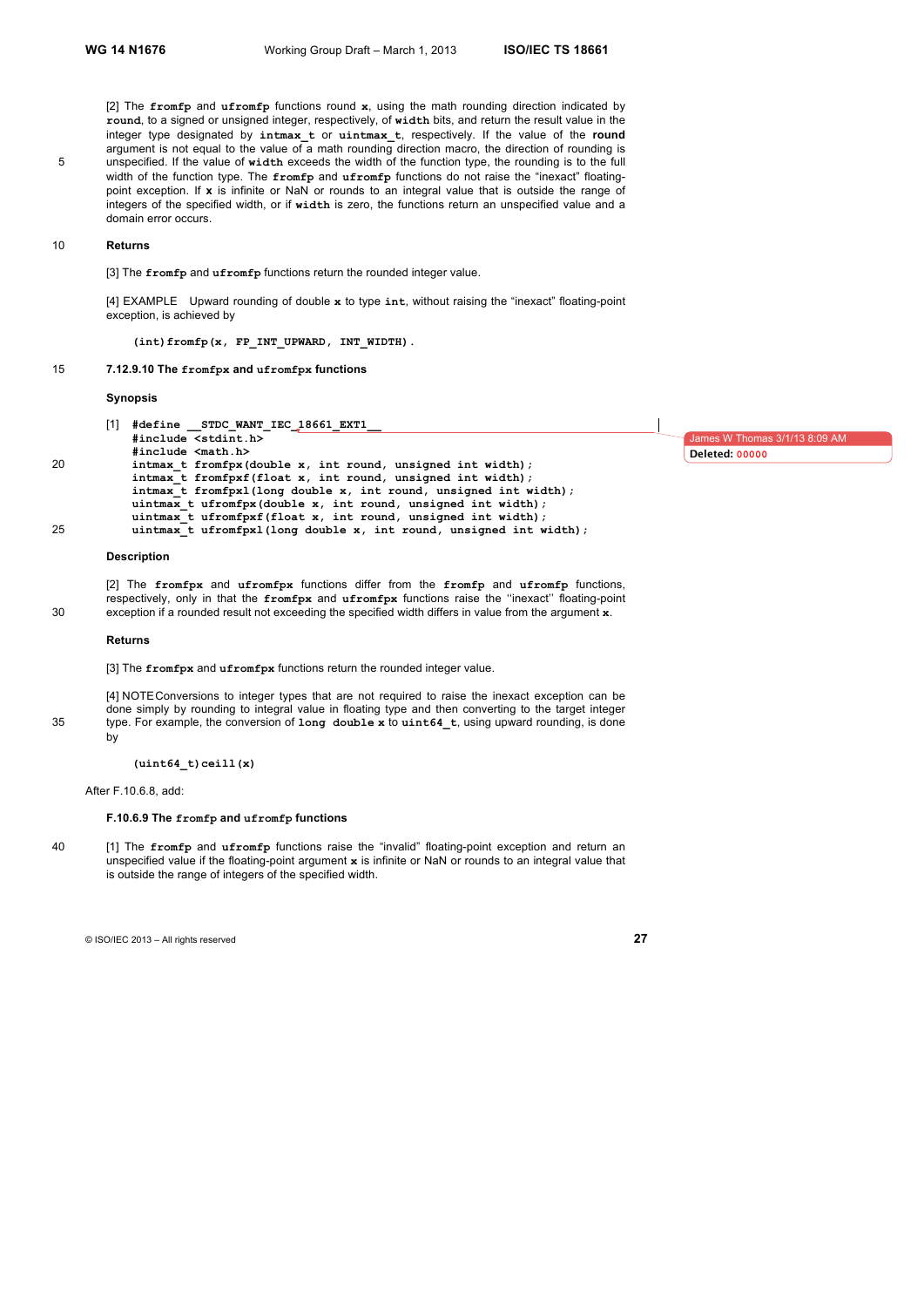[2] These functions do not raise the "inexact" floating-point exception.

#### **F.10.6.10 The fromfpx and ufromfpx functions**

[1] The **fromfpx** and **ufromfpx** functions raise the "invalid" floating-point exception and return an unspecified value if the floating-point argument **x** is infinite or NaN or rounds to an integral value that 5 is outside the range of integers of the specified width.

[2] These functions raise the "inexact" floating-point exception if a valid result differs in value from the floating-point argument **x**.

# **14.2 The llogb functions**

IEC 60559 requires that its logB operations, for invalid input, return a value outside ±2 × (*emax* + *p* -1), where 10 *emax* is the maximum exponent and *p* the precision of the floating-point input format. If the width of the **int** type is only 16 bits and the floating type has a 15-bit exponent (like the binary128 format), then the **ilogb** functions cannot meet this requirement. The following suggested changes to C11 add the **llogb** functions, which return **long int** and hence can satisfy this requirement for the **long double** types provided by current and expected implementations.

# 15 **Suggested changes to C11:**

After 7.12#8, add:

[8.a] The macros

**FP\_LLOGB0 FP\_LLOGBNAN**

20

expand to integer constant expressions whose values are returned by **llogb(x)** if **x** is zero or NaN, respectively. The value of **FP\_LLOGB0** shall be either **LONG\_MIN** or **-LONG\_MAX.** The value of **FP\_LLOGBNAN** shall be either **LONG\_MAX** or **LONG\_MIN.** 

After 7.12.6.6, add:

25 **7.12.6.6a The llogb functions** 

#### **Synopsis**

STDC WANT IEC 18661 EXT1 **#include <math.h> long int llogb(double x);** 30 **long int llogbf(float x); long int llogbl(long double x);**

# **Description**

[2] The **llogb** functions extract the exponent of **x** as a signed **long int** value. If **x** is zero they 35 compute the value **FP\_LLOGB0;** if **x** is infinite they compute the value **LONG\_MAX;** if **x** is a NaN they compute the value **FP\_LLOGBNAN;** otherwise, they are equivalent to calling the corresponding **logb** function and casting the returned value to type **long int.** A domain error or range error may occur if **x** is zero, infinite, or NaN. If the correct value is outside the range of the return type, the numeric result is unspecified.

#### 40 **Returns**

[3] The **llogb** functions return the exponent of **x** as a signed **long int** value.

ames W Thomas 3/1/13 8:09 AM **Deleted: 00000**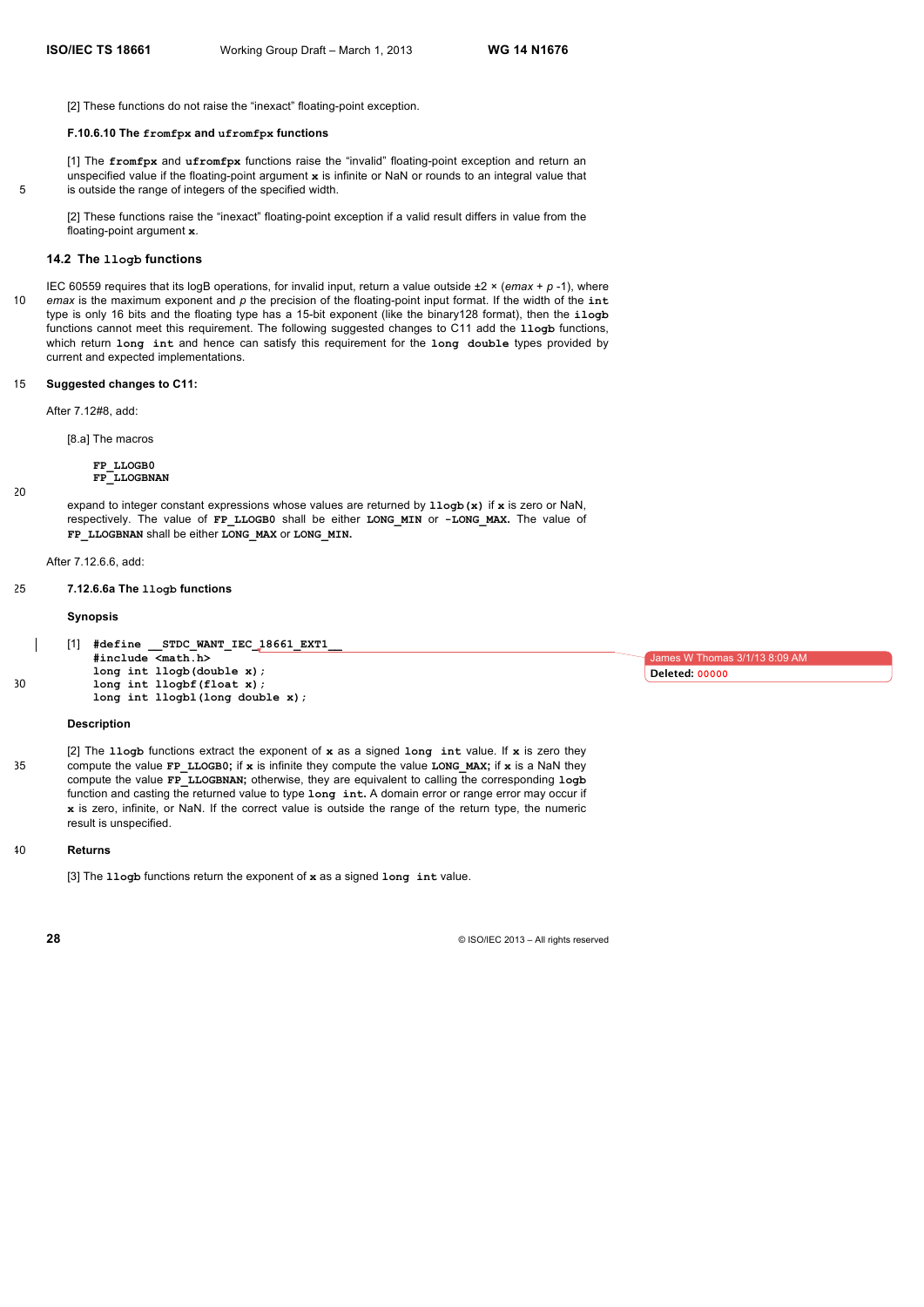# **Forward references:** the **logb** functions (7.12.6.n).

After F.10.3.6, add:

# **F.10.3.6a The llogb functions**

5 determine a result in the **long int** type. **14.3 Max-min magnitude functions**

10 **{ return (isgreaterequal(x, y) ||**

 **isnan(y)) ? x : y; }**

**Suggested changes to C11:**

to:

```
{
               double r;
15 r = (isgreenual(x, y) || isnan(y))? x : y;return canonicalize(r);
            }
```
In F.10.9.2, paragraph 3, change the sample implementation for **fmax** from:

[1] The **llogb** functions are equivalent to the **ilogb** functions, except that the **llogb** functions

IEC 60559 requires functions that determine which of two inputs has the maximum and minimum magnitude.

After 7.12.12.3, add:

# 20 **7.12.12.4 The fmaxmag functions**

#### **Synopsis**

|    | [1] | #define STDC WANT IEC 18661 EXT1                    |                               |
|----|-----|-----------------------------------------------------|-------------------------------|
|    |     | #include <math.h></math.h>                          | James W Thomas 3/1/13 8:09 AM |
|    |     | double fmaxmaq(double x, double y);                 | <b>Deleted: 00000</b>         |
| 25 |     | float fmaxmagf(float x, float y);                   |                               |
|    |     | long double fmaxmagl(long double x, long double y); |                               |
|    |     |                                                     |                               |

# **Description**

[2] The **fmaxmag** functions determine the numeric value of their argument whose magnitude is the 30 maximum of the magnitudes of the arguments.

#### **Returns**

[3] The **fmaxmag** functions return the numeric value of their argument of maximum magnitude.

#### **7.12.12.5 The fminmag functions**

# **Synopsis**

```
35 [1] #define __STDC_WANT_IEC_18661_EXT1__
            #include <math.h> 
            double fminmag(double x, double y);
            float fminmagf(float x, float y);
            long double fminmagl(long double x, long double y);
                                                                                                  James W Thomas 3/1/13 8:09 AM
                                                                                                 Deleted: 00000
```
40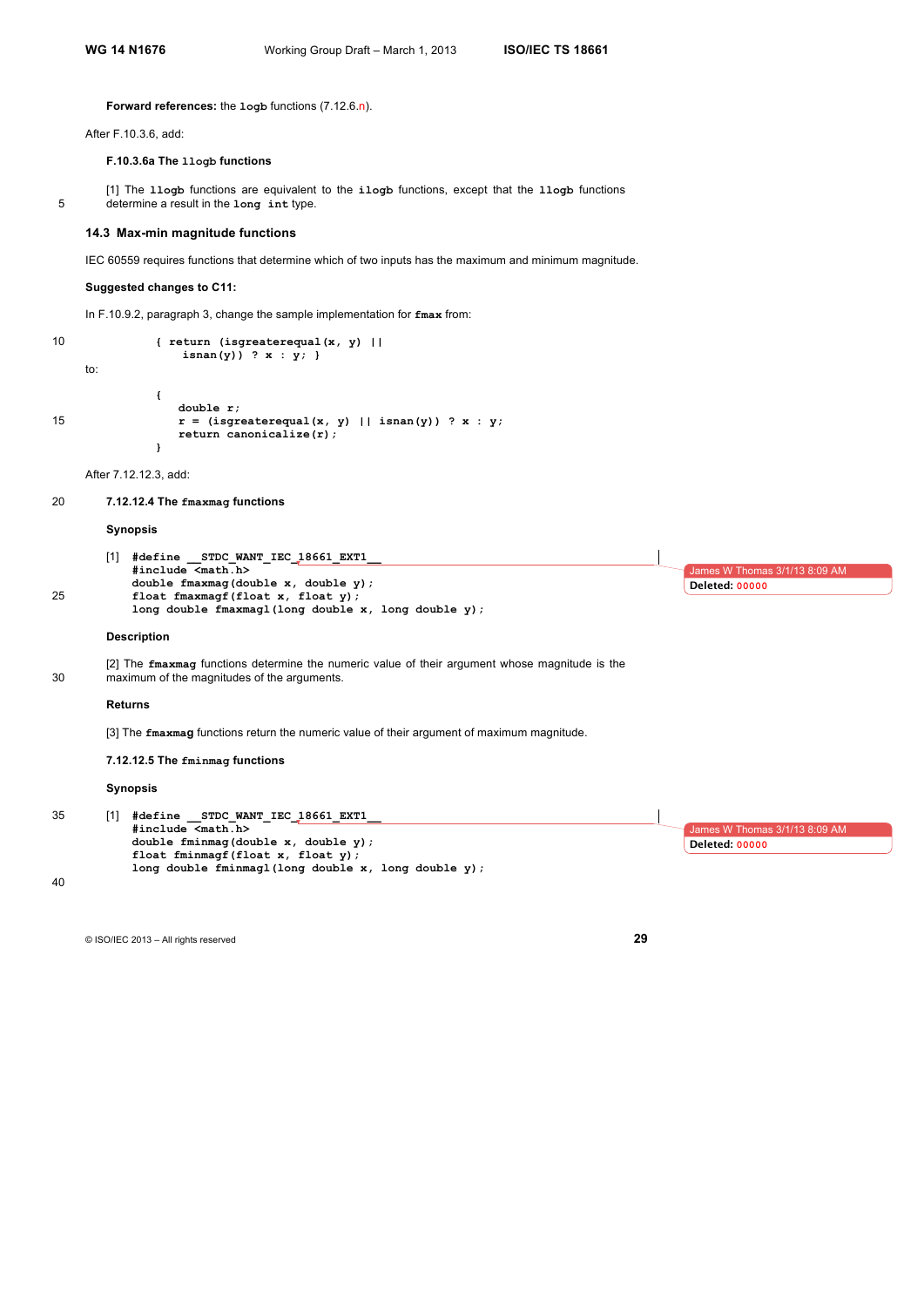#### **Description**

[2] The **fminmag** functions determine the numeric value of their argument whose magnitude is the minimum of the magnitudes of the arguments.

#### **Returns**

```
5 [3] The fminmag functions return the numeric value of their argument of minimum magnitude.
```
In 7.12.12.4, attach a footnote to the wording:

The **fmaxmag** functions determine the numeric value of their argument whose magnitude is the maximum of the magnitudes of the arguments.

where the footnote is:

10 \*) Quiet NaN arguments are treated as missing data: if one argument is a quiet NaN and the other numeric, then the **fmaxmag** functions choose the numeric value. See F.10.9.4.

In F.12.12.5#2, attach a footnote to the wording:

The **fminmag** functions determine the numeric value of their argument whose magnitude is the minimum of the magnitudes of the arguments.

15 where the footnote is:

\*) The **fminmag** functions are analogous to the **fmaxmag** functions in their treatment of quiet NaNs.

After F.10.9.3, add:

#### **F.10.9.4 The fmaxmag functions**

[1] If just one argument is a NaN, the **fmaxmag** functions return the other argument (if both 20 arguments are NaNs, the functions return a NaN).

[2] The returned value is exact and is independent of the current rounding direction mode.

[3] The body of the **fmaxmag** function might be

```
{ 
             double r;
25 r = (isgreaterequal(fabs(x), fabs(y)) || isnan(y)) ? x : y;return canonicalize(r);
          }
```
# **F.10.9.5 The fminmag functions**

30 [1] The **fminmag** functions are analogous to the **fmaxmag** functions (F.10.9.4).

[2] The returned value is exact and is independent of the current rounding direction mode.

# **14.4 The nextup and nextdown functions**

IEC 60559 replaces the previously recommended two-argument nextAfter operation with one-argument nextUp and nextDown operations. C11 supports the nextAfter operation with the **nextafter** and 35 **nexttoward** functions. The following suggested changes to C11 add functions for the new operations and retain the **nextafter** and **nexttoward** functions already in C11.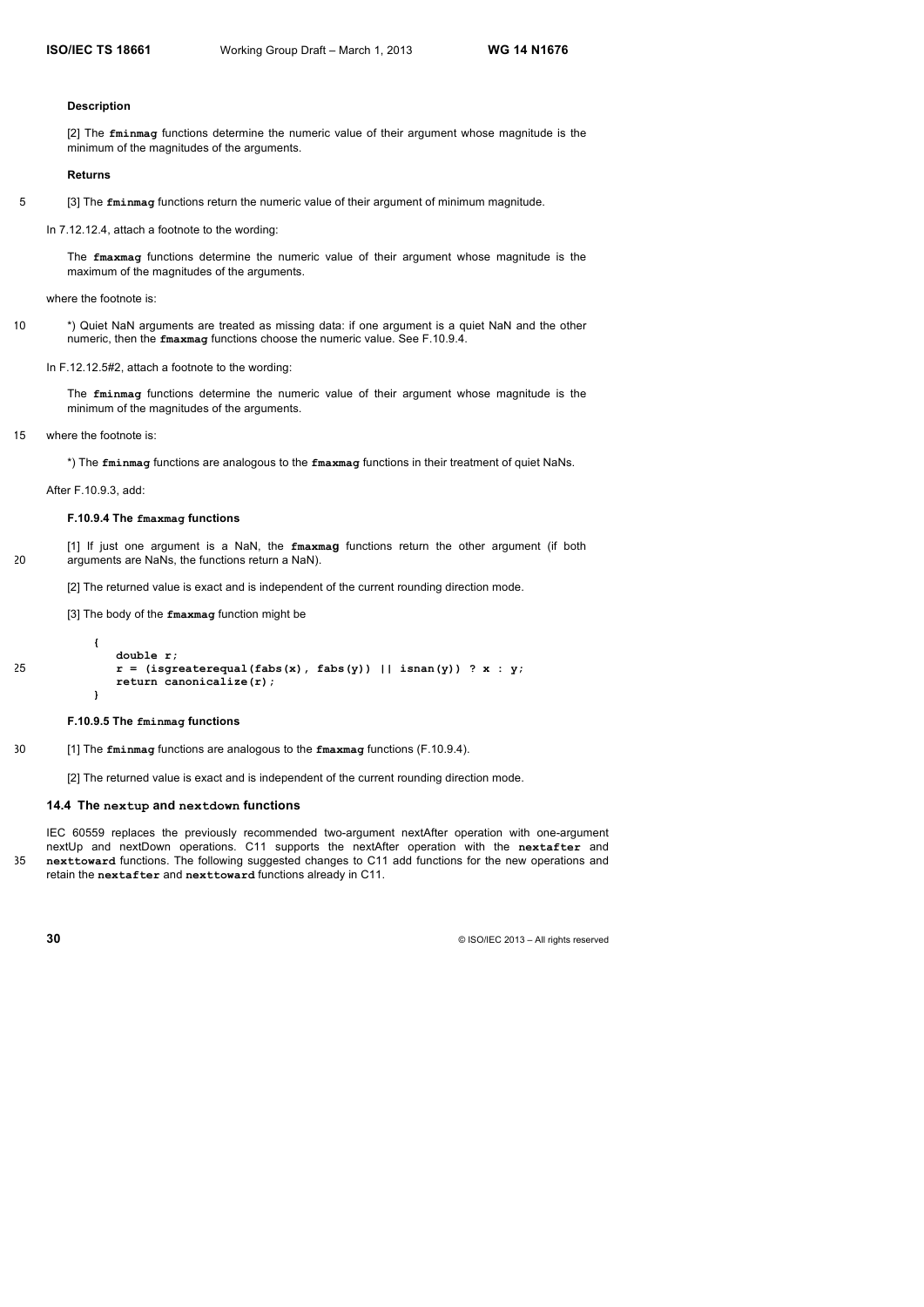#### **Suggested changes to C11:**

After 7.12.11.4 add:

**7.12.11.5 The nextup functions** 

#### **Synopsis**

5 [1] **#define \_\_STDC\_WANT\_IEC\_18661\_EXT1\_\_ #include <math.h> double nextup(double x); float nextupf(float x); long double nextupl(long double x);**

#### **Description**

10

[2] The **nextup** functions determine the next representable value, in the type of the function, greater than **x**. If **x** is the negative number of least magnitude in the type of **x**, **nextup(x)** is −0 if the type has signed zeros and is 0 otherwise. If **x** is zero, **nextup(x)** is the positive number of least 15 magnitude in the type of **x**. **nextup(HUGE\_VAL)** is **HUGE\_VAL**.

#### **Returns**

[3] The **nextup** functions return the next representable value in the specified type greater than **x.**

# **7.12.11.6 The nextdown functions**

#### **Synopsis**

| 20 | [1] | #define STDC WANT IEC 18661 EXT1      |
|----|-----|---------------------------------------|
|    |     | #include <math.h></math.h>            |
|    |     | double nextdown(double x);            |
|    |     | float nextdownf(float x);             |
|    |     | long double nextdownl(long double x); |
| 25 |     |                                       |

# **Description**

[2] The **nextdown** functions determine the next representable value, in the type of the function, less than **x**. If **x** is the positive number of least magnitude in the type of **x**, **nextdown(x)** is +0 if the type has signed zeros and is 0 otherwise. If **x** is zero, **nextdown(x)** is the negative number of least 30 magnitude in the type of **x**. **nextdown(-HUGE\_VAL)** is -**HUGE\_VAL**.

# **Returns**

[3] The **nextdown** functions return the next representable value in the specified type less than **x.**

After F.10.8.4, add:

#### **F.10.8.5 The nextup functions**

#### 35 [1]

— **nextup(**+∞**)** returns +∞. — **nextup(**−∞**)** returns the largest-magnitude negative finite number in the type of the function.

#### **F.10.8.6 The nextdown functions**

# 40 [1]

— **nextdown(**+∞**)** returns the largest-magnitude positive finite number in the type of the function.

© ISO/IEC 2013 – All rights reserved **31**

 $mes W$  Thomas  $3/1/13$  8:09 AM **Deleted: 00000**

James W Thomas

**Deleted: 00000**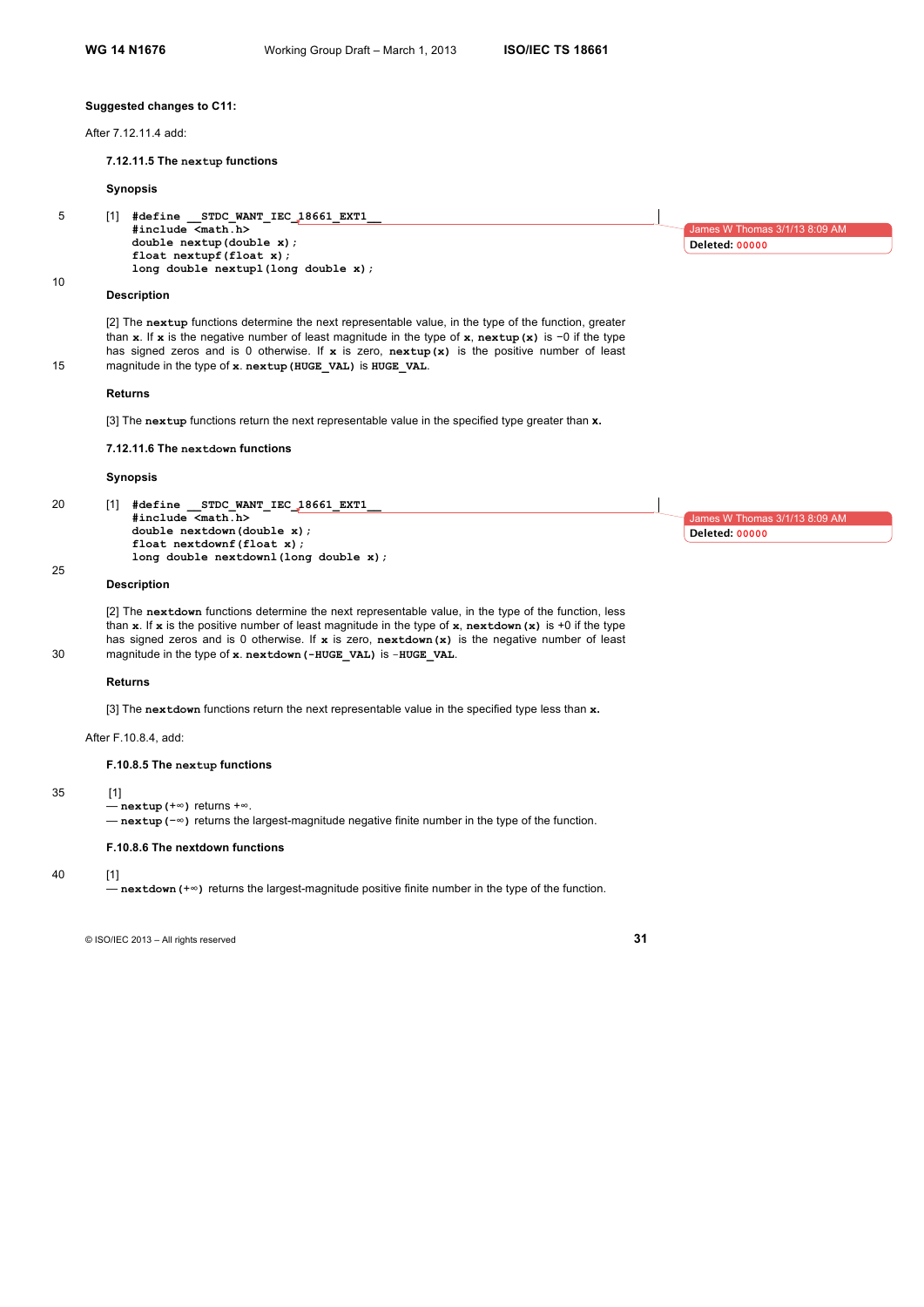— **nextdown(**−∞**)** returns −∞.

#### **14.5 Functions that round result to narrower type**

IEC 60559 requires add, subtract, multiply, divide, fused multiply-add, and square root operations that round 5 once to a floating-point format independent of the format of the operands. The following suggested changes to C11 add functions for these operations that round to formats narrower than the operand formats. The operations that round to the same and wider formats are already available by casting operands of the built-in operators (**+**, **-**, **\***, **/**) to the desired type and by calling the **fma** and **sqrt** functions of the desired type.

# **Suggested changes to C11:**

10 After 7.12.13, add:

**7.12.13a Functions that round result to narrower type**

**7.12.13a.1 Add and round to narrower type** 

#### **Synopsis**

[1] **#define \_\_STDC\_WANT\_IEC\_18661\_EXT1\_\_** 15 **#include <math.h> float fadd(double x, double y); float faddl(long double x, long double y); double daddl(long double x, long double y);**

#### 20 **Description**

[2] These functions compute the sum **x** + **y**, rounded to the type of the function. They compute the sum (as if) to infinite precision and round once to the result format, according to the current rounding mode. A range error may occur for finite arguments. A domain error may occur for infinite arguments.

#### **Returns**

25 [3] These functions return the sum  $x + y$ , rounded to the type of the function.

**7.12.13a.2 Subtract and round to narrower type** 

## **Synopsis**

[1] **#define \_\_STDC\_WANT\_IEC\_18661\_EXT1\_\_ #include <math.h>** 30 **float fsub(double x, double y); float fsubl(long double x, long double y); double dsubl(long double x, long double y);**

#### **Description**

35 [2] These functions compute the difference **x** − **y**, rounded to the type of the function. They compute the difference (as if) to infinite precision and round once to the result format, according to the current rounding mode. A range error may occur for finite arguments. A domain error may occur for infinite arguments.

## **Returns**

40 [3] These functions return the difference **x** − **y**, rounded to the type of the function.

**7.12.13a.3 Multiply and round to narrower type** 

**32** © ISO/IEC 2013 – All rights reserved

lames W Thomas 3/1/13 8:09 AM **Deleted: 00000**

mas 3/1/13 8:09 AM **Deleted: 00000**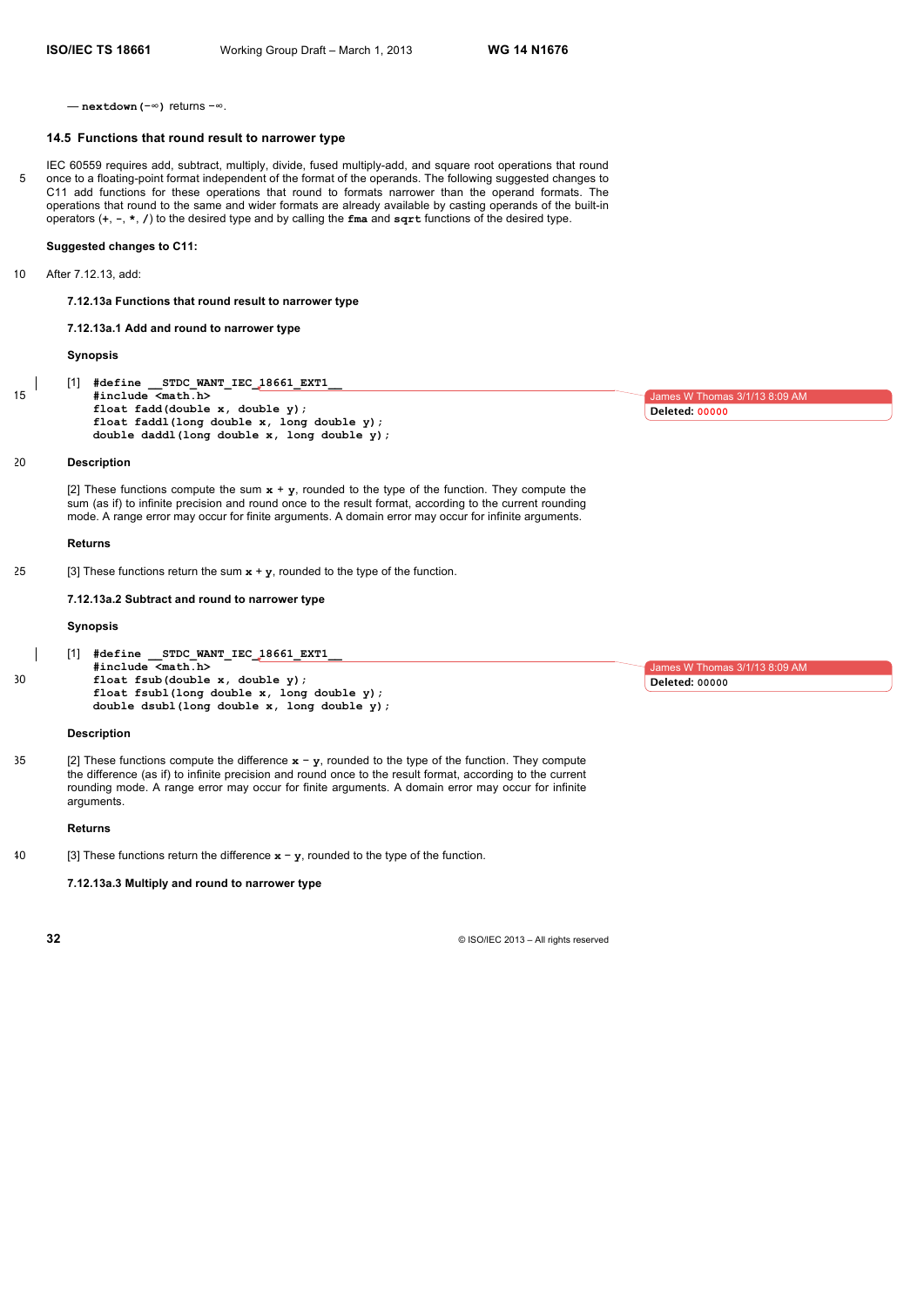# **Synopsis**

| #include <math.h><br/>James W Thomas 3/1/13 8:09 AM<br/>float fmul(double <math>x</math>, double <math>y</math>);<br/><b>Deleted: 00000</b><br/>5<br/>float fmull (long double x, long double y);<br/>double dmull (long double x, long double y);<br/><b>Description</b><br/>[2] These functions compute the product <math>x \times y</math>, rounded to the type of the function. They compute the<br/>product (as if) to infinite precision and round once to the result format, according to the current<br/>10<br/>rounding mode. A range error may occur for finite arguments. A domain error occurs for one infinite<br/>argument and one zero argument.<br/>Returns<br/>[3] These functions return the product of <math>x \times y</math>, rounded to the type of the function.<br/>15<br/>7.12.13a.4 Divide and round to narrower type<br/><b>Synopsis</b><br/><math>[1]</math> #define STDC WANT IEC 18661 EXT1<br/>#include <math.h><br/>James W Thomas 3/1/13 8:09 AM<br/>float fdiv(double x, double y);<br/><b>Deleted: 00000</b><br/>20<br/>float fdivl(long double x, long double y);<br/>double ddivl(long double x, long double y);<br/><b>Description</b><br/>[2] These functions compute the quotient <math>x \div y</math>, rounded to the type of the function. They compute the<br/>quotient (as if) to infinite precision and round once to the result format, according to the current<br/>25<br/>rounding mode. A range error may occur for finite arguments. A domain error occurs for either both<br/>arguments infinite or both arguments zero. A pole error occurs for a finite x and a zero y.<br/><b>Returns</b><br/>[3] These functions return the quotient <math>x \div y</math>, rounded to the type of the function.<br/>30<br/>7.12.13a.5 Floating multiply-add rounded to narrower type<br/>Synopsis<br/>[1] #define STDC WANT IEC 18661 EXT1<br/>#include <math.h><br/>James W Thomas 3/1/13 8:09 AM<br/>float ffma(double x, double y, double z);<br/><b>Deleted: 00000</b><br/>35<br/>float ffmal(long double x, long double y, long double z);<br/>double dfmal(long double x, long double y, long double z);<br/><b>Description</b><br/>[2] These functions compute <math>(x \times y) + z</math>, rounded to the type of the function. They compute <math>(x \times y) + z</math><br/>z to infinite precision and round once to the result format, according to the current rounding mode. A<br/>40<br/>range error may occur for finite arguments. A domain error may occur for an infinite argument.<br/><b>Returns</b><br/>[3] These functions return <math>(x \times y) + z</math>, rounded to the type of the function.</math.h></math.h></math.h> | [1] #define STDC WANT IEC 18661 EXT1 |  |
|-----------------------------------------------------------------------------------------------------------------------------------------------------------------------------------------------------------------------------------------------------------------------------------------------------------------------------------------------------------------------------------------------------------------------------------------------------------------------------------------------------------------------------------------------------------------------------------------------------------------------------------------------------------------------------------------------------------------------------------------------------------------------------------------------------------------------------------------------------------------------------------------------------------------------------------------------------------------------------------------------------------------------------------------------------------------------------------------------------------------------------------------------------------------------------------------------------------------------------------------------------------------------------------------------------------------------------------------------------------------------------------------------------------------------------------------------------------------------------------------------------------------------------------------------------------------------------------------------------------------------------------------------------------------------------------------------------------------------------------------------------------------------------------------------------------------------------------------------------------------------------------------------------------------------------------------------------------------------------------------------------------------------------------------------------------------------------------------------------------------------------------------------------------------------------------------------------------------------------------------------------------------------------------------------------------------------------------------------------------------------------------------------------------------------------------------------------------------------------------------------------------------------------------------------------------------------------------------------------------------------------------------------------------------------------------------------------|--------------------------------------|--|
|                                                                                                                                                                                                                                                                                                                                                                                                                                                                                                                                                                                                                                                                                                                                                                                                                                                                                                                                                                                                                                                                                                                                                                                                                                                                                                                                                                                                                                                                                                                                                                                                                                                                                                                                                                                                                                                                                                                                                                                                                                                                                                                                                                                                                                                                                                                                                                                                                                                                                                                                                                                                                                                                                                     |                                      |  |
|                                                                                                                                                                                                                                                                                                                                                                                                                                                                                                                                                                                                                                                                                                                                                                                                                                                                                                                                                                                                                                                                                                                                                                                                                                                                                                                                                                                                                                                                                                                                                                                                                                                                                                                                                                                                                                                                                                                                                                                                                                                                                                                                                                                                                                                                                                                                                                                                                                                                                                                                                                                                                                                                                                     |                                      |  |
|                                                                                                                                                                                                                                                                                                                                                                                                                                                                                                                                                                                                                                                                                                                                                                                                                                                                                                                                                                                                                                                                                                                                                                                                                                                                                                                                                                                                                                                                                                                                                                                                                                                                                                                                                                                                                                                                                                                                                                                                                                                                                                                                                                                                                                                                                                                                                                                                                                                                                                                                                                                                                                                                                                     |                                      |  |
|                                                                                                                                                                                                                                                                                                                                                                                                                                                                                                                                                                                                                                                                                                                                                                                                                                                                                                                                                                                                                                                                                                                                                                                                                                                                                                                                                                                                                                                                                                                                                                                                                                                                                                                                                                                                                                                                                                                                                                                                                                                                                                                                                                                                                                                                                                                                                                                                                                                                                                                                                                                                                                                                                                     |                                      |  |
|                                                                                                                                                                                                                                                                                                                                                                                                                                                                                                                                                                                                                                                                                                                                                                                                                                                                                                                                                                                                                                                                                                                                                                                                                                                                                                                                                                                                                                                                                                                                                                                                                                                                                                                                                                                                                                                                                                                                                                                                                                                                                                                                                                                                                                                                                                                                                                                                                                                                                                                                                                                                                                                                                                     |                                      |  |
|                                                                                                                                                                                                                                                                                                                                                                                                                                                                                                                                                                                                                                                                                                                                                                                                                                                                                                                                                                                                                                                                                                                                                                                                                                                                                                                                                                                                                                                                                                                                                                                                                                                                                                                                                                                                                                                                                                                                                                                                                                                                                                                                                                                                                                                                                                                                                                                                                                                                                                                                                                                                                                                                                                     |                                      |  |
|                                                                                                                                                                                                                                                                                                                                                                                                                                                                                                                                                                                                                                                                                                                                                                                                                                                                                                                                                                                                                                                                                                                                                                                                                                                                                                                                                                                                                                                                                                                                                                                                                                                                                                                                                                                                                                                                                                                                                                                                                                                                                                                                                                                                                                                                                                                                                                                                                                                                                                                                                                                                                                                                                                     |                                      |  |
|                                                                                                                                                                                                                                                                                                                                                                                                                                                                                                                                                                                                                                                                                                                                                                                                                                                                                                                                                                                                                                                                                                                                                                                                                                                                                                                                                                                                                                                                                                                                                                                                                                                                                                                                                                                                                                                                                                                                                                                                                                                                                                                                                                                                                                                                                                                                                                                                                                                                                                                                                                                                                                                                                                     |                                      |  |
|                                                                                                                                                                                                                                                                                                                                                                                                                                                                                                                                                                                                                                                                                                                                                                                                                                                                                                                                                                                                                                                                                                                                                                                                                                                                                                                                                                                                                                                                                                                                                                                                                                                                                                                                                                                                                                                                                                                                                                                                                                                                                                                                                                                                                                                                                                                                                                                                                                                                                                                                                                                                                                                                                                     |                                      |  |
|                                                                                                                                                                                                                                                                                                                                                                                                                                                                                                                                                                                                                                                                                                                                                                                                                                                                                                                                                                                                                                                                                                                                                                                                                                                                                                                                                                                                                                                                                                                                                                                                                                                                                                                                                                                                                                                                                                                                                                                                                                                                                                                                                                                                                                                                                                                                                                                                                                                                                                                                                                                                                                                                                                     |                                      |  |
|                                                                                                                                                                                                                                                                                                                                                                                                                                                                                                                                                                                                                                                                                                                                                                                                                                                                                                                                                                                                                                                                                                                                                                                                                                                                                                                                                                                                                                                                                                                                                                                                                                                                                                                                                                                                                                                                                                                                                                                                                                                                                                                                                                                                                                                                                                                                                                                                                                                                                                                                                                                                                                                                                                     |                                      |  |
|                                                                                                                                                                                                                                                                                                                                                                                                                                                                                                                                                                                                                                                                                                                                                                                                                                                                                                                                                                                                                                                                                                                                                                                                                                                                                                                                                                                                                                                                                                                                                                                                                                                                                                                                                                                                                                                                                                                                                                                                                                                                                                                                                                                                                                                                                                                                                                                                                                                                                                                                                                                                                                                                                                     |                                      |  |
|                                                                                                                                                                                                                                                                                                                                                                                                                                                                                                                                                                                                                                                                                                                                                                                                                                                                                                                                                                                                                                                                                                                                                                                                                                                                                                                                                                                                                                                                                                                                                                                                                                                                                                                                                                                                                                                                                                                                                                                                                                                                                                                                                                                                                                                                                                                                                                                                                                                                                                                                                                                                                                                                                                     |                                      |  |
|                                                                                                                                                                                                                                                                                                                                                                                                                                                                                                                                                                                                                                                                                                                                                                                                                                                                                                                                                                                                                                                                                                                                                                                                                                                                                                                                                                                                                                                                                                                                                                                                                                                                                                                                                                                                                                                                                                                                                                                                                                                                                                                                                                                                                                                                                                                                                                                                                                                                                                                                                                                                                                                                                                     |                                      |  |
|                                                                                                                                                                                                                                                                                                                                                                                                                                                                                                                                                                                                                                                                                                                                                                                                                                                                                                                                                                                                                                                                                                                                                                                                                                                                                                                                                                                                                                                                                                                                                                                                                                                                                                                                                                                                                                                                                                                                                                                                                                                                                                                                                                                                                                                                                                                                                                                                                                                                                                                                                                                                                                                                                                     |                                      |  |
|                                                                                                                                                                                                                                                                                                                                                                                                                                                                                                                                                                                                                                                                                                                                                                                                                                                                                                                                                                                                                                                                                                                                                                                                                                                                                                                                                                                                                                                                                                                                                                                                                                                                                                                                                                                                                                                                                                                                                                                                                                                                                                                                                                                                                                                                                                                                                                                                                                                                                                                                                                                                                                                                                                     |                                      |  |
|                                                                                                                                                                                                                                                                                                                                                                                                                                                                                                                                                                                                                                                                                                                                                                                                                                                                                                                                                                                                                                                                                                                                                                                                                                                                                                                                                                                                                                                                                                                                                                                                                                                                                                                                                                                                                                                                                                                                                                                                                                                                                                                                                                                                                                                                                                                                                                                                                                                                                                                                                                                                                                                                                                     |                                      |  |
|                                                                                                                                                                                                                                                                                                                                                                                                                                                                                                                                                                                                                                                                                                                                                                                                                                                                                                                                                                                                                                                                                                                                                                                                                                                                                                                                                                                                                                                                                                                                                                                                                                                                                                                                                                                                                                                                                                                                                                                                                                                                                                                                                                                                                                                                                                                                                                                                                                                                                                                                                                                                                                                                                                     |                                      |  |
|                                                                                                                                                                                                                                                                                                                                                                                                                                                                                                                                                                                                                                                                                                                                                                                                                                                                                                                                                                                                                                                                                                                                                                                                                                                                                                                                                                                                                                                                                                                                                                                                                                                                                                                                                                                                                                                                                                                                                                                                                                                                                                                                                                                                                                                                                                                                                                                                                                                                                                                                                                                                                                                                                                     |                                      |  |
|                                                                                                                                                                                                                                                                                                                                                                                                                                                                                                                                                                                                                                                                                                                                                                                                                                                                                                                                                                                                                                                                                                                                                                                                                                                                                                                                                                                                                                                                                                                                                                                                                                                                                                                                                                                                                                                                                                                                                                                                                                                                                                                                                                                                                                                                                                                                                                                                                                                                                                                                                                                                                                                                                                     |                                      |  |
|                                                                                                                                                                                                                                                                                                                                                                                                                                                                                                                                                                                                                                                                                                                                                                                                                                                                                                                                                                                                                                                                                                                                                                                                                                                                                                                                                                                                                                                                                                                                                                                                                                                                                                                                                                                                                                                                                                                                                                                                                                                                                                                                                                                                                                                                                                                                                                                                                                                                                                                                                                                                                                                                                                     |                                      |  |
|                                                                                                                                                                                                                                                                                                                                                                                                                                                                                                                                                                                                                                                                                                                                                                                                                                                                                                                                                                                                                                                                                                                                                                                                                                                                                                                                                                                                                                                                                                                                                                                                                                                                                                                                                                                                                                                                                                                                                                                                                                                                                                                                                                                                                                                                                                                                                                                                                                                                                                                                                                                                                                                                                                     |                                      |  |
|                                                                                                                                                                                                                                                                                                                                                                                                                                                                                                                                                                                                                                                                                                                                                                                                                                                                                                                                                                                                                                                                                                                                                                                                                                                                                                                                                                                                                                                                                                                                                                                                                                                                                                                                                                                                                                                                                                                                                                                                                                                                                                                                                                                                                                                                                                                                                                                                                                                                                                                                                                                                                                                                                                     |                                      |  |
|                                                                                                                                                                                                                                                                                                                                                                                                                                                                                                                                                                                                                                                                                                                                                                                                                                                                                                                                                                                                                                                                                                                                                                                                                                                                                                                                                                                                                                                                                                                                                                                                                                                                                                                                                                                                                                                                                                                                                                                                                                                                                                                                                                                                                                                                                                                                                                                                                                                                                                                                                                                                                                                                                                     |                                      |  |
|                                                                                                                                                                                                                                                                                                                                                                                                                                                                                                                                                                                                                                                                                                                                                                                                                                                                                                                                                                                                                                                                                                                                                                                                                                                                                                                                                                                                                                                                                                                                                                                                                                                                                                                                                                                                                                                                                                                                                                                                                                                                                                                                                                                                                                                                                                                                                                                                                                                                                                                                                                                                                                                                                                     |                                      |  |
|                                                                                                                                                                                                                                                                                                                                                                                                                                                                                                                                                                                                                                                                                                                                                                                                                                                                                                                                                                                                                                                                                                                                                                                                                                                                                                                                                                                                                                                                                                                                                                                                                                                                                                                                                                                                                                                                                                                                                                                                                                                                                                                                                                                                                                                                                                                                                                                                                                                                                                                                                                                                                                                                                                     |                                      |  |
|                                                                                                                                                                                                                                                                                                                                                                                                                                                                                                                                                                                                                                                                                                                                                                                                                                                                                                                                                                                                                                                                                                                                                                                                                                                                                                                                                                                                                                                                                                                                                                                                                                                                                                                                                                                                                                                                                                                                                                                                                                                                                                                                                                                                                                                                                                                                                                                                                                                                                                                                                                                                                                                                                                     |                                      |  |
|                                                                                                                                                                                                                                                                                                                                                                                                                                                                                                                                                                                                                                                                                                                                                                                                                                                                                                                                                                                                                                                                                                                                                                                                                                                                                                                                                                                                                                                                                                                                                                                                                                                                                                                                                                                                                                                                                                                                                                                                                                                                                                                                                                                                                                                                                                                                                                                                                                                                                                                                                                                                                                                                                                     |                                      |  |
|                                                                                                                                                                                                                                                                                                                                                                                                                                                                                                                                                                                                                                                                                                                                                                                                                                                                                                                                                                                                                                                                                                                                                                                                                                                                                                                                                                                                                                                                                                                                                                                                                                                                                                                                                                                                                                                                                                                                                                                                                                                                                                                                                                                                                                                                                                                                                                                                                                                                                                                                                                                                                                                                                                     |                                      |  |
|                                                                                                                                                                                                                                                                                                                                                                                                                                                                                                                                                                                                                                                                                                                                                                                                                                                                                                                                                                                                                                                                                                                                                                                                                                                                                                                                                                                                                                                                                                                                                                                                                                                                                                                                                                                                                                                                                                                                                                                                                                                                                                                                                                                                                                                                                                                                                                                                                                                                                                                                                                                                                                                                                                     |                                      |  |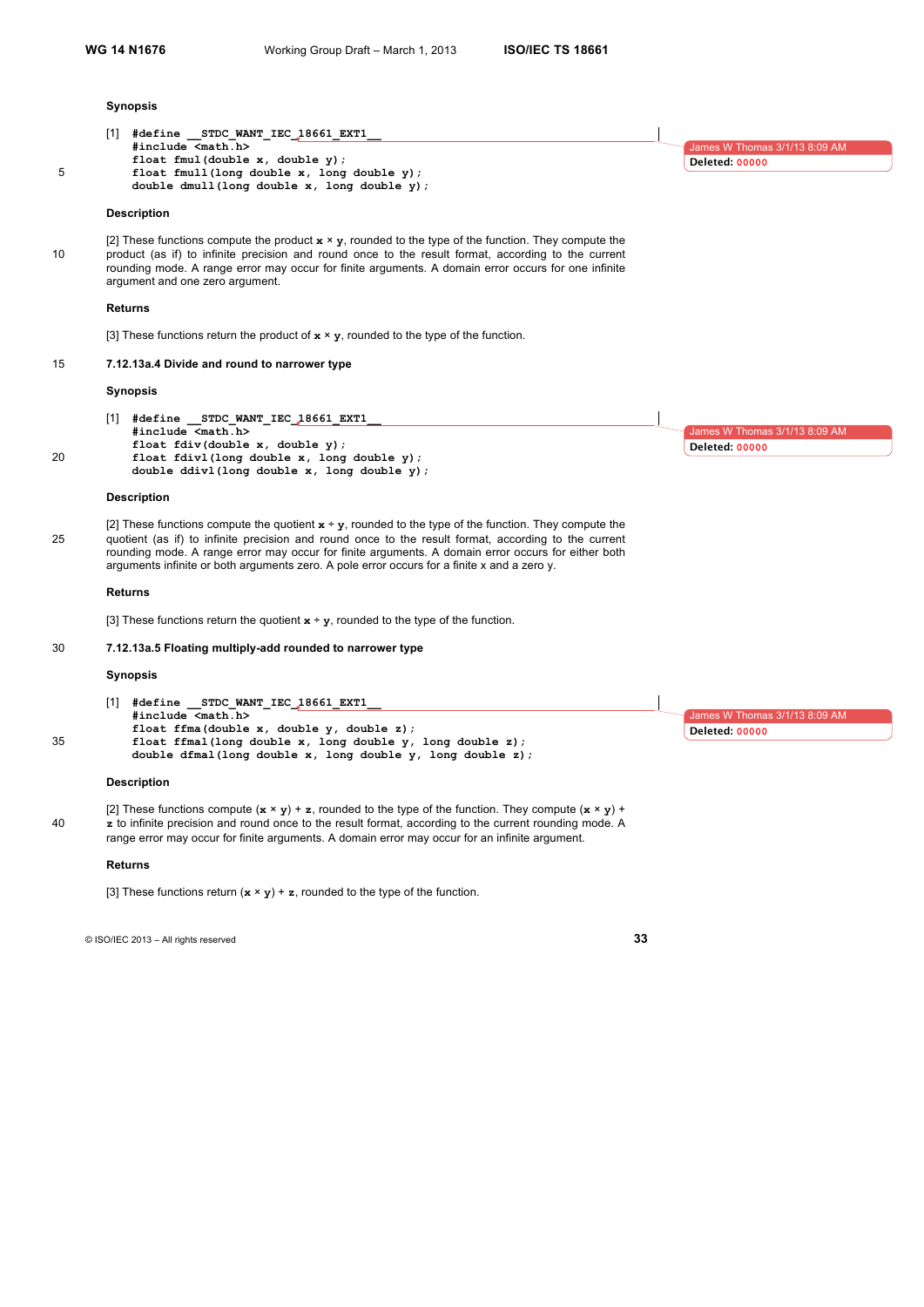#### **7.12.13a.6 Square root rounded to narrower type**

#### **Synopsis**

**[1] #define \_\_STDC\_WANT\_IEC\_18661\_EXT1\_\_ #include <math.h>** 5 **float fsqrt(double x); float fsqrtl(long double x); double dsqrtl(long double x);**

# **Description**

10 [2] These functions compute the square root of **x**, rounded to the type of the function. They compute the square root (as if) to infinite precision and round once to the result format, according to the current rounding mode. A range error may occur for finite positive arguments. A domain error occurs if the argument is less than zero.

#### **Returns**

15 [3] These functions return the square root of **x**, rounded to the type of the function.

After old F.10.10 add:

# **F.10.10a Functions that round result to narrower type**

[1] The functions that round their result to narrower type (7.12.14) are fully specified in IEC 60559. The returned value is dependent on the current rounding direction mode.

#### 20 **14.6 Comparison macros**

IEC 60559 requires an extensive set of comparison operations. C11's built-in equality and relational operators and quiet comparison macros and their negations (**!**) support all these required operations, except for compareSignalingEqual and compareSignalingNotEqual. The following suggested changes to C11 provide a<br>function-like macro for compareSignalingEqual. The negation of the macro provides compareSignalingEqual. The negation of the macro provides 25 compareSignalingNotEqual. (See Table 1.)

#### **Suggested changes to C11:**

After 7.12.14.6, add:

#### **7.12.14.7 The iseqsig macro**

# **Synopsis**

30 [1] **#define \_\_STDC\_WANT\_IEC\_18661\_EXT1\_\_ #include <math.h> int iseqsig(floating-type x, floating-type y);** 

#### **Description**

35 [2] The **iseqsig** macro determines whether its arguments are equal. If an argument is a NaN, a domain error occurs for the macro, as if a domain error occurred for a function (7.12.1).

#### **Returns**

[3] The **iseqsig** macro returns 1 if its arguments are equal and 0 otherwise.

After F.10.11, add:

**34** © ISO/IEC 2013 – All rights reserved

es W Thom **Deleted: 00000**

James W Thomas 3/1/13 8:09 AM

**Deleted: 00000**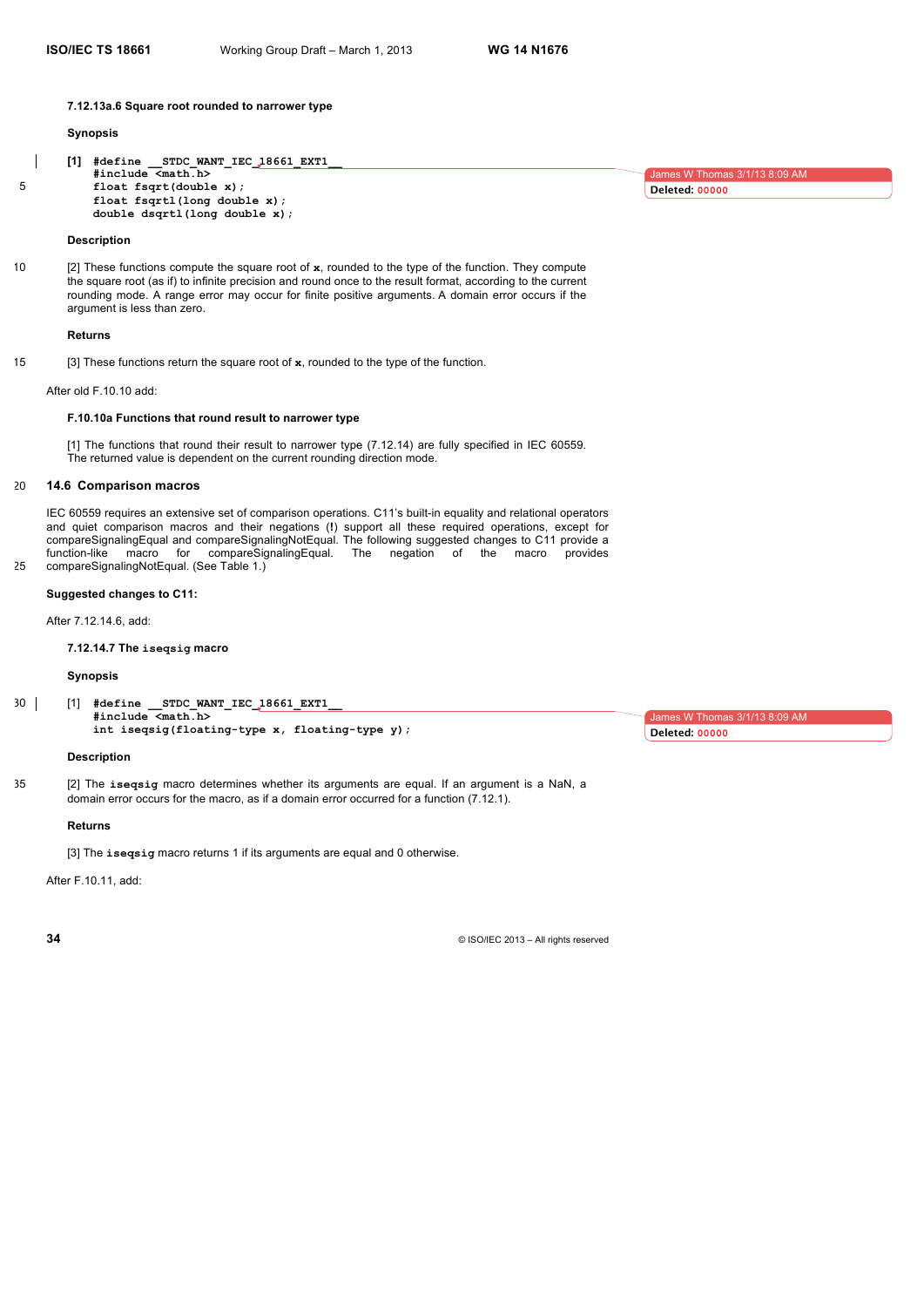# **F.10.11.1 The iseqsig macro**

[1] The equality operator **==** and the **iseqsiq** macro produce equivalent results, except that the **iseqsig** macro raises the "invalid" floating-point exception if an argument is a NaN.

# **14.7 Inquiry macros**

5 IEC 60559 requires several inquiry operations, all but three of which are already supported in C11 as functionlike macros. The suggested changes to C11 below support the remaining three.

#### **Suggested change to C11:**

After 7.12.3.1, add:

**7.12.3.1a The iscanonical macro**

## 10 **Synopsis**

[1] **#define \_\_STDC\_WANT\_IEC\_18661\_EXT1\_\_ #include <math.h> int iscanonical(real-floating x);**

#### 15 **Description**

[2] The **iscanonical** macro determines whether its argument value is canonical (5.2.4.2.2). First, an argument represented in a format wider than its semantic type is converted to its semantic type. Then determination is based on the type of the argument.

#### **Returns**

20 [3] The **iscanonical** macro returns a nonzero value if and only if its argument is canonical.

At the end of 7.12.3.6 (The **isnormal** macro), add:

## **7.12.3.7 The issignaling macro**

# **Synopsis**

[1] **#define \_\_STDC\_WANT\_IEC\_18661\_EXT1\_\_** 25 **#include <math.h> int issignaling(real-floating x);**

#### **Description**

[2] The **issignaling** macro determines whether its argument value is a signaling NaN, without 30 raising a floating-point exception.

#### **Returns**

[3] The **issignaling** macro returns a nonzero value if and only if its argument is a signaling NaN.

# **7.12.3.8 The issubnormal macro**

#### **Synopsis**

35 [1] **#define \_\_STDC\_WANT\_IEC\_18661\_EXT1\_\_ #include <math.h> int issubnormal(real-floating x);**

© ISO/IEC 2013 – All rights reserved **35**



# nes W Thomas 3/1/13 8:09 AM **Deleted: 00000**

 $3$ mes W Thomas  $3/1/13$  8:09 AM

**Deleted: 00000**

James W Thomas 3/1/13 8:09 AM

**Deleted: 00000**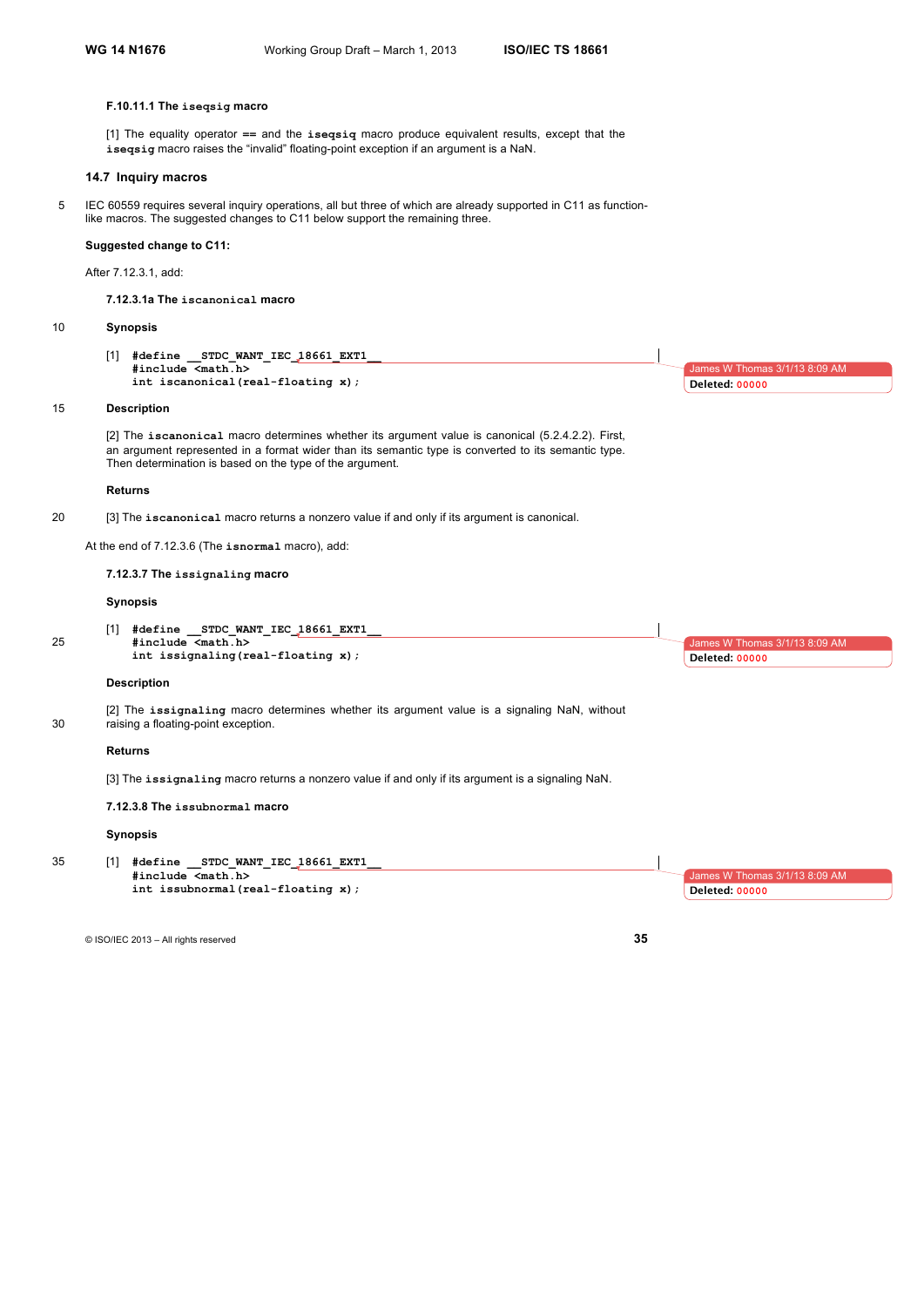#### **Description**

[2] The **issubnormal** macro determines whether its argument value is subnormal. First, an argument represented in a format wider than its semantic type is converted to its semantic type. Then 5 determination is based on the type of the argument.

#### **Returns**

[3] The **issubnormal** macro returns a nonzero value if and only if its argument is subnormal.

**7.12.3.8 The iszero macro**

#### **Synopsis**

10 [1] **#define \_\_STDC\_WANT\_IEC\_18661\_EXT1\_\_ #include <math.h> int iszero(real-floating x);**

#### **Description**

15 [2] The **iszero** macro determines whether its argument value is (positive, negative, or unsigned) zero. First, an argument represented in a format wider than its semantic type is converted to its semantic type. Then determination is based on the type of the argument.

#### **Returns**

[3] The **iszero** macro returns a nonzero value if and only if its argument is zero.

# 20 **14.8 Total order functions**

IEC 60559 requires a totalOrder operation, which it defines as follows:

"totalOrder(x, *y)* imposes a total ordering on canonical members of the format of *x* and *y*:

- a) If *x* < *y,* totalOrder(x, *y)* is true.
- 25 b) If  $x > y$ , totalOrder(x,  $y$ ) is false.
	- c) If  $x = y$ :
		- 1) totalOrder(−0, +0) is true.
		- 2) totalOrder(+0, −0) is false.
		- 3) If *x* and *y* represent the same floating-point datum:
- 30 i) If *x* and *y* have negative sign, totalOrder(x, *y)* is true if and only if the exponent of *x* ≥ the exponent of *y*
	- ii) otherwise totalOrder(x, *y)* is true if and only if the exponent of *x* ≤ the exponent of *y.*
	- d) If *x* and *y* are unordered numerically because *x* or *y* is NaN:
- 1) totalOrder(−NaN, *y)* is true where −NaN represents a NaN with negative sign bit and *y* is a 35 floating-point number.
	- 2) totalOrder(x, +NaN) is true where +NaN represents a NaN with positive sign bit and *x* is a floating-point number.
	- 3) If *x* and *y* are both NaNs, then totalOrder reflects a total ordering based on:
		- i) negative sign orders below positive sign
- 40 ii) signaling orders below quiet for +NaN, reverse for −NaN
	- iii) lesser payload, when regarded as an integer, orders below greater payload for +NaN, reverse for −NaN."
- IEC 60559:2011 also requires a totalOrderMag operation which is the totalOrder of the absolute values of the 45 operands. The following suggested change to C11 provides these operations.

#### **Suggested change to C11:**

**36** © ISO/IEC 2013 – All rights reserved

James W Thomas 3/1/13 8:09 AM **Deleted: 00000**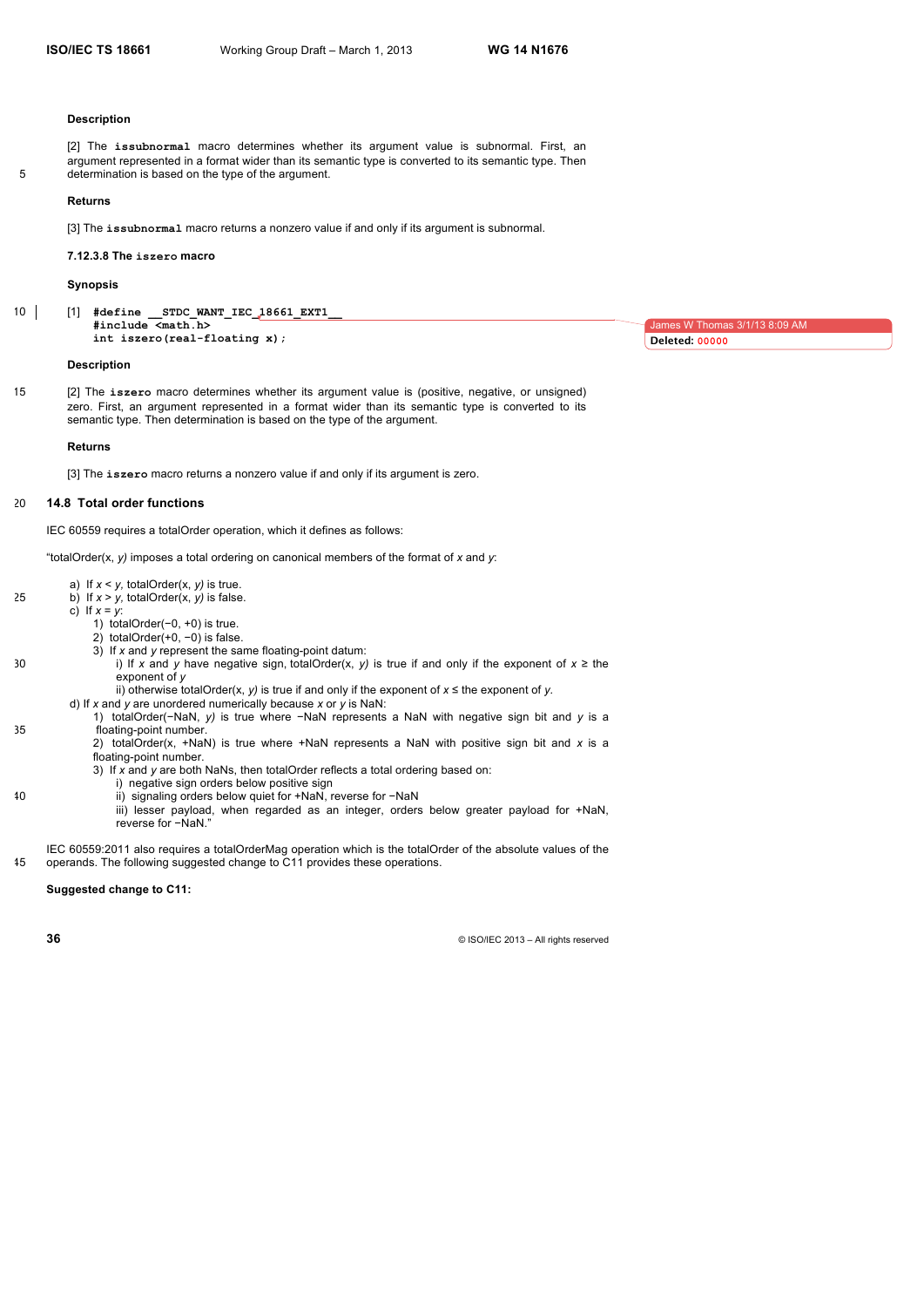After F.10.11, add:

#### **F.10.12 The total order functions**

[1] This annex specifies the total order functions required by IEC 60559.

# **F.10.12.1 The totalorder functions**

# 5 **Synopsis**

[1] **#define \_\_STDC\_WANT\_IEC\_18661\_EXT1\_\_ #include <math.h> int totalorder(double x, double y); int totalorderf(float x, float y);**

10 **int totalorderl(long double x, long double y);**

#### **Description**

[2] The **totalorder** functions determine whether the total order relationship, defined by IEC 60559, is true for the ordered pair of its arguments **x**, **y**. These functions are fully specified in IEC 60559. 15 These functions are independent of the current rounding direction mode and raise no floating-point exceptions, even if an argument is a signalling NaN.

#### **Returns**

[3] The **totalorder** functions return nonzero if and only if the total order relation is true for the ordered pair of its arguments **x**, **y**.

#### 20 **F.10.12.2 The totalordermag functions**

#### **Synopsis**

[1] **#define \_\_STDC\_WANT\_IEC\_18661\_EXT1\_\_ int totalordermag(double x, double y); int totalordermagf(float x, float y);** 25 **int totalordermagl(long double x, long double y);**

#### **Description**

[2] The **totalordermag** functions determine whether the total order relationship, defined by IEC 60559, is true for the ordered pair of the magnitudes of its arguments **x**, **y**. These functions are fully 30 specified in IEC 60559. These functions are independent of the current rounding direction mode and raise no floating-point exceptions, even if an argument is a signalling NaN.

#### **Returns**

[3] The **totalordermag** functions return nonzero if and only if the total order relation is true for the ordered pair of the magnitudes of it arguments **x**, **y**.

35 In F.10.12#1, attach a footnote to the wording:

This annex specifies the total order functions required by IEC 60559.

#### where the footnote is:

\*) The total order functions are specified only in Annex F because they depend on the details of IEC 60559 formats.

© ISO/IEC 2013 – All rights reserved **37**

es W Thom **Deleted: 00000**

ames W Thomas

**Deleted: 00000**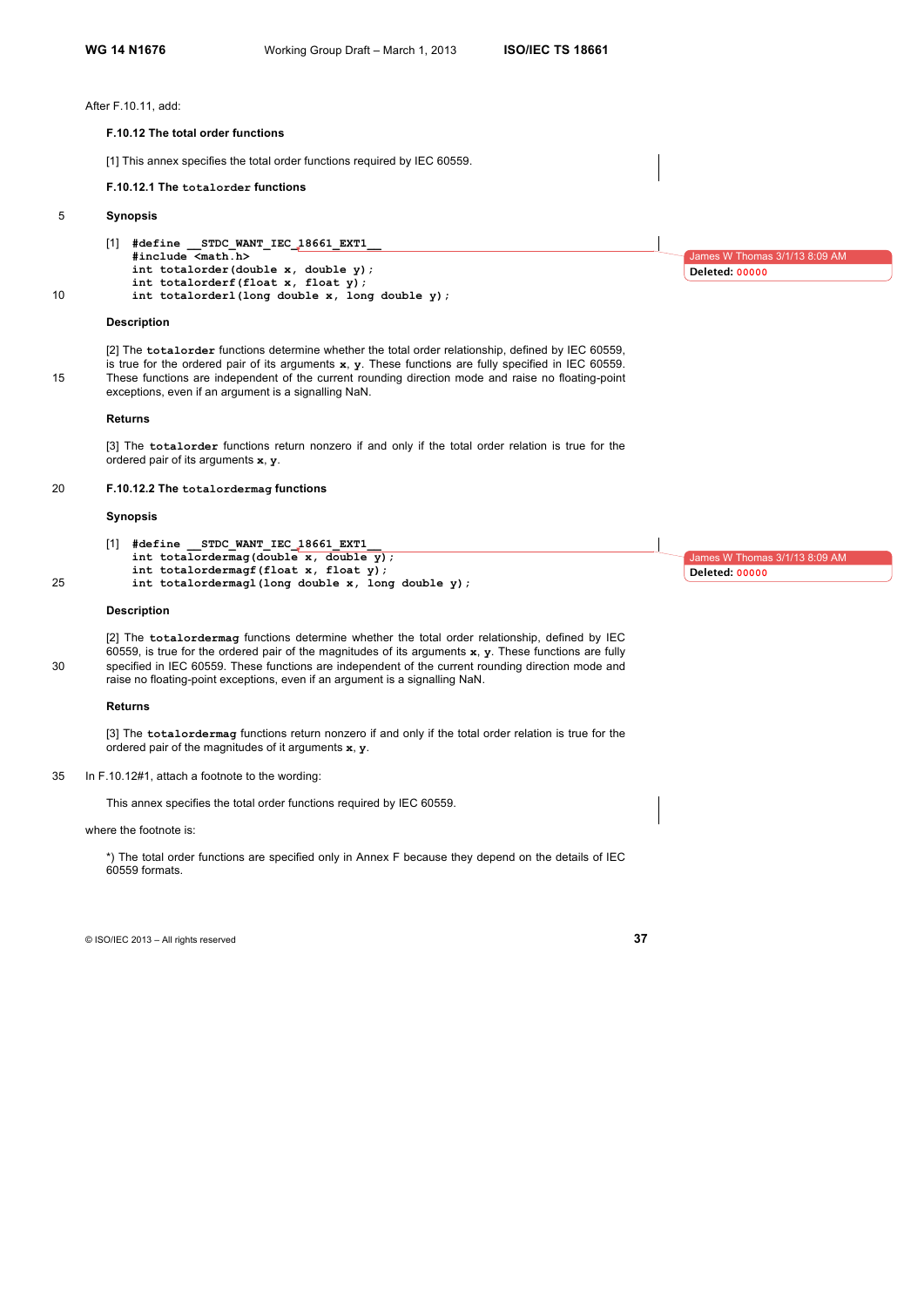#### **14.9 The canonicalize functions**

IEC 60559 requires an arithmetic convertFormat operation from each format to itself. This operation produces a canonical encoding and, for a signaling NaN input, raises the "invalid" floating-point and delivers a quiet NaN. C assignment (and conversion as if by assignment) to the same format may be implemented as a 5 convertFormat operation or as a copy operation. The suggested change to C11 below provides the IEC 60559 convertFormat operation.

#### **Suggested change to C11:**

As the last subclause of 7.12.11 (after 7.12.11.5-6 added above), add:

**7.12.11.7 The canonicalize functions**

# 10 **Synopsis**

[1] **#define \_\_STDC\_WANT\_IEC\_18661\_EXT1\_\_ #include <math.h> int canonicalize(***double \* cx, const double \* x);* **int canonicalizef(***float \* cx, const float \* x);* 15 **int canonicalizel(long** *double \* cx, const long double \* x);*

#### **Description**

[2] The **canonicalize** functions attempt to produce a canonical version of the floating-point representation in the object pointed to by the argument **x**, as if to a temporary object of the specified 20 type, and store the canonical result in the object pointed to by the argument **cx**. If the input **\*x** is a signalling NaN, the **canonicalize** functions are intended to store a canonical quiet NaN. If a canonical result is not produced the object pointed to by **cx** in unchanged.

#### **Returns**

[3] The functions return zero if a canonical result is stored in the object pointed to by **cx**. Otherwise 25 they return a nonzero value.

In 7.12.11.7#2, attach a footnote to the wording:

and store the canonical result in the object pointed to by the argument **cx**.

#### where the footnote is:

\*) Arguments **x** and **cx** may point to the same object.

30 After F.10.8.6 (added above), add:

## **F.10.8.7 The canonicalize functions**

[1] The **canonicalize** functions produce the canonical version of the representation in the object pointed to by the argument **x**. If the imput **\*x** is a signaling NaN, the "invalid" floating-point exception is raised and a (canonical) quiet NaN (which should be the canonical version of that signaling NaN 35 made quiet) is produced. For quiet NaN, infinity, and finite inputs, the functions raise no floating-point exceptions.

In F.10.8.7#1, attach a footnote to the wording:

The **canonicalize** functions produce

where the footnote is:

**38** © ISO/IEC 2013 – All rights reserved

James W Thomas 3/1/13 8:09 AM **Deleted: 00000**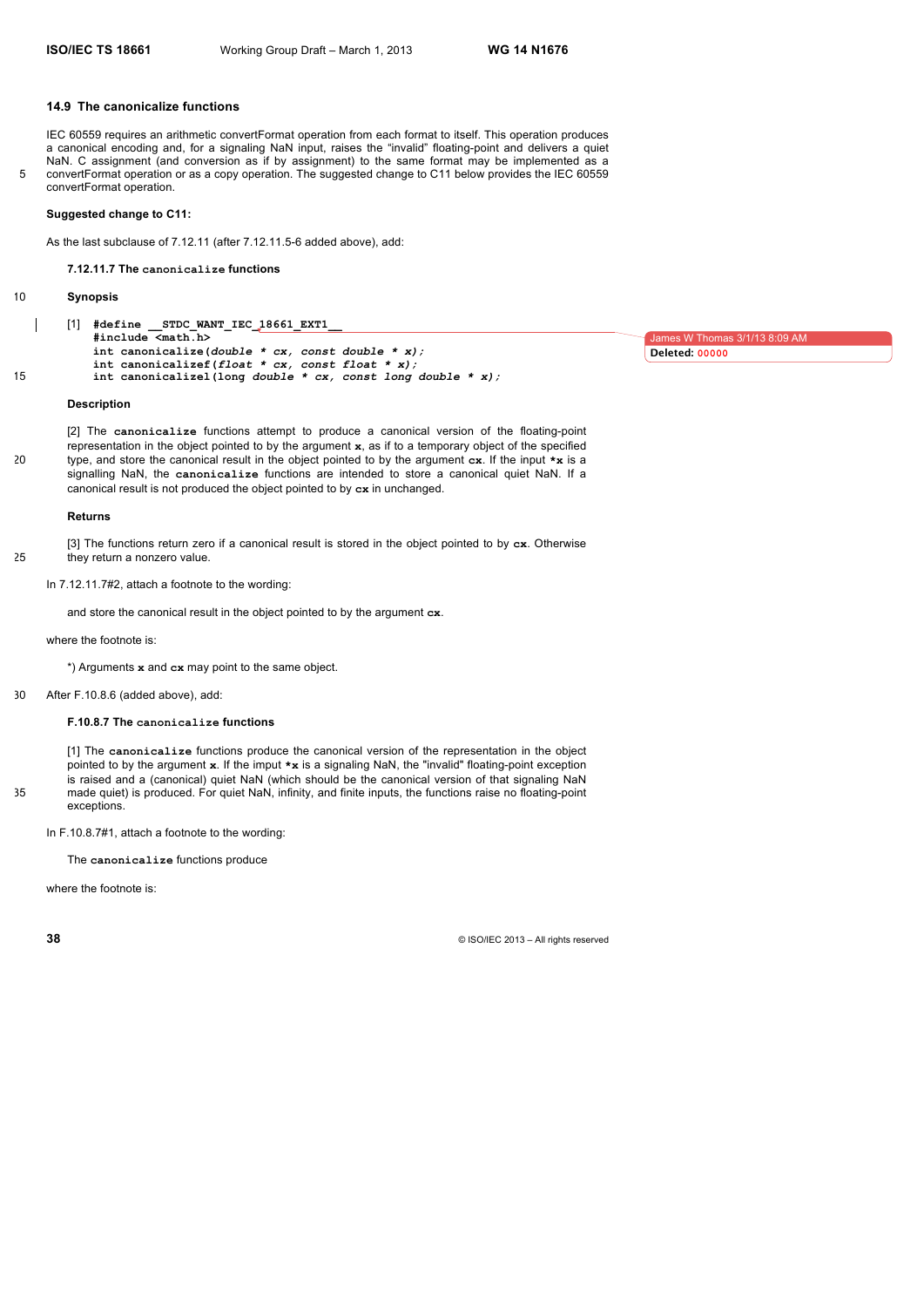\*) As if **x\*1e0** were computed.

#### **14.10 NaN functions**

IEC 60559 defines the payload of a NaN to be a certain part of the NaN's significand interpreted as an integer. The payload is intended to provide implementation-defined diagnostic information about the NaN, such as 5 where or how the NaN was created. The following suggested changes to C11 provide functions to get and set the NaN payloads defined in IEC 60559.

# **Suggested change to C11:**

After F.10.12 (added above), add:

# **F.10.13 Payload functions**

# 10 **F.10.13.1 The getpayload functions**

## **Synopsis**

[1] **#define \_\_STDC\_WANT\_IEC\_18661\_EXT1\_\_ #include <math.h> double getpayload(const double \*x );** 15 **float getpayloadf(const float \*x ); long double getpayloadl(const long double \*x );**

#### **Description**

[2] The **getpayload** functions extract the integer value of the payload of a NaN input and return the 20 integer as a floating-point value. The sign of the returned integer is positive. If **\*x** is not a NaN, the return result is unspecified. These functions raise no floating-point exceptions, even if **\*x** is a signaling NaN.

#### **Returns**

[3] The functions return a floating-point representation of the integer value of the payload of the NaN 25 input.

# **F.10.13.2 The setpayload functions**

# **Synopsis**

[1] **#define \_\_STDC\_WANT\_IEC\_18661\_EXT1\_\_ #include <math.h>** 30 **int setpayload(double \*res, double pl); int setpayloadf(float \*res, float pl); int setpayloadl(long double \*res, long double pl);**

#### **Description**

35 [2] The **setpayload** functions create a quiet NaN with the payload specified by **pl** and a zero sign bit and store that NaN into the object pointed to by **\*res**. If **pl** is not a positive floating-point integer representing a valid payload, **\*res** is set to positive zero.

#### **Returns**

[3] If the functions stored the specified NaN, the functions return a zero value, otherwise a non-zero 40 value (and **\*res** is set to zero).

© ISO/IEC 2013 – All rights reserved **39**

James W Thomas 3/1/13 8:09 AM **Deleted: 00000**

James W Thomas 3/1/13 8:09 AM

**Deleted: 00000**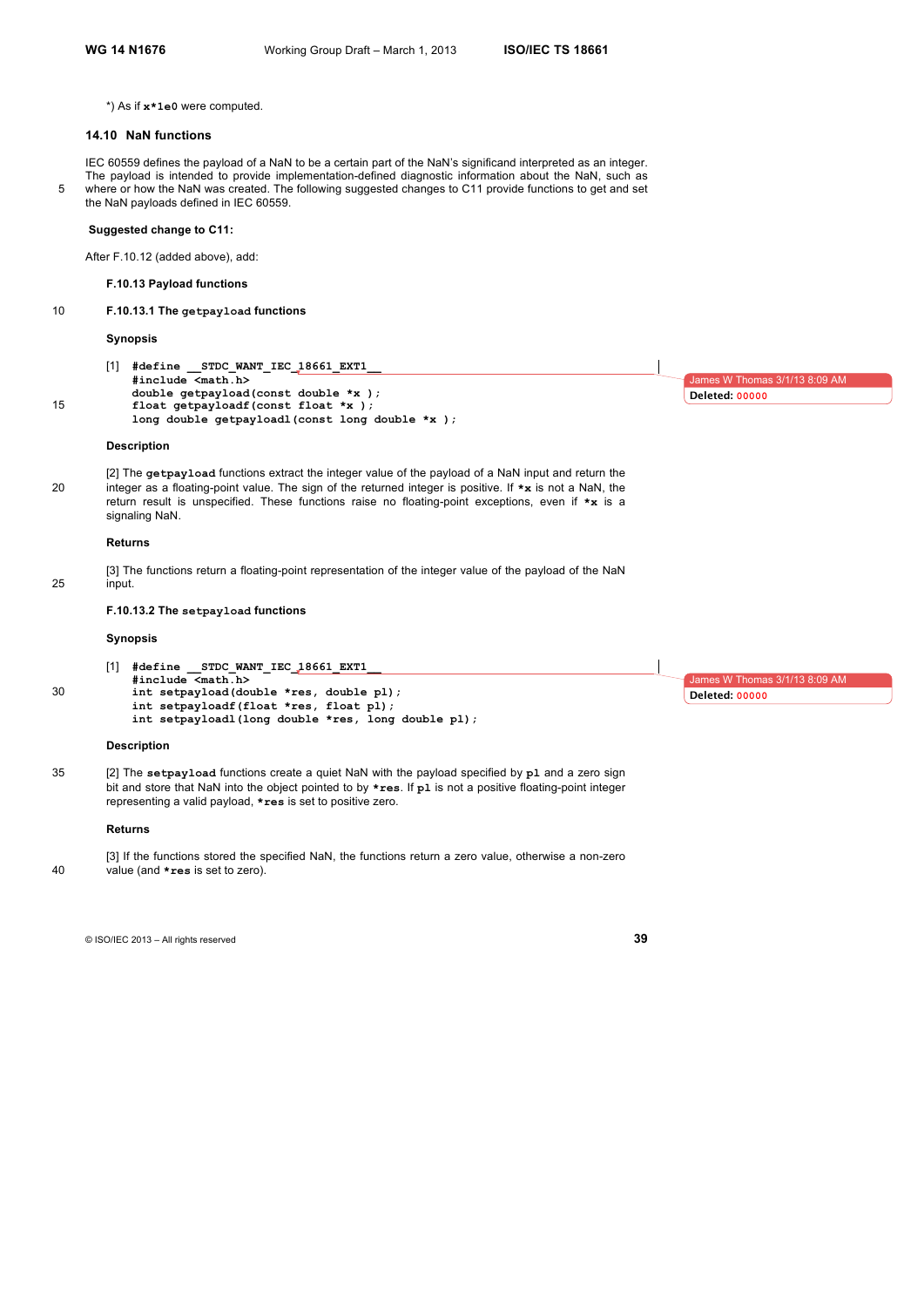**F.10.13.3 The setpayloadsig functions**

#### **Synopsis**

```
[1] #define __STDC_WANT_IEC_18661_EXT1__
          #include <math.h>
5 int setpayloadsig(double *res, double pl);
          int setpayloadsigf(float *res, float pl);
          int setpayloadsigl(long double *res, long double pl);
```
#### **Description**

10 [2] The **setpayloadsig** functions create a signaling NaN with the payload specified by **pl** and a zero sign bit and store that NaN into the object pointed to by **\*res**. If **pl** is not a positive floatingpoint integer representing a valid payload, **\*res** is set to positive zero.

#### **Returns**

[3] If the functions stored the specified NaN, the functions return a zero value, otherwise a non-zero 15 value (and **\*res** is set to zero).

# **15 The floating-point environment <fenv.h>**

# **15.1 The fesetexcept function**

IEC 60559 requires a raiseFlags operation that sets floating-point exception flags. Unlike the C **feraiseexcept** function in **<fenv.h>**, the raiseFlags operation does not cause side effects (notably traps) 20 as could occur if the exceptions resulted from arithmetic operations. The following suggested change to C11 provides the raiseFlags operation.

## **Suggested change to C11:**

After 7.6.2.3, add:

**7.6.2.3a The fesetexcept function**

# 25 **Synopsis**

[1] **#define \_\_STDC\_WANT\_IEC\_18661\_EXT1\_\_ #include <fenv.h> int fesetexcept(int excepts);**

#### 30 **Description**

[2] The **fesetexcept** function attempts to set the supported floating-point exception flags represented by its argument. This function does not clear any floating-point exception flags. This function changes the state of the floating-point exception flags, but does not cause any other side effects that might be associated with raising floating-point exceptions.

#### 35 **Returns**

[3] The **fesetexcept** functions returns zero if all the specified exceptions were successfully set or if the **excepts** argument is zero. Otherwise, it returns a nonzero value.

In 7.6.2.3a#2, attach a footnote to the wording:

but does not cause any other side effects that might be associated with raising floating-point 40 exceptions.

**40** © ISO/IEC 2013 – All rights reserved

 $1/13$   $8.09$  AM **Deleted: 00000**

James W Thomas 3/1/13 8:09 AM **Deleted: 00000**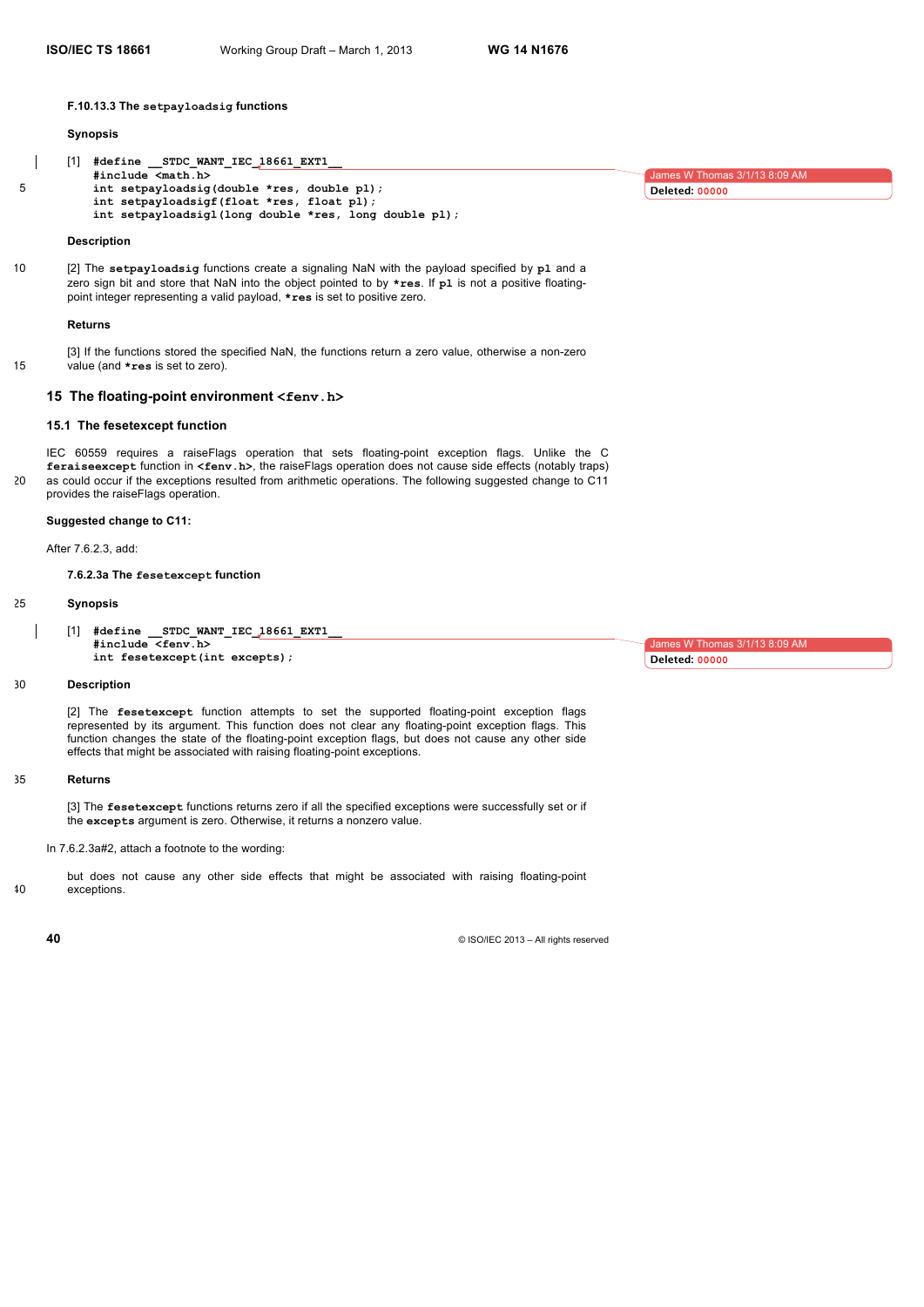where the footnote is:

\*) Enabled traps for floating-point exceptions are not taken.

#### **15.2 The fetestexceptflag function**

IEC 60559 requires a testSavedFlags operation to test saved representations of floating-point exception flags. 5 This differs from the C **fetestexcept** function in **<fenv.h>** which tests floating-point exception flags directly. The following suggested change to C11 provides the testSavedFlags operation.

#### **Suggested change to C11:**

After old 7.6.2.4, add:

**7.6.2.4a The fetestexceptflag function**

#### 10 **Synopsis**

[1] **#define \_\_STDC\_WANT\_IEC\_18661\_EXT1\_\_ #include <fenv.h> int fetestexceptflag(const fexcept\_t \* flagp, int excepts);**

James W Thomas 3/1/13 8:09 AM **Deleted: 00000**

#### 15 **Description**

[2] The **fetestexceptflag** determines which of a specified subset of the floating-point exception flags are set in the object pointed to by **flagp**. The value of **\*flagp** shall have been set by a previous call to **fegetexceptflag**. The **excepts** argument specifies the floating-point status flags to be queried.

#### 20 **Returns**

[3] The **fetestexcept** function returns the value of the bitwise OR of the floating-point exception macros included in **excepts** corresponding to the floating-point exceptions set in **\*flagp.**

#### **15.3 Control modes**

IEC 60559 requires a saveModes operation that saves all the user-specifiable dynamic floating-point modes 25 supported by the implementation, including dynamic rounding direction and trap enablement modes. The following suggested changes to C11 support this operation.

# **Suggested changes to C11:**

After 7.6#5, add:

[5a]The type

## 30 **femode\_t**

represents the collection of dynamic floating-point control modes supported by the implementation, including the dynamic rounding direction mode.

After old 7.6#8, add:

[8a] The macro

#### 35 **FE\_DFL\_MODE**

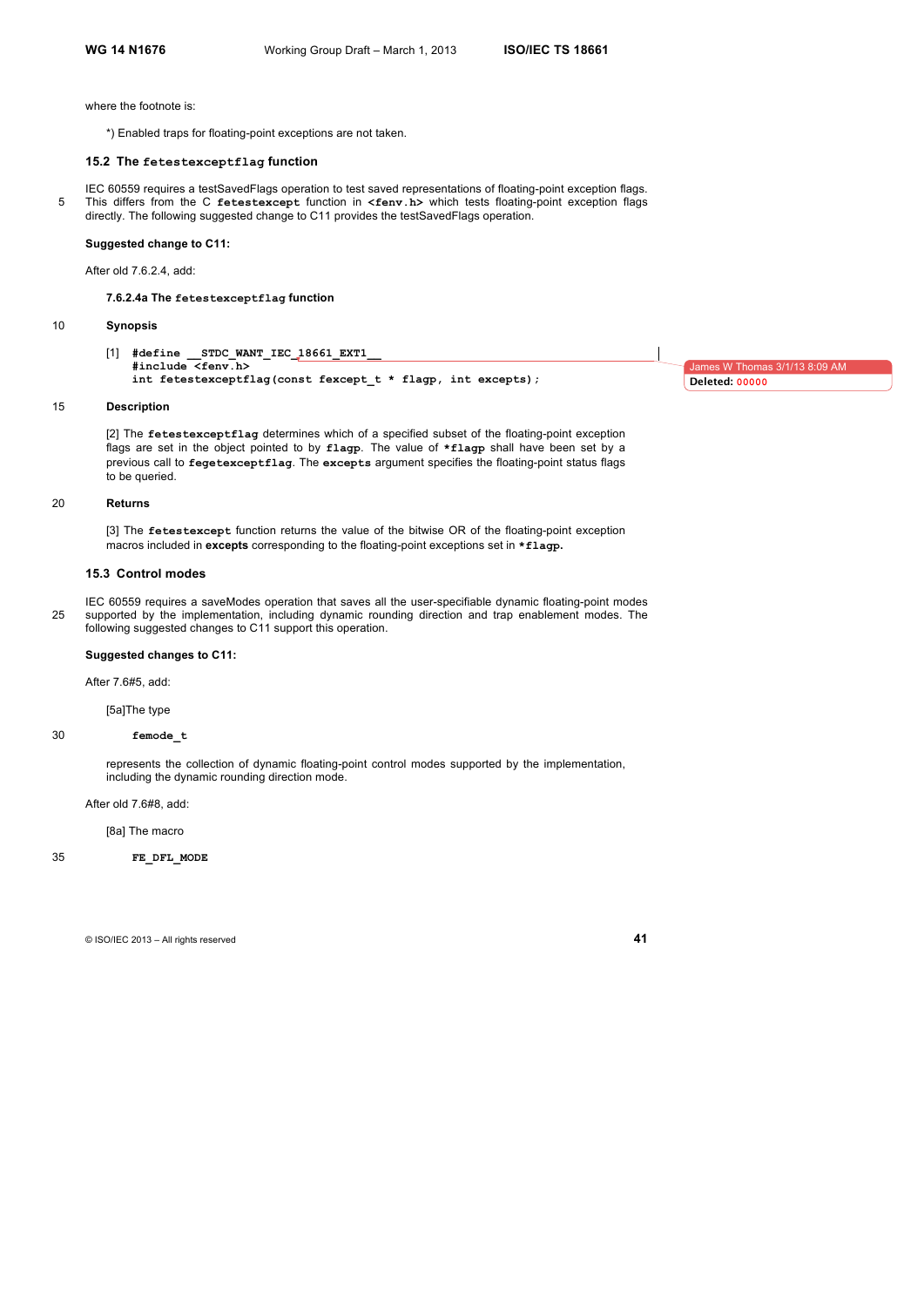represents the default state for the collection of dynamic floating-point control modes supported by the implementation - and has type "pointer to const-qualified **femode\_t**". Additional implementationdefined states for the dynamic mode collection, with macro definitions beginning with **FE\_** and an uppercase letter, and having type ''pointer to const-qualified **femode\_t'',** may also be specified by 5 the implementation.

Rename 7.6.3 from:

#### **7.6.3 Rounding**

to:

#### **7.6.3 Rounding and other control modes**

10 Append to 7.6.3#1:

The **fegetmode** and **fesetmode** functions manage all the implementation's dynamic floating-point control modes collectively.

# After 7.6.3 insert:

#### **7.6.3.0 The fegetmode function**

#### 15 **Synopsis**

[1] **#define \_\_STDC\_WANT\_IEC\_18661\_EXT1\_\_ #include <fenv.h> int fegetmode(femode\_t \*modep);** 

## 20 **Description**

[2] The **fegetmode** function attempts to store all the dynamic floating-point control modes into the object pointed to by **modep**.

# **Returns**

[3] The **fegetmode** function returns zero if the modes were successfully stored. Otherwise, it returns

25 a nonzero value.

# After 7.6.3.1, add:

**7.6.3.1a The fesetmode function** 

#### **Synopsis**

[1] **#define \_\_STDC\_WANT\_IEC\_18661\_EXT1\_\_** 30 **#include <fenv.h> int fesetmode(const fenv\_t \*modep);**

## **Description**

[2] The **fesetmode** function attempts to establish the dynamic floating-point modes represented by 35 the object pointed to by **modep.** The argument **modep** shall point to an object set by a call to **fegetmode,** or equal **FE\_DFL\_MODE** or a dynamic floating-point mode state macro defined by the implementation.

# **Returns**

**42**  $\bullet$  ISO/IEC 2013 – All rights reserved

 $W$  Thomas 3/1/13 8:09 AM **Deleted: 00000**

 $as 3/1/13 8:09 AN$ 

**Deleted: 00000**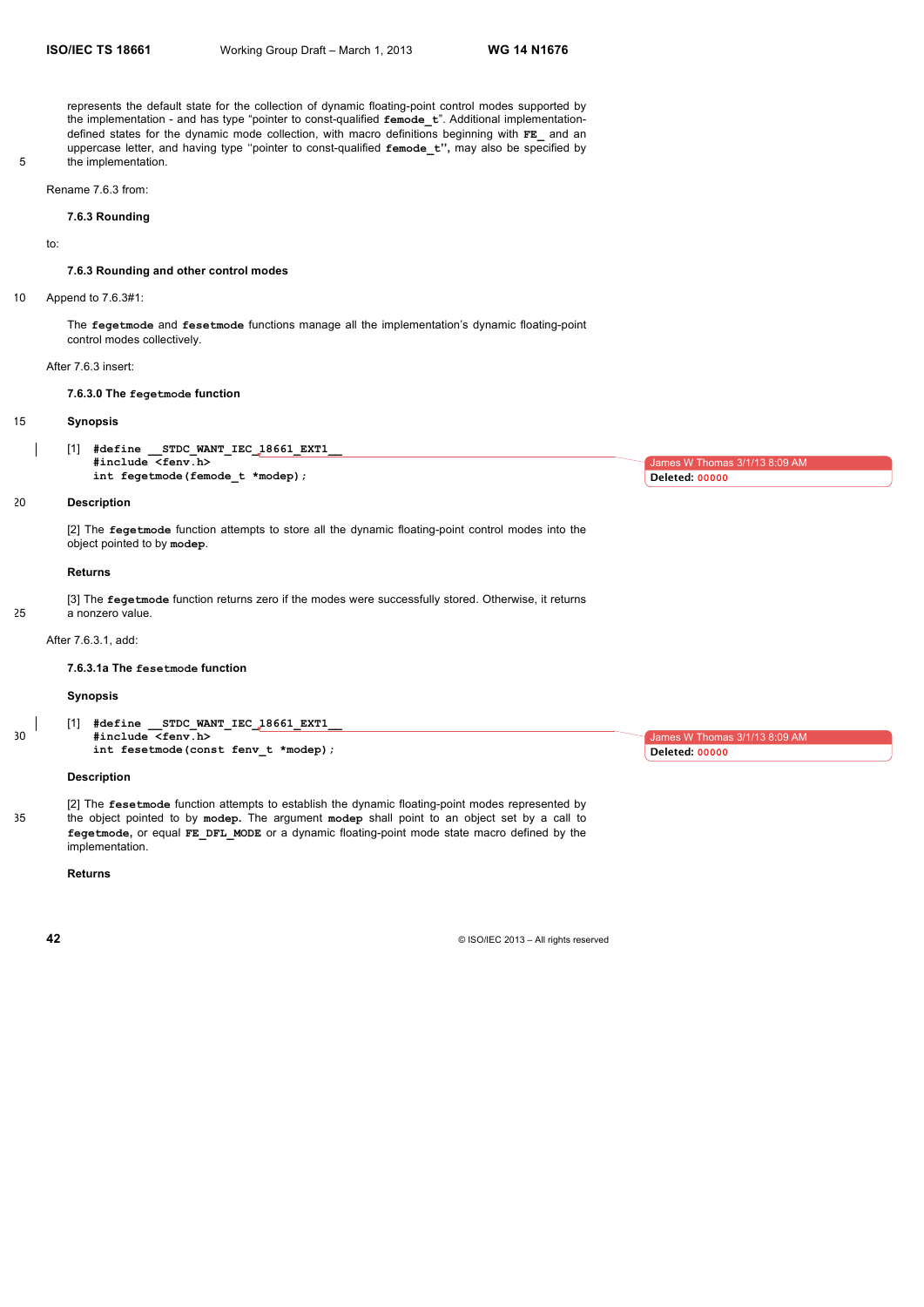[3] The **fesetmode** function returns zero if the modes were successfully established. Otherwise, it returns a nonzero value.

# **16 Type-generic math <tgmath.h>**

The following suggested changes to C11 enhance the specification for type-generic math macros to 5 accommodate functions and the constant rounding mode pragma in this Part of Technical Specification 18661.

Suggested changes to C11:

In 7.25#2, change:

For each such function, except **modf,** there is a corresponding *type-generic macro*.

#### 10 to:

For each such function, except **modf**, **setpayload**, **setpayloadsig, and canonicalize**, there is a corresponding *type-generic macro*.

In 7.25#3, replace:

[3] Use of the macro invokes a function whose generic parameters have the corresponding real type 15 determined as follows:

with:

[3] Except for the macros for functions that round result to a narrower type (7.12.14), use of the macro invokes a function whose generic parameters have the corresponding real type determined as follows:

#### 20 In 7.25#5, replace:

For each unsuffixed function in  $\leq_{\text{match}}$ .h> without a c-prefixed counterpart in  $\leq_{\text{complex}}$ .h> (except **modf),**

with:

For each unsuffixed function in **<math.h>** without a **c**-prefixed counterpart in **<complex.h>** (except 25 **modf**, **setpayload**, **setpayloadsig**, and **canonicalize**),

In 7.25#5, include in the list of type-generic macros: **roundeven**, **nextup**, **nextdown**, **fminmag**, **fmaxmag**, **llogb**, **fromfp**, **ufromfp**, **fromfpx**, **ufromfpx**, **totalorder**, and **totalordermag**.

After 7.25#6, add:

[6a] The functions that round result to a narrower type have type-generic macros whose names are 30 obtained by omitting any **f** or **l** suffix from the function names. Thus, the macros are:

| fmul | ffma  |
|------|-------|
| dmul | dfma  |
| fdiv | fsart |
| ddiv | dsart |
|      |       |

[6b] All arguments are generic. If any argument is not real, use of the macro results in undefined behavior. If any argument has type **long double**, or if the macro prefix is **d**, the function invoked has the name of the macro with an **l** suffix. Otherwise, the function invoked has the name of the macro (with no suffix).

© ISO/IEC 2013 – All rights reserved **43**

James W Thomas 3/1/13 8:09 AM James W Thomas 3/1/13 8:09 AM **Deleted:** 1 **Deleted:** this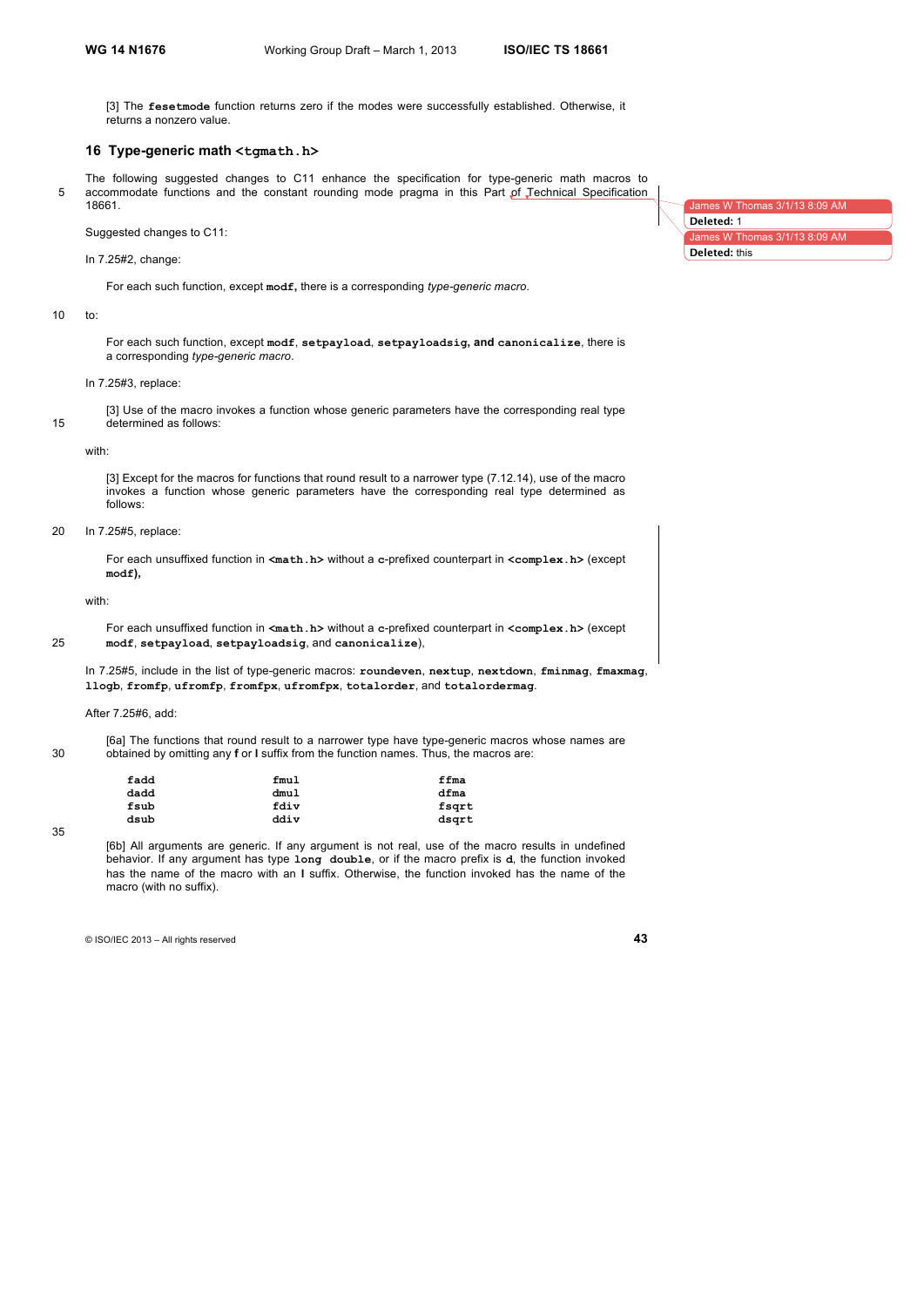[6c] A type-generic macro corresponding to a function indicated in Table 2 is affected by constant rounding modes (7.6.2). Note that the type-generic macro definition in the example in 6.5.1.1 does not conform to this specification. A conforming macro could be implemented as follows:

|   | $#define$ c $brt(X)$ | Generic((X),                     |  |
|---|----------------------|----------------------------------|--|
| 5 |                      | $long double: chrt1(X)$ ,        |  |
|   |                      | $default:$ Roundwise $cbrt(X)$ , |  |
|   |                      | float: chrtf(X)                  |  |
|   |                      |                                  |  |

10 where **Roundwise cbrt()** is equivalent to cbrt() invoked without macro-replacement suppression.

In 7.25#7, append to the table:

| 15 | fsub(f, Id)<br>fdiv(d, n)<br>dfma(f, d, Id) | fsub1(f, 1d)<br>$fdiv(d, n)$ , the function<br>dfmal(f, d, 1d) |
|----|---------------------------------------------|----------------------------------------------------------------|
|    | dadd(f, f)                                  | daddl(f, f)                                                    |
|    | dsqrt(dc)                                   | undefined behavior                                             |